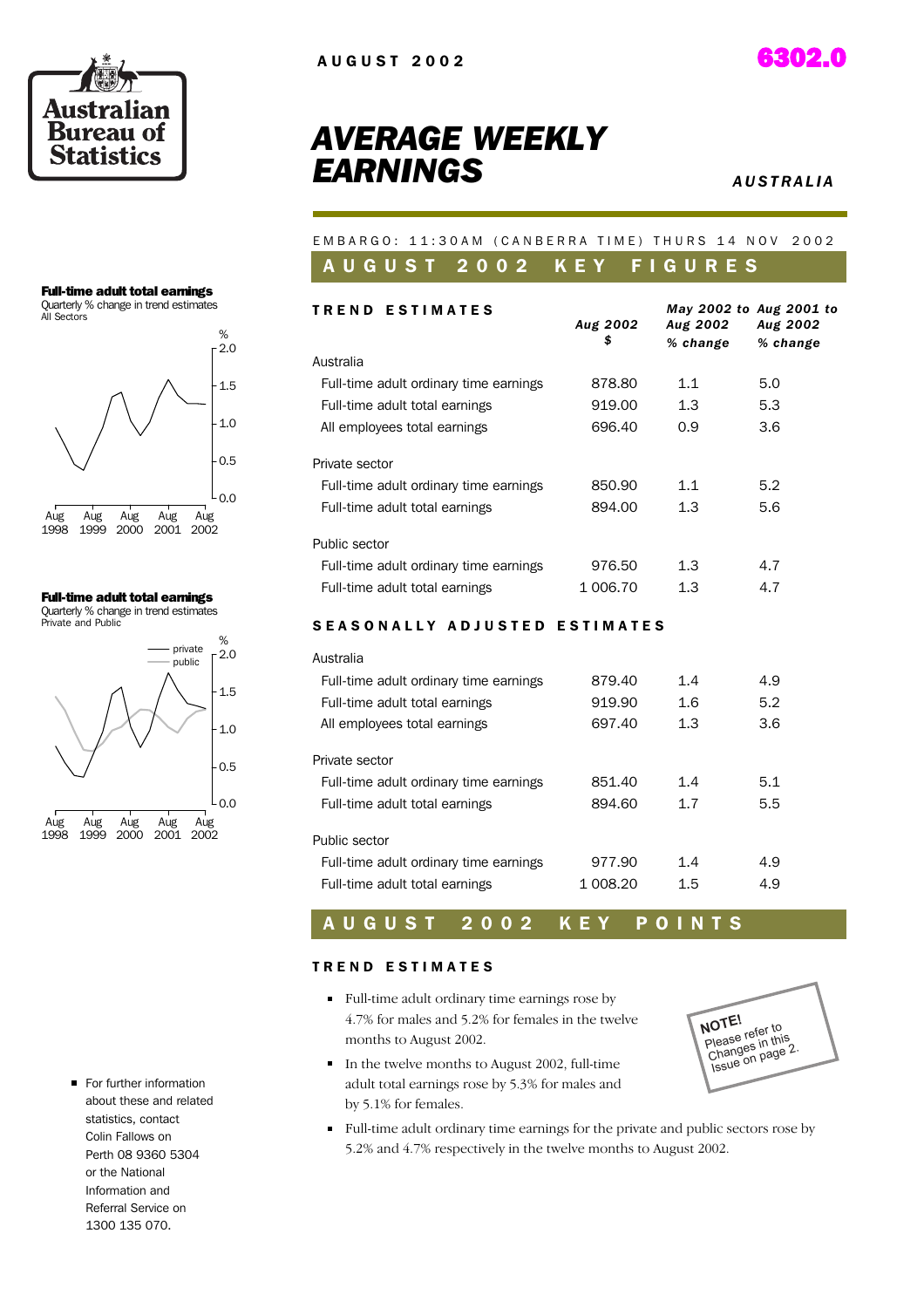#### N O T E S

| FORTHCOMING ISSUES        | REFERENCE PERIOD                                                                                                                                                                                                                                                                                                                                                                                                                                                                                                                                                                                                                                                                                  | EXPECTED RELEASE DATE                                                                                                                                                                                                                                                                                                                                                               |  |  |  |  |  |  |  |
|---------------------------|---------------------------------------------------------------------------------------------------------------------------------------------------------------------------------------------------------------------------------------------------------------------------------------------------------------------------------------------------------------------------------------------------------------------------------------------------------------------------------------------------------------------------------------------------------------------------------------------------------------------------------------------------------------------------------------------------|-------------------------------------------------------------------------------------------------------------------------------------------------------------------------------------------------------------------------------------------------------------------------------------------------------------------------------------------------------------------------------------|--|--|--|--|--|--|--|
|                           | November 2002                                                                                                                                                                                                                                                                                                                                                                                                                                                                                                                                                                                                                                                                                     | 20 February 2003                                                                                                                                                                                                                                                                                                                                                                    |  |  |  |  |  |  |  |
|                           | February 2003                                                                                                                                                                                                                                                                                                                                                                                                                                                                                                                                                                                                                                                                                     | 22 May 2003                                                                                                                                                                                                                                                                                                                                                                         |  |  |  |  |  |  |  |
|                           |                                                                                                                                                                                                                                                                                                                                                                                                                                                                                                                                                                                                                                                                                                   |                                                                                                                                                                                                                                                                                                                                                                                     |  |  |  |  |  |  |  |
| CHANGES IN THIS ISSUE     |                                                                                                                                                                                                                                                                                                                                                                                                                                                                                                                                                                                                                                                                                                   | As advised in the previous issue, this publication presents the first release of estimates from<br>the Average Weekly Earnings Survey compiled using new statistical infrastructure. Estimates<br>for August 2002 have been compiled on the new basis.                                                                                                                              |  |  |  |  |  |  |  |
|                           | Estimates of the impact of the infrastructure changes were compiled by combining survey data<br>collected on the old basis in respect of May 2002 with information about the changes. The<br>impacts of the changes on the numerator and denominator series used to calculate the<br>average weekly earnings series were very similar and have not affected the continuity of the<br>key statistical series from this survey. For example, the estimated impact on the level of<br>average weekly ordinary time earnings for full-time adults (AWOTE) at the Australia level is<br>$-0.05\%$ ( $-\$0.46$ ).                                                                                       |                                                                                                                                                                                                                                                                                                                                                                                     |  |  |  |  |  |  |  |
| SAMPLING ERRORS           | In order to spread reporting load, some sampled businesses are removed from the sample<br>each quarter and replaced with similar businesses. This rotation process usually involves about<br>7% of the units in the survey sample. However, due to the changes described above, the<br>rotation rate for the August 2002 survey was approximately 35%. Businesses added to the<br>sample can report differently from those which they replace or are already in the sample. The<br>potential impact of this increased rotation is reflected in the standard errors of movement<br>which are higher than normal this quarter.<br>For more information on sampling errors refer to Technical Notes. |                                                                                                                                                                                                                                                                                                                                                                                     |  |  |  |  |  |  |  |
| <b>NOTES ON ESTIMATES</b> | <b>COMPOSITIONAL EFFECTS</b>                                                                                                                                                                                                                                                                                                                                                                                                                                                                                                                                                                                                                                                                      |                                                                                                                                                                                                                                                                                                                                                                                     |  |  |  |  |  |  |  |
|                           | 17 and 18 of the Explanatory Notes.                                                                                                                                                                                                                                                                                                                                                                                                                                                                                                                                                                                                                                                               | Movements in average weekly earnings can be affected by both changes in the level of<br>earnings per employee and changes in the composition of the labour force. For example,<br>changes in the proportions of full-time, part-time, casual and junior employees and variations<br>in the distribution of occupations can affect movements in earnings series. Refer to paragraphs |  |  |  |  |  |  |  |
|                           |                                                                                                                                                                                                                                                                                                                                                                                                                                                                                                                                                                                                                                                                                                   |                                                                                                                                                                                                                                                                                                                                                                                     |  |  |  |  |  |  |  |

Dennis Trewin Australian Statistician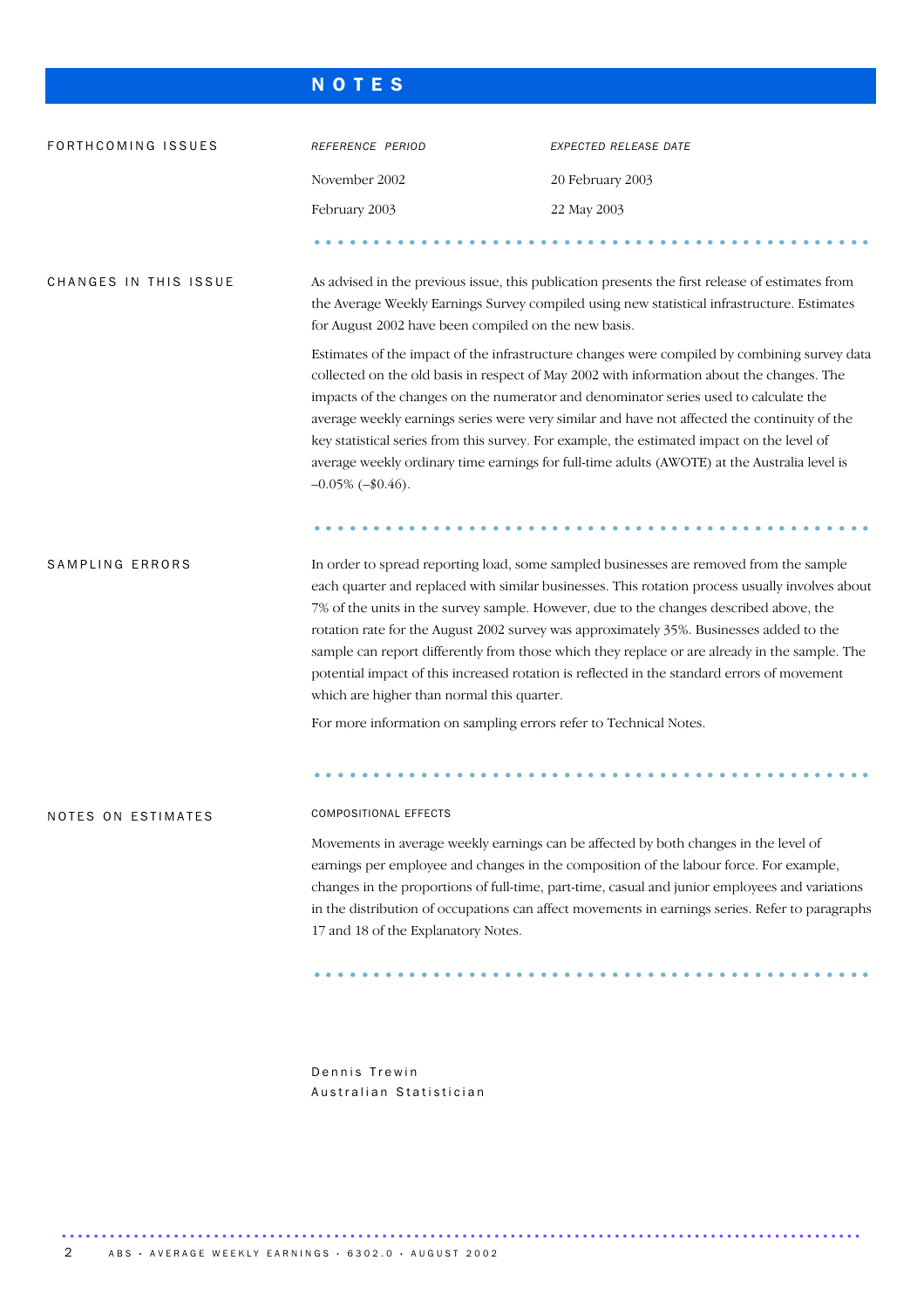### C O N T E N T S .............................................................. ..

#### page

EDITORIAL

TABLES

Average Weekly Earnings

|                                                                         | $\overline{4}$ |
|-------------------------------------------------------------------------|----------------|
|                                                                         | 5              |
|                                                                         | 6              |
|                                                                         | 7              |
|                                                                         | 8              |
|                                                                         | 9              |
|                                                                         | 10             |
|                                                                         | 11             |
|                                                                         | 12             |
|                                                                         | 13             |
|                                                                         | 14             |
|                                                                         | 16             |
|                                                                         | 18             |
| Quarterly percentage change, States & territories: Trend                | 20             |
| Quarterly percentage change, States & territories: Seasonally adjusted. | 21             |
| Quarterly percentage change, States & territories: Original             | 22             |
| Annual percentage change, States & territories: Trend                   | 23             |
|                                                                         |                |

#### ADDITIONAL INFORMATION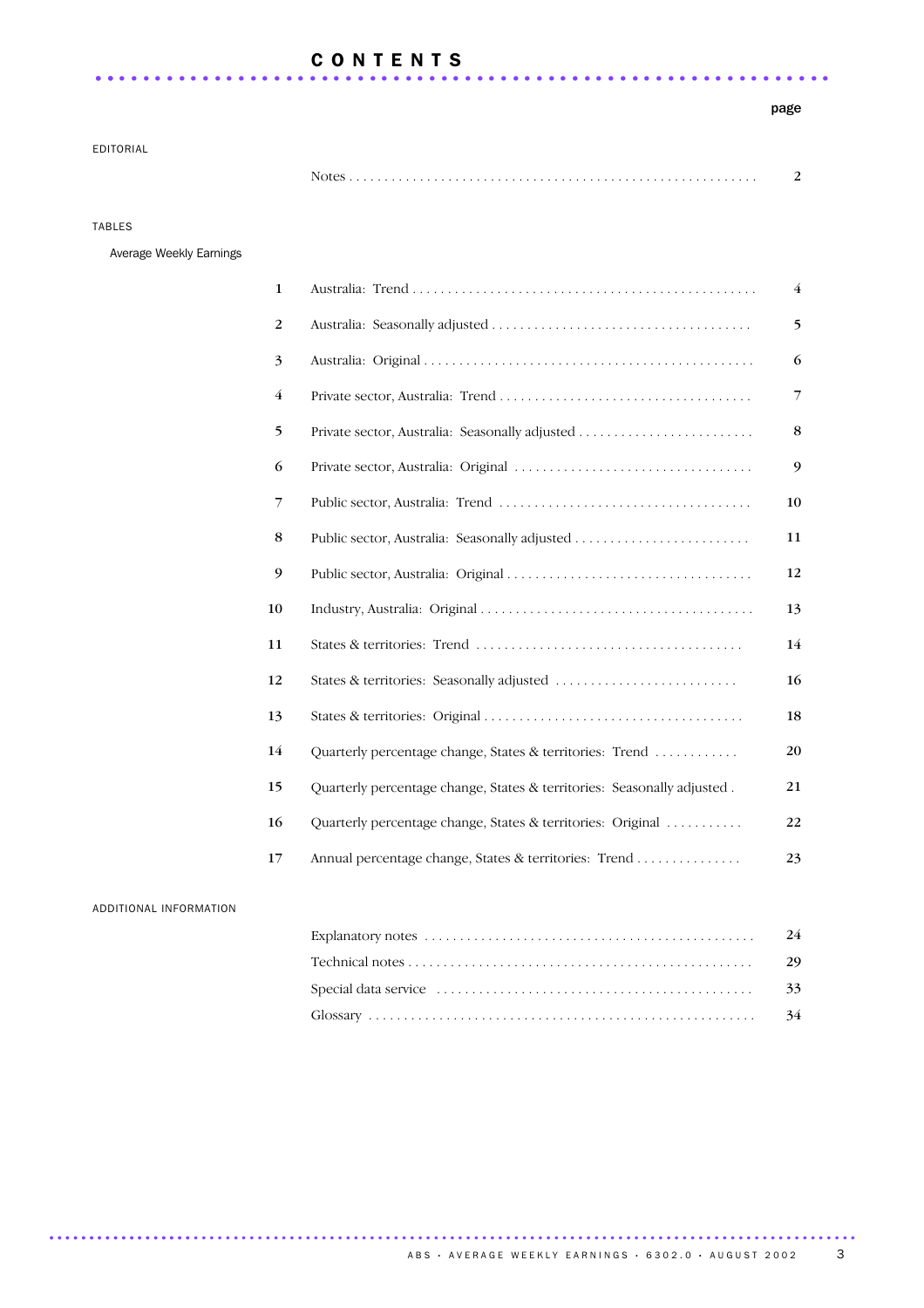

### <sup>1</sup> AVERAGE WEEKLY EARNINGS, Australia: Trend .................................................................... ..

|                  | MALES                                                             |           |                                                                 | FEMALES                                                           |           |                                  | PERSONS                                                           |           |                                    |  |
|------------------|-------------------------------------------------------------------|-----------|-----------------------------------------------------------------|-------------------------------------------------------------------|-----------|----------------------------------|-------------------------------------------------------------------|-----------|------------------------------------|--|
| Reference period | Full-time<br>adult ordinary adult total<br>time earnings earnings | Full-time | All males<br>total<br>earnings                                  | Full-time<br>adult ordinary adult total<br>time earnings earnings | Full-time | All females<br>total<br>earnings | Full-time<br>adult ordinary adult total<br>time earnings earnings | Full-time | All employees<br>total<br>earnings |  |
|                  |                                                                   |           |                                                                 | <b>DOLLARS</b>                                                    |           |                                  |                                                                   |           |                                    |  |
| 2001             |                                                                   |           |                                                                 |                                                                   |           |                                  |                                                                   |           |                                    |  |
| May              | 873.00                                                            | 920.70    | 789.90                                                          | 738.80                                                            | 752.00    | 528.10                           | 824.10                                                            | 859.30    | 664.20                             |  |
| August           | 886.50                                                            | 934.70    | 801.50                                                          | 750.00                                                            | 762.80    | 532.40                           | 837.30                                                            | 872.90    | 672.10                             |  |
| November         | 898.80                                                            | 948.00    | 811.80                                                          | 760.20                                                            | 772.50    | 535.60                           | 849.00                                                            | 885.00    | 678.10                             |  |
| 2002             |                                                                   |           |                                                                 |                                                                   |           |                                  |                                                                   |           |                                    |  |
| February         | 909.50                                                            | 960.80    | 820.50                                                          | 769.60                                                            | 781.80    | 539.20                           | 859.00                                                            | 896.20    | 683.90                             |  |
| May              | 919.40                                                            | 972.90    | 828.10                                                          | 779.10                                                            | 791.40    | 542.70                           | 868.90                                                            | 907.60    | 689.90                             |  |
| August           | 928.50                                                            | 983.90    | 834.90                                                          | 788.90                                                            | 801.40    | 547.20                           | 878.80                                                            | 919.00    | 696.40                             |  |
|                  |                                                                   |           |                                                                 |                                                                   |           |                                  |                                                                   |           |                                    |  |
|                  | PERCENTAGE CHANGE (from previous quarter)                         |           |                                                                 |                                                                   |           |                                  |                                                                   |           |                                    |  |
| 2001             |                                                                   |           |                                                                 |                                                                   |           |                                  |                                                                   |           |                                    |  |
| May              | 1.4                                                               | 1.3       | 1.3                                                             | 1.4                                                               | 1.3       | 0.8                              | 1.4                                                               | 1.3       | 1.2                                |  |
| August           | 1.5                                                               | 1.5       | 1.5                                                             | 1.5                                                               | 1.4       | 0.8                              | 1.6                                                               | 1.6       | 1.2                                |  |
| November         | 1.4                                                               | 1.4       | 1.3                                                             | 1.4                                                               | 1.3       | 0.6                              | 1.4                                                               | 1.4       | 0.9                                |  |
| 2002             |                                                                   |           |                                                                 |                                                                   |           |                                  |                                                                   |           |                                    |  |
| February         | 1.2                                                               | 1.3       | 1.1                                                             | 1.2                                                               | 1.2       | 0.7                              | 1.2                                                               | 1.3       | 0.9                                |  |
| May              | 1.1                                                               | 1.3       | 0.9                                                             | 1.2                                                               | 1.2       | 0.6                              | 1.2                                                               | 1.3       | 0.9                                |  |
| August           | 1.0                                                               | 1.1       | 0.8                                                             | 1.3                                                               | 1.3       | 0.8                              | 1.1                                                               | 1.3       | 0.9                                |  |
|                  |                                                                   |           |                                                                 |                                                                   |           |                                  |                                                                   |           |                                    |  |
|                  |                                                                   |           | PERCENTAGE CHANGE (from corresponding quarter of previous year) |                                                                   |           |                                  |                                                                   |           |                                    |  |
| 2000             |                                                                   |           |                                                                 |                                                                   |           |                                  |                                                                   |           |                                    |  |
| August           | 5.4                                                               | 4.7       | 4.5                                                             | 4.9                                                               | 5.1       | 6.4                              | 5.3                                                               | 4.9       | 5.6                                |  |
| 2001             | 5.0                                                               | 4.6       | 4.6                                                             | 5.7                                                               | 5.1       | 4.0                              |                                                                   | 4.9       |                                    |  |
| August<br>2002   |                                                                   |           |                                                                 |                                                                   |           |                                  | 5.4                                                               |           | 4.4                                |  |
| August           | 4.7                                                               | 5.3       | 4.2                                                             | 5.2                                                               | 5.1       | 2.8                              | 5.0                                                               | 5.3       | 3.6                                |  |
|                  |                                                                   |           |                                                                 |                                                                   |           |                                  |                                                                   |           |                                    |  |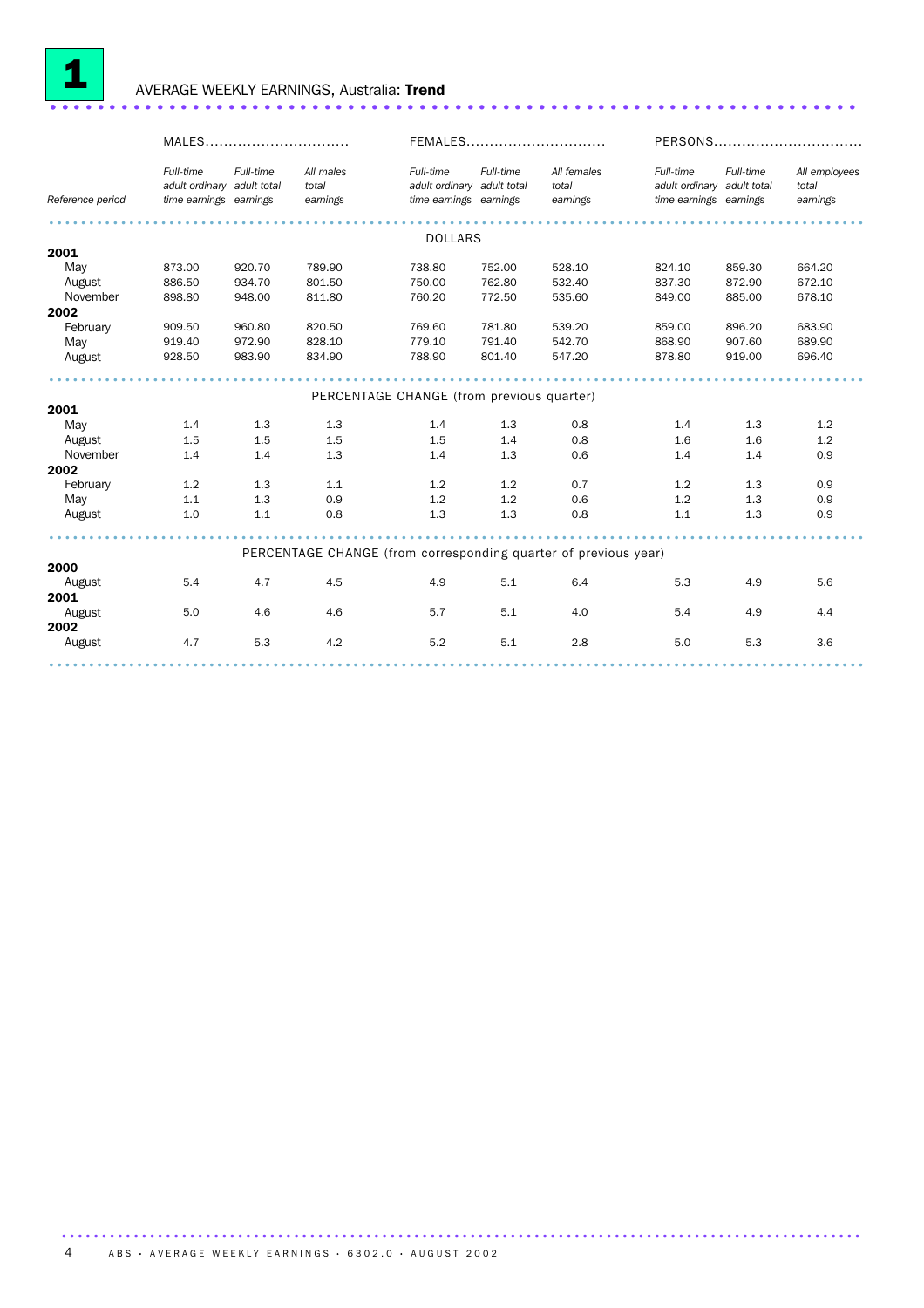

## <sup>2</sup> AVERAGE WEEKLY EARNINGS, Australia: Seasonally adjusted ..................................................................... .

|                  | MALES                                                             |           |                                           | FEMALES                                                           |           |                                                                 | PERSONS                                                           |           |                                    |
|------------------|-------------------------------------------------------------------|-----------|-------------------------------------------|-------------------------------------------------------------------|-----------|-----------------------------------------------------------------|-------------------------------------------------------------------|-----------|------------------------------------|
| Reference period | Full-time<br>adult ordinary adult total<br>time earnings earnings | Full-time | All males<br>total<br>earnings            | Full-time<br>adult ordinary adult total<br>time earnings earnings | Full-time | All females<br>total<br>earnings                                | Full-time<br>adult ordinary adult total<br>time earnings earnings | Full-time | All employees<br>total<br>earnings |
|                  |                                                                   |           |                                           | <b>DOLLARS</b>                                                    |           |                                                                 |                                                                   |           |                                    |
| 2001             |                                                                   |           |                                           |                                                                   |           |                                                                 |                                                                   |           |                                    |
| May              | 874.90                                                            | 924.00    | 791.20                                    | 738.70                                                            | 752.10    | 524.00                                                          | 825.00                                                            | 860.70    | 664.00                             |
| August           | 886.80                                                            | 935.10    | 801.40                                    | 751.40                                                            | 764.10    | 534.60                                                          | 838.40                                                            | 874.30    | 672.90                             |
| November         | 897.50                                                            | 944.40    | 811.30                                    | 759.00                                                            | 770.80    | 534.30                                                          | 848.00                                                            | 882.40    | 677.40                             |
| 2002             |                                                                   |           |                                           |                                                                   |           |                                                                 |                                                                   |           |                                    |
| February         | 910.90                                                            | 964.50    | 821.80                                    | 770.80                                                            | 783.70    | 541.70                                                          | 860.40                                                            | 899.20    | 685.00                             |
| May              | 919.50                                                            | 972.50    | 828.00                                    | 777.80                                                            | 789.50    | 539.20                                                          | 867.60                                                            | 905.30    | 688.40                             |
| August           | 927.60                                                            | 982.50    | 834.30                                    | 789.70                                                            | 802.40    | 549.40                                                          | 879.40                                                            | 919.90    | 697.40                             |
|                  |                                                                   |           |                                           |                                                                   |           |                                                                 |                                                                   |           |                                    |
|                  |                                                                   |           | PERCENTAGE CHANGE (from previous quarter) |                                                                   |           |                                                                 |                                                                   |           |                                    |
| 2001             |                                                                   |           |                                           |                                                                   |           |                                                                 |                                                                   |           |                                    |
| May              | 1.9                                                               | 1.9       | 1.6                                       | 1.6                                                               | 1.4       | $-0.9$                                                          | 1.8                                                               | 1.7       | 1.0                                |
| August           | 1.4                                                               | 1.2       | 1.3                                       | 1.7                                                               | 1.6       | 2.0                                                             | 1.6                                                               | 1.6       | 1.3                                |
| November         | 1.2                                                               | 1.0       | 1.2                                       | 1.0                                                               | 0.9       | $-0.1$                                                          | 1.1                                                               | 0.9       | 0.7                                |
| 2002             |                                                                   |           |                                           |                                                                   |           |                                                                 |                                                                   |           |                                    |
| February         | 1.5                                                               | 2.1       | 1.3                                       | 1.6                                                               | 1.7       | 1.4                                                             | 1.5                                                               | 1.9       | 1.1                                |
| May              | 1.0                                                               | 0.8       | 0.8                                       | 0.9                                                               | 0.7       | $-0.5$                                                          | 0.8                                                               | 0.7       | 0.5                                |
| August           | 0.9                                                               | 1.0       | 0.8                                       | 1.5                                                               | 1.6       | 1.9                                                             | 1.4                                                               | 1.6       | 1.3                                |
|                  |                                                                   |           |                                           |                                                                   |           |                                                                 |                                                                   |           |                                    |
|                  |                                                                   |           |                                           |                                                                   |           | PERCENTAGE CHANGE (from corresponding quarter of previous year) |                                                                   |           |                                    |
| 2000             | 6.6                                                               | 6.1       | 5.8                                       | 5.2                                                               | 5.5       | 7.2                                                             | 6.2                                                               | 6.0       | 6.8                                |
| August<br>2001   |                                                                   |           |                                           |                                                                   |           |                                                                 |                                                                   |           |                                    |
| August           | 4.7                                                               | 4.0       | 4.1                                       | 5.6                                                               | 4.8       | 4.0                                                             | 5.1                                                               | 4.3       | 4.0                                |
| 2002             |                                                                   |           |                                           |                                                                   |           |                                                                 |                                                                   |           |                                    |
| August           | 4.6                                                               | 5.1       | 4.1                                       | 5.1                                                               | 5.0       | 2.8                                                             | 4.9                                                               | 5.2       | 3.6                                |
|                  |                                                                   |           |                                           |                                                                   |           |                                                                 |                                                                   |           |                                    |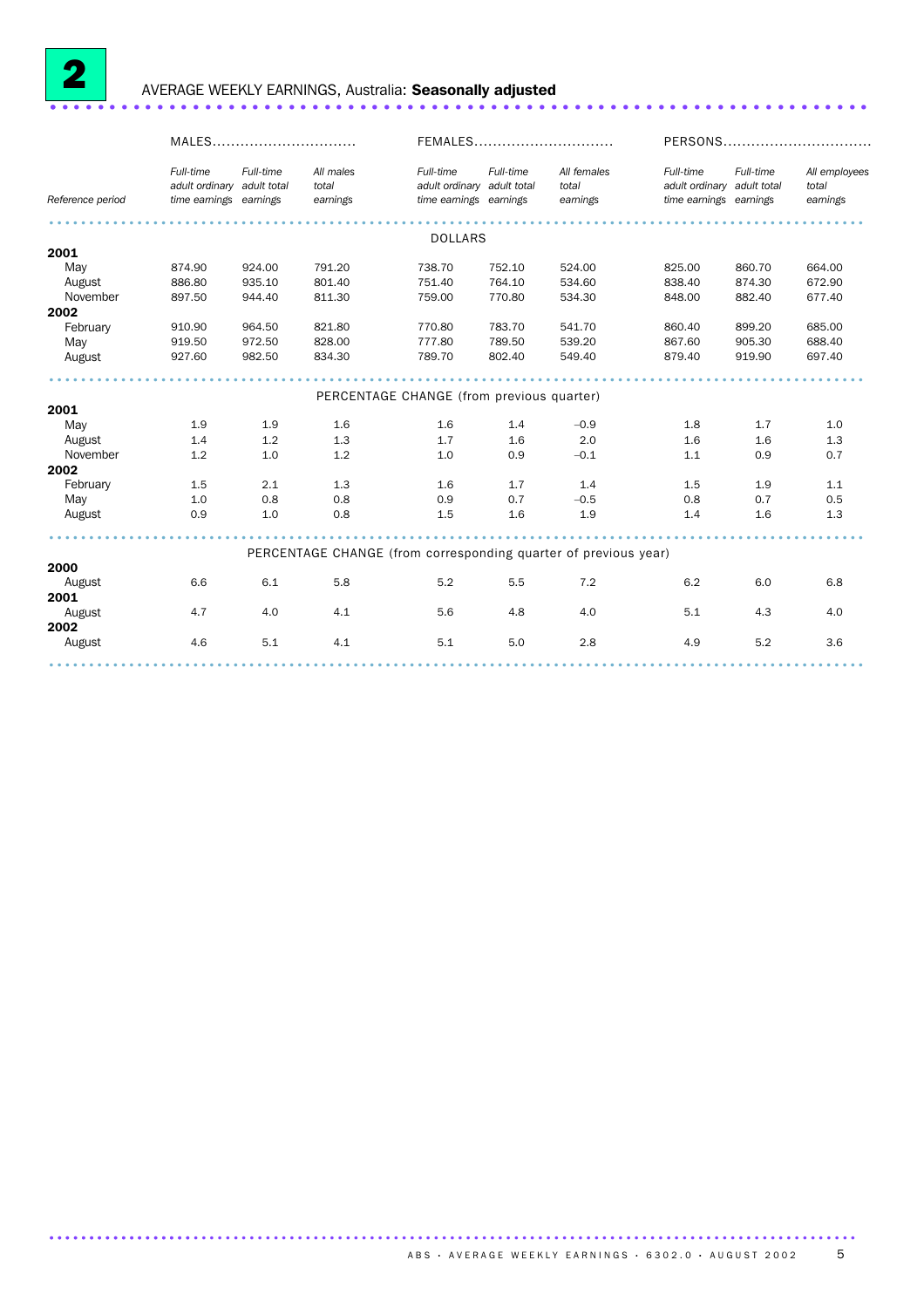

### <sup>3</sup> AVERAGE WEEKLY EARNINGS, Australia: Original ..................................................................... .

|                  | MALES                                                             |           |                                           | FEMALES                                                           |           |                                                                 | PERSONS                                                           |           |                                    |
|------------------|-------------------------------------------------------------------|-----------|-------------------------------------------|-------------------------------------------------------------------|-----------|-----------------------------------------------------------------|-------------------------------------------------------------------|-----------|------------------------------------|
| Reference period | Full-time<br>adult ordinary adult total<br>time earnings earnings | Full-time | All males<br>total<br>earnings            | Full-time<br>adult ordinary adult total<br>time earnings earnings | Full-time | All females<br>total<br>earnings                                | Full-time<br>adult ordinary adult total<br>time earnings earnings | Full-time | All employees<br>total<br>earnings |
|                  |                                                                   |           |                                           | <b>DOLLARS</b>                                                    |           |                                                                 |                                                                   |           |                                    |
| 2001             |                                                                   |           |                                           |                                                                   |           |                                                                 |                                                                   |           |                                    |
| May              | 873.30                                                            | 923.40    | 789.40                                    | 737.10                                                            | 750.60    | 524.70                                                          | 824.10                                                            | 861.00    | 662.60                             |
| August           | 888.30                                                            | 934.90    | 801.40                                    | 751.10                                                            | 763.70    | 534.70                                                          | 838.50                                                            | 872.70    | 672.60                             |
| November         | 898.00                                                            | 947.70    | 811.50                                    | 759.70                                                            | 772.80    | 531.70                                                          | 848.70                                                            | 885.40    | 676.40                             |
| 2002             |                                                                   |           |                                           |                                                                   |           |                                                                 |                                                                   |           |                                    |
| February         | 910.50                                                            | 961.80    | 823.30                                    | 772.10                                                            | 783.80    | 543.10                                                          | 860.50                                                            | 897.50    | 687.60                             |
| May              | 918.00                                                            | 972.10    | 826.10                                    | 775.90                                                            | 787.80    | 540.10                                                          | 866.80                                                            | 905.70    | 686.90                             |
| August           | 929.10                                                            | 982.20    | 834.40                                    | 789.40                                                            | 802.00    | 549.50                                                          | 879.40                                                            | 918.10    | 697.10                             |
|                  |                                                                   |           |                                           |                                                                   |           |                                                                 |                                                                   |           |                                    |
|                  |                                                                   |           | PERCENTAGE CHANGE (from previous quarter) |                                                                   |           |                                                                 |                                                                   |           |                                    |
| 2001             |                                                                   |           |                                           |                                                                   |           |                                                                 |                                                                   |           |                                    |
| May              | 1.7                                                               | 2.1       | 1.1                                       | 1.2                                                               | 1.2       | $-1.1$                                                          | 1.7                                                               | 2.0       | 0.3                                |
| August           | 1.7                                                               | 1.2       | 1.5                                       | 1.9                                                               | 1.7       | 1.9                                                             | 1.7                                                               | 1.4       | 1.5                                |
| November         | 1.1                                                               | 1.4       | 1.3                                       | 1.1                                                               | 1.2       | $-0.5$                                                          | 1.2                                                               | 1.5       | 0.6                                |
| 2002<br>February | 1.4                                                               | 1.5       | 1.5                                       | 1.6                                                               | 1.4       | 2.1                                                             | 1.4                                                               | 1.4       | 1.7                                |
| May              | 0.8                                                               | 1.1       | 0.3                                       | 0.5                                                               | 0.5       | $-0.6$                                                          | 0.7                                                               | 0.9       | $-0.1$                             |
| August           | 1.2                                                               | 1.0       | 1.0                                       | 1.7                                                               | 1.8       | 1.8                                                             | 1.5                                                               | 1.4       | 1.5                                |
|                  |                                                                   |           |                                           |                                                                   |           |                                                                 |                                                                   |           |                                    |
|                  |                                                                   |           |                                           |                                                                   |           | PERCENTAGE CHANGE (from corresponding quarter of previous year) |                                                                   |           |                                    |
| 2000             |                                                                   |           |                                           |                                                                   |           |                                                                 |                                                                   |           |                                    |
| August           | 6.6                                                               | 6.1       | 5.8                                       | 5.2                                                               | 5.5       | 7.3                                                             | 6.2                                                               | 6.0       | 6.8                                |
| 2001             |                                                                   |           |                                           |                                                                   |           |                                                                 |                                                                   |           |                                    |
| August           | 4.7                                                               | 4.0       | 4.1                                       | 5.7                                                               | 4.8       | 4.0                                                             | 5.1                                                               | 4.3       | 4.0                                |
| 2002             |                                                                   |           |                                           |                                                                   |           |                                                                 |                                                                   |           |                                    |
| August           | 4.6                                                               | 5.1       | 4.1                                       | 5.1                                                               | 5.0       | 2.8                                                             | 4.9                                                               | 5.2       | 3.7                                |
|                  |                                                                   |           |                                           |                                                                   |           |                                                                 |                                                                   |           |                                    |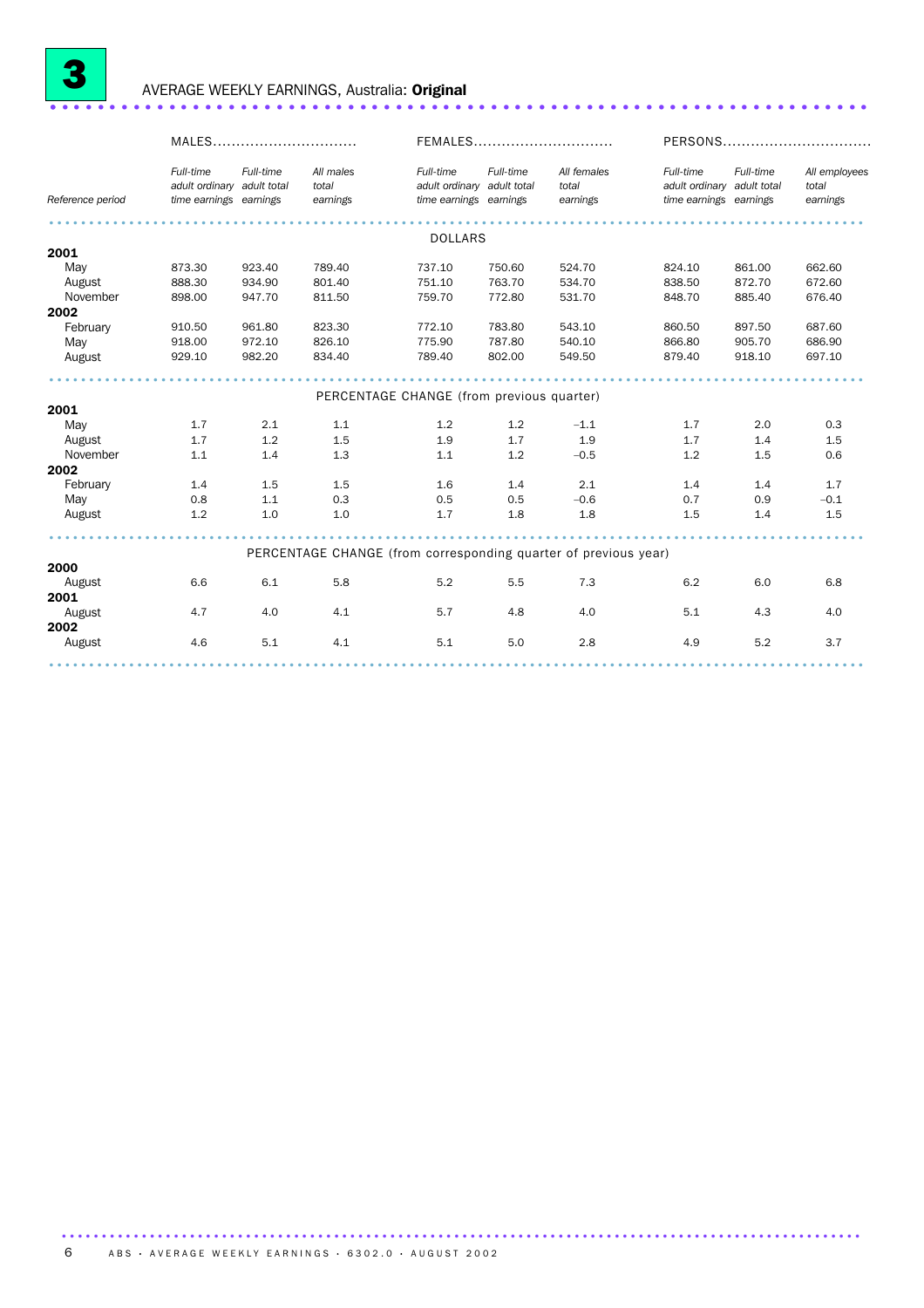

### <sup>4</sup> AVERAGE WEEKLY EARNINGS, Private sector, Australia: Trend ..................................................................... .

|                  | MALES                                                             |           |                                           | FEMALES                                                           |           |                                                                 | PERSONS                                                           |           |                                    |  |
|------------------|-------------------------------------------------------------------|-----------|-------------------------------------------|-------------------------------------------------------------------|-----------|-----------------------------------------------------------------|-------------------------------------------------------------------|-----------|------------------------------------|--|
| Reference period | Full-time<br>adult ordinary adult total<br>time earnings earnings | Full-time | All males<br>total<br>earnings            | Full-time<br>adult ordinary adult total<br>time earnings earnings | Full-time | All females<br>total<br>earnings                                | Full-time<br>adult ordinary adult total<br>time earnings earnings | Full-time | All employees<br>total<br>earnings |  |
|                  |                                                                   |           |                                           | <b>DOLLARS</b>                                                    |           |                                                                 |                                                                   |           |                                    |  |
| 2001             |                                                                   |           |                                           |                                                                   |           |                                                                 |                                                                   |           |                                    |  |
| May              | 846.80                                                            | 895.80    | 756.80                                    | 692.60                                                            | 705.90    | 477.60                                                          | 795.00                                                            | 831.90    | 627.50                             |  |
| August           | 861.10                                                            | 910.60    | 769.50                                    | 704.00                                                            | 716.80    | 480.50                                                          | 809.10                                                            | 846.60    | 635.80                             |  |
| November         | 874.10                                                            | 924.70    | 780.30                                    | 714.70                                                            | 726.80    | 483.00                                                          | 821.60                                                            | 859.60    | 642.00                             |  |
| 2002             |                                                                   |           |                                           |                                                                   |           |                                                                 |                                                                   |           |                                    |  |
| February         | 884.80                                                            | 937.90    | 788.90                                    | 724.10                                                            | 736.10    | 486.50                                                          | 831.80                                                            | 871.20    | 647.60                             |  |
| May              | 894.50                                                            | 950.20    | 796.50                                    | 733.40                                                            | 745.60    | 490.00                                                          | 841.50                                                            | 882.70    | 653.30                             |  |
| August           | 903.20                                                            | 960.90    | 803.20                                    | 742.90                                                            | 755.40    | 494.50                                                          | 850.90                                                            | 894.00    | 659.40                             |  |
|                  |                                                                   |           |                                           |                                                                   |           |                                                                 |                                                                   |           |                                    |  |
| 2001             |                                                                   |           | PERCENTAGE CHANGE (from previous quarter) |                                                                   |           |                                                                 |                                                                   |           |                                    |  |
| May              | 1.5                                                               | 1.4       | 1.5                                       | 1.5                                                               | 1.3       | 0.6                                                             | 1.5                                                               | 1.4       | 1.2                                |  |
| August           | 1.7                                                               | 1.7       | 1.7                                       | 1.7                                                               | 1.5       | 0.6                                                             | 1.8                                                               | 1.8       | 1.3                                |  |
| November         | 1.5                                                               | 1.5       | 1.4                                       | 1.5                                                               | 1.4       | 0.5                                                             | 1.5                                                               | 1.5       | 1.0                                |  |
| 2002             |                                                                   |           |                                           |                                                                   |           |                                                                 |                                                                   |           |                                    |  |
| February         | 1.2                                                               | 1.4       | 1.1                                       | 1.3                                                               | 1.3       | 0.7                                                             | 1.2                                                               | 1.4       | 0.9                                |  |
| May              | 1.1                                                               | 1.3       | 1.0                                       | 1.3                                                               | 1.3       | 0.7                                                             | 1.2                                                               | 1.3       | 0.9                                |  |
| August           | 1.0                                                               | 1.1       | 0.8                                       | 1.3                                                               | 1.3       | 0.9                                                             | 1.1                                                               | 1.3       | 0.9                                |  |
|                  |                                                                   |           |                                           |                                                                   |           |                                                                 |                                                                   |           |                                    |  |
|                  |                                                                   |           |                                           |                                                                   |           | PERCENTAGE CHANGE (from corresponding quarter of previous year) |                                                                   |           |                                    |  |
| 2000             |                                                                   |           |                                           |                                                                   |           |                                                                 |                                                                   |           |                                    |  |
| August           | 5.5                                                               | 4.7       | 4.7                                       | 5.4                                                               | 5.7       | 7.2                                                             | 5.5                                                               | 5.2       | 6.2                                |  |
| 2001             |                                                                   |           |                                           |                                                                   |           |                                                                 |                                                                   |           |                                    |  |
| August           | 5.3                                                               | 4.7       | 5.0                                       | 5.8                                                               | 4.9       | 3.4                                                             | 5.6                                                               | 5.0       | 4.6                                |  |
| 2002             |                                                                   |           |                                           |                                                                   |           |                                                                 |                                                                   |           |                                    |  |
| August           | 4.9                                                               | 5.5       | 4.4                                       | 5.5                                                               | 5.4       | 2.9                                                             | 5.2                                                               | 5.6       | 3.7                                |  |
|                  |                                                                   |           |                                           |                                                                   |           |                                                                 |                                                                   |           |                                    |  |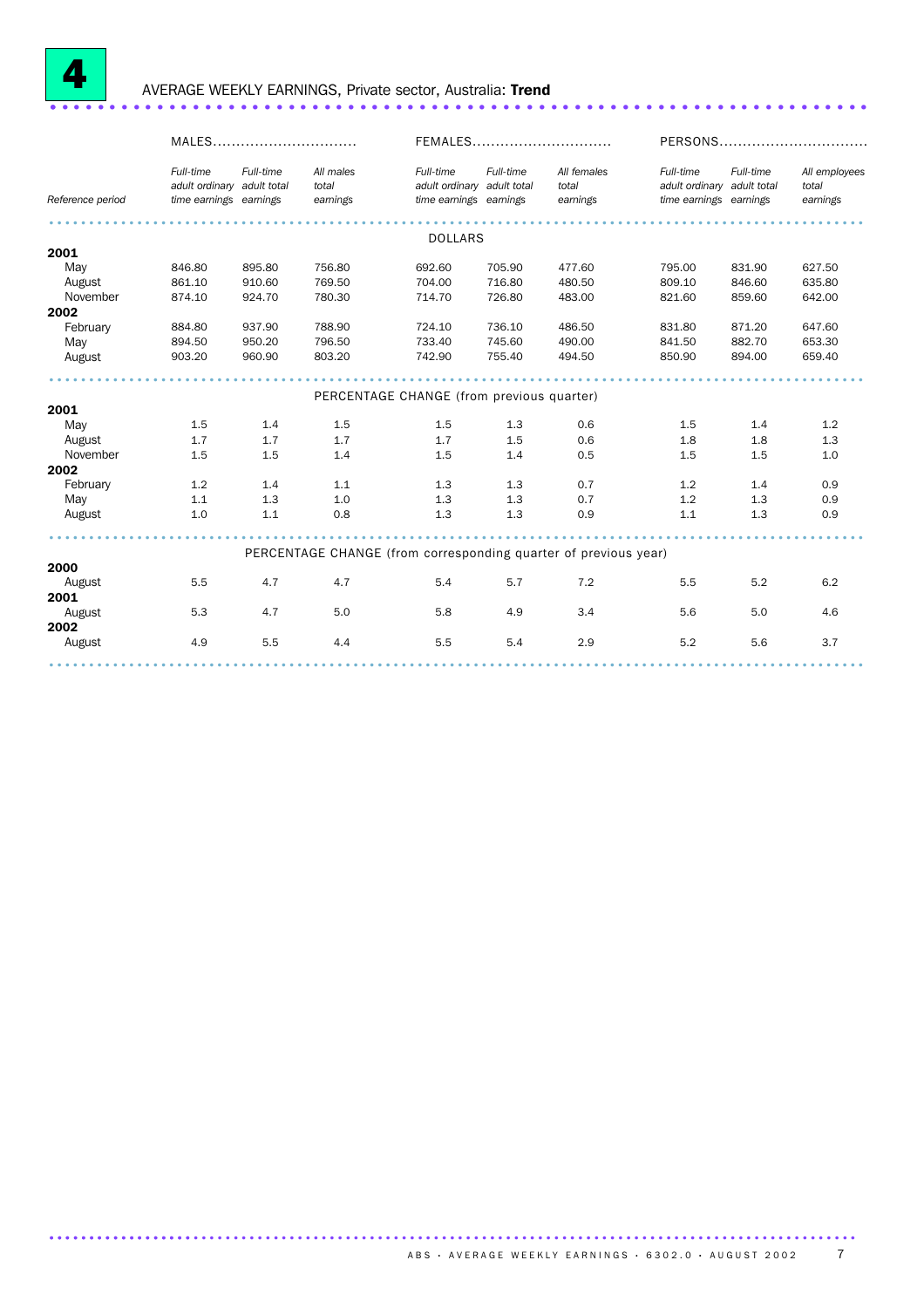

### <sup>5</sup> AVERAGE WEEKLY EARNINGS, Private sector, Australia: Seasonally adjusted ..................................................................... .

|                                           | MALES                                                             |           |                                | FEMALES                                                           |           |                                                                 | PERSONS                                                           |           |                                    |  |  |  |
|-------------------------------------------|-------------------------------------------------------------------|-----------|--------------------------------|-------------------------------------------------------------------|-----------|-----------------------------------------------------------------|-------------------------------------------------------------------|-----------|------------------------------------|--|--|--|
| Reference period                          | Full-time<br>adult ordinary adult total<br>time earnings earnings | Full-time | All males<br>total<br>earnings | Full-time<br>adult ordinary adult total<br>time earnings earnings | Full-time | All females<br>total<br>earnings                                | Full-time<br>adult ordinary adult total<br>time earnings earnings | Full-time | All employees<br>total<br>earnings |  |  |  |
| <b>DOLLARS</b>                            |                                                                   |           |                                |                                                                   |           |                                                                 |                                                                   |           |                                    |  |  |  |
| 2001                                      |                                                                   |           |                                |                                                                   |           |                                                                 |                                                                   |           |                                    |  |  |  |
| May                                       | 849.30                                                            | 900.40    | 759.00                         | 692.10                                                            | 705.60    | 473.20                                                          | 796.40                                                            | 834.20    | 627.60                             |  |  |  |
| August                                    | 861.30                                                            | 910.50    | 769.10                         | 705.60                                                            | 718.60    | 482.20                                                          | 809.90                                                            | 847.80    | 635.80                             |  |  |  |
| November                                  | 872.50                                                            | 920.40    | 779.80                         | 713.40                                                            | 724.70    | 482.20                                                          | 820.60                                                            | 856.70    | 642.30                             |  |  |  |
| 2002                                      |                                                                   |           |                                |                                                                   |           |                                                                 |                                                                   |           |                                    |  |  |  |
| February                                  | 887.20                                                            | 942.50    | 790.70                         | 725.80                                                            | 738.70    | 488.50                                                          | 833.80                                                            | 875.00    | 648.40                             |  |  |  |
| May                                       | 894.00                                                            | 949.70    | 795.50                         | 731.40                                                            | 743.00    | 486.70                                                          | 839.80                                                            | 880.10    | 651.00                             |  |  |  |
| August                                    | 902.30                                                            | 958.90    | 803.10                         | 743.90                                                            | 756.60    | 496.80                                                          | 851.40                                                            | 894.60    | 661.30                             |  |  |  |
| PERCENTAGE CHANGE (from previous quarter) |                                                                   |           |                                |                                                                   |           |                                                                 |                                                                   |           |                                    |  |  |  |
| 2001                                      |                                                                   |           |                                |                                                                   |           |                                                                 |                                                                   |           |                                    |  |  |  |
| May                                       | 2.2                                                               | 2.3       | 2.0                            | 1.6                                                               | 1.3       | $-1.5$                                                          | 2.1                                                               | 2.1       | 1.1                                |  |  |  |
| August                                    | 1.4                                                               | 1.1       | 1.3                            | 1.9                                                               | 1.8       | 1.9                                                             | 1.7                                                               | 1.6       | 1.3                                |  |  |  |
| November                                  | 1.3                                                               | 1.1       | 1.4                            | 1.1                                                               | 0.9       | 0.0                                                             | 1.3                                                               | 1.0       | 1.0                                |  |  |  |
| 2002                                      |                                                                   |           |                                |                                                                   |           |                                                                 |                                                                   |           |                                    |  |  |  |
| February                                  | 1.7                                                               | 2.4       | 1.4                            | 1.7                                                               | 1.9       | 1.3                                                             | 1.6                                                               | 2.1       | 0.9                                |  |  |  |
| May                                       | 0.8                                                               | 0.8       | 0.6                            | 0.8                                                               | 0.6       | $-0.4$                                                          | 0.7                                                               | 0.6       | 0.4                                |  |  |  |
| August                                    | 0.9                                                               | 1.0       | 0.9                            | 1.7                                                               | 1.8       | 2.1                                                             | 1.4                                                               | 1.7       | 1.6                                |  |  |  |
|                                           |                                                                   |           |                                |                                                                   |           |                                                                 |                                                                   |           |                                    |  |  |  |
|                                           |                                                                   |           |                                |                                                                   |           | PERCENTAGE CHANGE (from corresponding quarter of previous year) |                                                                   |           |                                    |  |  |  |
| 2000                                      |                                                                   |           |                                |                                                                   |           |                                                                 |                                                                   |           |                                    |  |  |  |
| August                                    | 6.8                                                               | 6.5       | 6.2                            | 5.7                                                               | 6.3       | 8.2                                                             | 6.6                                                               | 6.6       | 7.7                                |  |  |  |
| 2001                                      |                                                                   |           |                                |                                                                   |           |                                                                 |                                                                   |           |                                    |  |  |  |
| August                                    | 4.9                                                               | 4.0       | 4.3                            | 5.8                                                               | 4.6       | 3.4                                                             | 5.3                                                               | 4.3       | 4.0                                |  |  |  |
| 2002                                      |                                                                   |           |                                |                                                                   |           |                                                                 |                                                                   |           |                                    |  |  |  |
| August                                    | 4.8                                                               | 5.3       | 4.4                            | 5.4                                                               | 5.3       | 3.0                                                             | 5.1                                                               | 5.5       | 4.0                                |  |  |  |
|                                           |                                                                   |           |                                |                                                                   |           |                                                                 |                                                                   |           |                                    |  |  |  |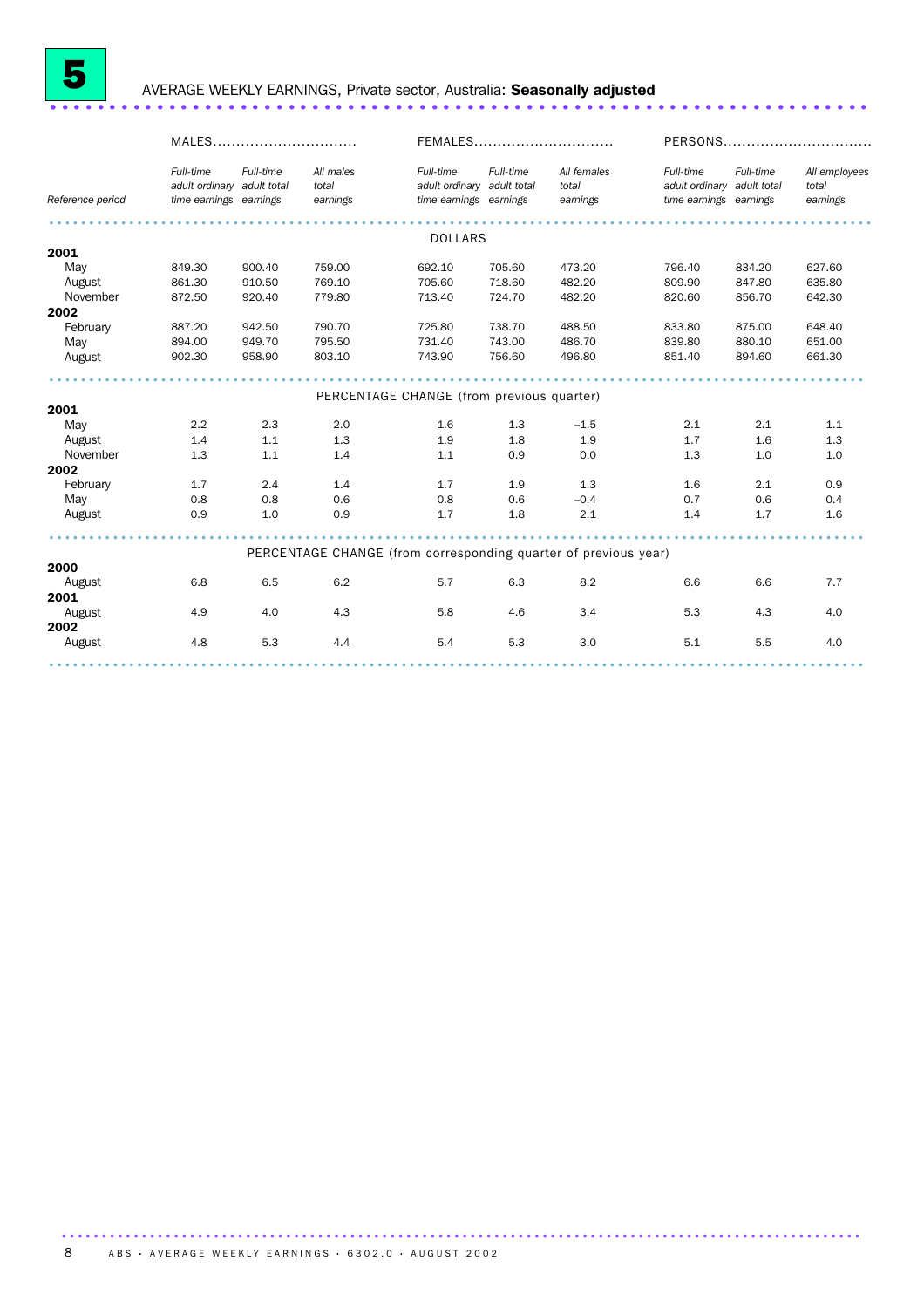

# <sup>6</sup> AVERAGE WEEKLY EARNINGS, Private sector, Australia: Original ..................................................................... .

|                  | MALES                                                             |           |                                           | FEMALES                                                           |           |                                                                 | PERSONS                                                           |           |                                    |
|------------------|-------------------------------------------------------------------|-----------|-------------------------------------------|-------------------------------------------------------------------|-----------|-----------------------------------------------------------------|-------------------------------------------------------------------|-----------|------------------------------------|
| Reference period | Full-time<br>adult ordinary adult total<br>time earnings earnings | Full-time | All males<br>total<br>earnings            | Full-time<br>adult ordinary adult total<br>time earnings earnings | Full-time | All females<br>total<br>earnings                                | Full-time<br>adult ordinary adult total<br>time earnings earnings | Full-time | All employees<br>total<br>earnings |
|                  |                                                                   |           |                                           | <b>DOLLARS</b>                                                    |           |                                                                 |                                                                   |           |                                    |
| 2001             |                                                                   |           |                                           |                                                                   |           |                                                                 |                                                                   |           |                                    |
| May              | 847.90                                                            | 899.30    | 757.90                                    | 690.00                                                            | 703.30    | 473.50                                                          | 795.30                                                            | 834.00    | 626.60                             |
| August           | 864.00                                                            | 912.00    | 769.60                                    | 705.90                                                            | 718.60    | 483.60                                                          | 811.30                                                            | 847.60    | 637.00                             |
| November         | 872.50                                                            | 923.90    | 780.70                                    | 714.50                                                            | 727.90    | 479.90                                                          | 821.10                                                            | 860.10    | 641.00                             |
| 2002             |                                                                   |           |                                           |                                                                   |           |                                                                 |                                                                   |           |                                    |
| February         | 885.50                                                            | 938.40    | 790.10                                    | 726.60                                                            | 737.80    | 489.00                                                          | 832.80                                                            | 871.90    | 649.20                             |
| May              | 892.70                                                            | 948.80    | 794.50                                    | 729.10                                                            | 740.50    | 487.00                                                          | 838.70                                                            | 880.00    | 650.20                             |
| August           | 905.20                                                            | 960.40    | 803.70                                    | 744.40                                                            | 756.70    | 498.30                                                          | 852.90                                                            | 894.20    | 662.60                             |
|                  |                                                                   |           |                                           |                                                                   |           |                                                                 |                                                                   |           |                                    |
|                  |                                                                   |           | PERCENTAGE CHANGE (from previous quarter) |                                                                   |           |                                                                 |                                                                   |           |                                    |
| 2001             |                                                                   |           |                                           |                                                                   |           |                                                                 |                                                                   |           |                                    |
| May              | 2.2                                                               | 2.6       | 1.9                                       | 1.2                                                               | 1.1       | $-1.6$                                                          | 2.1                                                               | 2.4       | 0.8                                |
| August           | 1.9                                                               | 1.4       | 1.6                                       | 2.3                                                               | 2.2       | 2.1                                                             | 2.0                                                               | 1.6       | 1.6                                |
| November         | 1.0                                                               | 1.3       | 1.4                                       | 1.2                                                               | 1.3       | $-0.8$                                                          | 1.2                                                               | 1.5       | 0.6                                |
| 2002             |                                                                   |           |                                           |                                                                   |           |                                                                 |                                                                   |           |                                    |
| February         | 1.5                                                               | 1.6       | 1.2                                       | 1.7                                                               | 1.4       | 1.9                                                             | 1.4                                                               | 1.4       | 1.3                                |
| May              | 0.8                                                               | 1.1       | 0.6                                       | 0.3                                                               | 0.4       | $-0.4$                                                          | 0.7                                                               | 0.9       | 0.2                                |
| August           | 1.4                                                               | 1.2       | 1.2                                       | 2.1                                                               | 2.2       | 2.3                                                             | 1.7                                                               | 1.6       | 1.9                                |
|                  |                                                                   |           |                                           |                                                                   |           |                                                                 |                                                                   |           |                                    |
|                  |                                                                   |           |                                           |                                                                   |           | PERCENTAGE CHANGE (from corresponding quarter of previous year) |                                                                   |           |                                    |
| 2000             |                                                                   |           |                                           |                                                                   |           |                                                                 |                                                                   |           |                                    |
| August<br>2001   | 6.8                                                               | 6.5       | 6.2                                       | 5.8                                                               | 6.3       | 8.2                                                             | 6.6                                                               | 6.6       | 7.7                                |
|                  |                                                                   |           |                                           |                                                                   |           |                                                                 |                                                                   |           |                                    |
| August           | 4.9                                                               | 4.0       | 4.3                                       | 5.8                                                               | 4.6       | 3.5                                                             | 5.3                                                               | 4.3       | 4.0                                |
| 2002             |                                                                   |           |                                           |                                                                   |           |                                                                 |                                                                   |           |                                    |
| August           | 4.8                                                               | 5.3       | 4.4                                       | 5.4                                                               | 5.3       | 3.0                                                             | 5.1                                                               | 5.5       | 4.0                                |
|                  |                                                                   |           |                                           |                                                                   |           |                                                                 |                                                                   |           |                                    |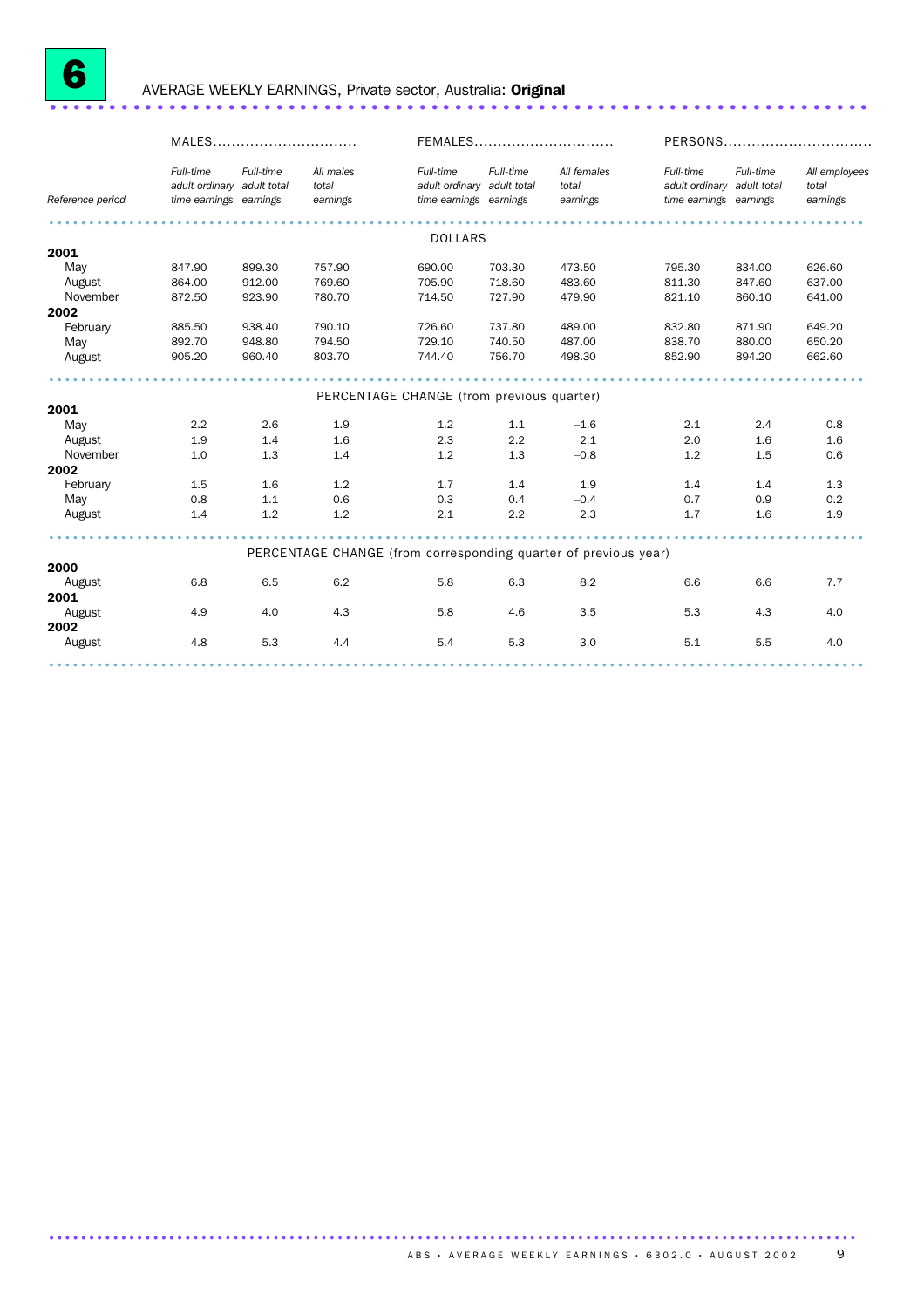

### <sup>7</sup> AVERAGE WEEKLY EARNINGS, Public sector, Australia: Trend ..................................................................... .

|                  | MALES                                                             |               |                                                                 | FEMALES                                                           |           |                                  | PERSONS                                                           |           |                                    |
|------------------|-------------------------------------------------------------------|---------------|-----------------------------------------------------------------|-------------------------------------------------------------------|-----------|----------------------------------|-------------------------------------------------------------------|-----------|------------------------------------|
| Reference period | Full-time<br>adult ordinary adult total<br>time earnings earnings | Full-time     | All males<br>total<br>earnings                                  | Full-time<br>adult ordinary adult total<br>time earnings earnings | Full-time | All females<br>total<br>earnings | Full-time<br>adult ordinary adult total<br>time earnings earnings | Full-time | All employees<br>total<br>earnings |
|                  |                                                                   |               |                                                                 | <b>DOLLARS</b>                                                    |           |                                  |                                                                   |           |                                    |
| 2001             |                                                                   |               |                                                                 |                                                                   |           |                                  |                                                                   |           |                                    |
| May              | 980.80                                                            | 1 0 2 3 .60   | 943.40                                                          | 853.20                                                            | 866.30    | 695.30                           | 922.50                                                            | 951.80    | 807.20                             |
| August           | 992.80                                                            | 1 0 3 5 . 4 0 | 952.60                                                          | 862.30                                                            | 875.00    | 703.00                           | 932.70                                                            | 961.60    | 814.60                             |
| November         | 1 003.70                                                          | 1 046.70      | 962.10                                                          | 870.00                                                            | 882.70    | 709.80                           | 941.80                                                            | 970.80    | 822.10                             |
| 2002             |                                                                   |               |                                                                 |                                                                   |           |                                  |                                                                   |           |                                    |
| February         | 1 0 1 5 .0 0                                                      | 1 0 5 9.10    | 972.50                                                          | 879.80                                                            | 892.50    | 716.80                           | 952.30                                                            | 981.90    | 830.40                             |
| May              | 1 0 27.10                                                         | 1 0 7 1 .80   | 982.90                                                          | 891.30                                                            | 904.10    | 723.40                           | 964.10                                                            | 994.10    | 838.40                             |
| August           | 1 0 3 9.50                                                        | 1 0 84.70     | 994.90                                                          | 903.60                                                            | 916.40    | 730.00                           | 976.50                                                            | 1 006.70  | 846.80                             |
|                  |                                                                   |               |                                                                 |                                                                   |           |                                  |                                                                   |           |                                    |
|                  |                                                                   |               | PERCENTAGE CHANGE (from previous quarter)                       |                                                                   |           |                                  |                                                                   |           |                                    |
| 2001             |                                                                   |               |                                                                 |                                                                   |           |                                  |                                                                   |           |                                    |
| May              | 1.3                                                               | 1.2           | 0.8                                                             | 1.4                                                               | 1.3       | 1.3                              | 1.3                                                               | 1.2       | 1.0                                |
| August           | 1.2                                                               | 1.1           | 1.0                                                             | 1.1                                                               | 1.0       | 1.1                              | 1.1                                                               | 1.0       | 0.9                                |
| November         | 1.1                                                               | 1.1           | 1.0                                                             | 0.9                                                               | 0.9       | 1.0                              | 1.0                                                               | 1.0       | 0.9                                |
| 2002             |                                                                   |               |                                                                 |                                                                   |           |                                  |                                                                   |           |                                    |
| February         | 1.1                                                               | 1.2           | 1.1                                                             | 1.1                                                               | 1.1       | 1.0                              | 1.1                                                               | 1.1       | 1.0                                |
| May              | 1.2                                                               | 1.2           | 1.1                                                             | 1.3                                                               | 1.3       | 0.9                              | 1.2                                                               | 1.2       | 1.0                                |
| August           | 1.2                                                               | 1.2           | 1.2                                                             | 1.4                                                               | 1.4       | 0.9                              | 1.3                                                               | 1.3       | 1.0                                |
|                  |                                                                   |               |                                                                 |                                                                   |           |                                  |                                                                   |           |                                    |
|                  |                                                                   |               | PERCENTAGE CHANGE (from corresponding quarter of previous year) |                                                                   |           |                                  |                                                                   |           |                                    |
| 2000             |                                                                   | 4.8           | 4.6                                                             | 3.5                                                               | 3.5       | 3.1                              | 4.7                                                               | 4.1       | 3.5                                |
| August           | 5.7                                                               |               |                                                                 |                                                                   |           |                                  |                                                                   |           |                                    |
| 2001             |                                                                   |               |                                                                 |                                                                   |           |                                  | 5.0                                                               | 4.8       |                                    |
| August           | 5.0                                                               | 4.8           | 3.9                                                             | 5.4                                                               | 5.3       | 5.3                              |                                                                   |           | 4.3                                |
| 2002             |                                                                   |               |                                                                 |                                                                   |           |                                  |                                                                   |           |                                    |
| August           | 4.7                                                               | 4.8           | 4.4                                                             | 4.8                                                               | 4.7       | 3.8                              | 4.7                                                               | 4.7       | 3.9                                |
|                  |                                                                   |               |                                                                 |                                                                   |           |                                  |                                                                   |           |                                    |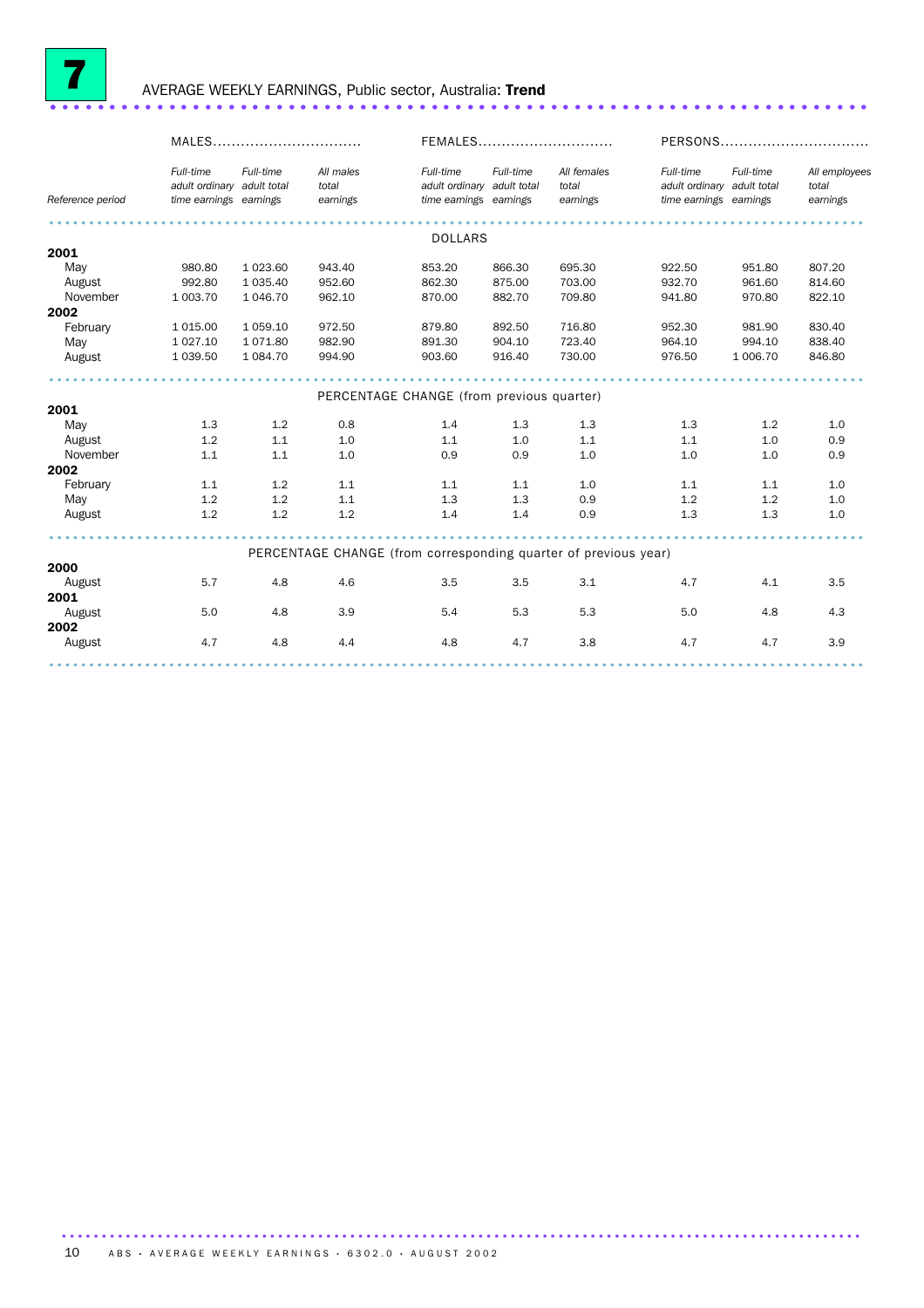

# <sup>8</sup> AVERAGE WEEKLY EARNINGS, Public sector, Australia: Seasonally adjusted ..................................................................... .

|                  | MALES                                                             |            |                                                                 | FEMALES                                                           |           |                                  | PERSONS                                                           |           |                                    |
|------------------|-------------------------------------------------------------------|------------|-----------------------------------------------------------------|-------------------------------------------------------------------|-----------|----------------------------------|-------------------------------------------------------------------|-----------|------------------------------------|
| Reference period | Full-time<br>adult ordinary adult total<br>time earnings earnings | Full-time  | All males<br>total<br>earnings                                  | Full-time<br>adult ordinary adult total<br>time earnings earnings | Full-time | All females<br>total<br>earnings | Full-time<br>adult ordinary adult total<br>time earnings earnings | Full-time | All employees<br>total<br>earnings |
|                  |                                                                   |            |                                                                 | <b>DOLLARS</b>                                                    |           |                                  |                                                                   |           |                                    |
| 2001             |                                                                   |            |                                                                 |                                                                   |           |                                  |                                                                   |           |                                    |
| May              | 980.70                                                            | 1 0 2 2.80 | 936.60                                                          | 854.20                                                            | 867.70    | 694.90                           | 923.10                                                            | 952.10    | 804.30                             |
| August           | 991.70                                                            | 1 0 34.40  | 955.40                                                          | 862.30                                                            | 874.60    | 704.00                           | 932.10                                                            | 960.80    | 816.10                             |
| November         | 1 006.70                                                          | 1 048.10   | 962.10                                                          | 869.20                                                            | 881.90    | 706.90                           | 943.00                                                            | 971.00    | 820.10                             |
|                  |                                                                   |            |                                                                 |                                                                   |           |                                  |                                                                   |           |                                    |
| 2002             |                                                                   |            |                                                                 |                                                                   |           |                                  |                                                                   |           |                                    |
| February         | 1 0 1 2 .0 0                                                      | 1 0 58.70  | 973.90                                                          | 879.40                                                            | 892.60    | 720.40                           | 950.50                                                            | 981.70    | 833.30                             |
| May              | 1 0 27.30                                                         | 1 070.70   | 978.80                                                          | 890.50                                                            | 903.00    | 721.30                           | 964.10                                                            | 993.10    | 835.70                             |
| August           | 1 041.10                                                          | 1 086.30   | 998.40                                                          | 905.10                                                            | 917.90    | 730.20                           | 977.90                                                            | 1 008.20  | 847.90                             |
|                  |                                                                   |            | PERCENTAGE CHANGE (from previous quarter)                       |                                                                   |           |                                  |                                                                   |           |                                    |
| 2001             |                                                                   |            |                                                                 |                                                                   |           |                                  |                                                                   |           |                                    |
| May              | 1.2                                                               | 0.8        | $-0.5$                                                          | 1.3                                                               | 1.3       | 0.9                              | 1.2                                                               | 1.0       | 0.1                                |
| August           | 1.1                                                               | 1.1        | 2.0                                                             | 1.0                                                               | 0.8       | 1.3                              | 1.0                                                               | 0.9       | 1.5                                |
| November         | 1.5                                                               | 1.3        | 0.7                                                             | 0.8                                                               | 0.8       | 0.4                              | 1.2                                                               | 1.1       | 0.5                                |
| 2002             |                                                                   |            |                                                                 |                                                                   |           |                                  |                                                                   |           |                                    |
| February         | 0.5                                                               | 1.0        | 1.2                                                             | 1.2                                                               | 1.2       | 1.9                              | 0.8                                                               | 1.1       | 1.6                                |
| May              | 1.5                                                               | 1.1        | 0.5                                                             | 1.3                                                               | 1.2       | 0.1                              | 1.4                                                               | 1.2       | 0.3                                |
| August           | 1.3                                                               | 1.5        | 2.0                                                             | 1.6                                                               | 1.7       | 1.2                              | 1.4                                                               | 1.5       | 1.5                                |
|                  |                                                                   |            |                                                                 |                                                                   |           |                                  |                                                                   |           |                                    |
|                  |                                                                   |            | PERCENTAGE CHANGE (from corresponding quarter of previous year) |                                                                   |           |                                  |                                                                   |           |                                    |
| 2000             |                                                                   |            |                                                                 |                                                                   |           |                                  |                                                                   |           |                                    |
| August           | 5.9                                                               | 5.1        | 4.8                                                             | 3.5                                                               | 3.4       | 2.9                              | 4.8                                                               | 4.3       | 3.7                                |
| 2001             |                                                                   |            |                                                                 |                                                                   |           |                                  |                                                                   |           |                                    |
| August           | 4.7                                                               | 4.4        | 4.2                                                             | 5.3                                                               | 5.2       | 5.5                              | 4.8                                                               | 4.6       | 4.5                                |
| 2002             |                                                                   |            |                                                                 |                                                                   |           |                                  |                                                                   |           |                                    |
| August           | 5.0                                                               | 5.0        | 4.5                                                             | 5.0                                                               | 5.0       | 3.7                              | 4.9                                                               | 4.9       | 3.9                                |
|                  |                                                                   |            |                                                                 |                                                                   |           |                                  |                                                                   |           |                                    |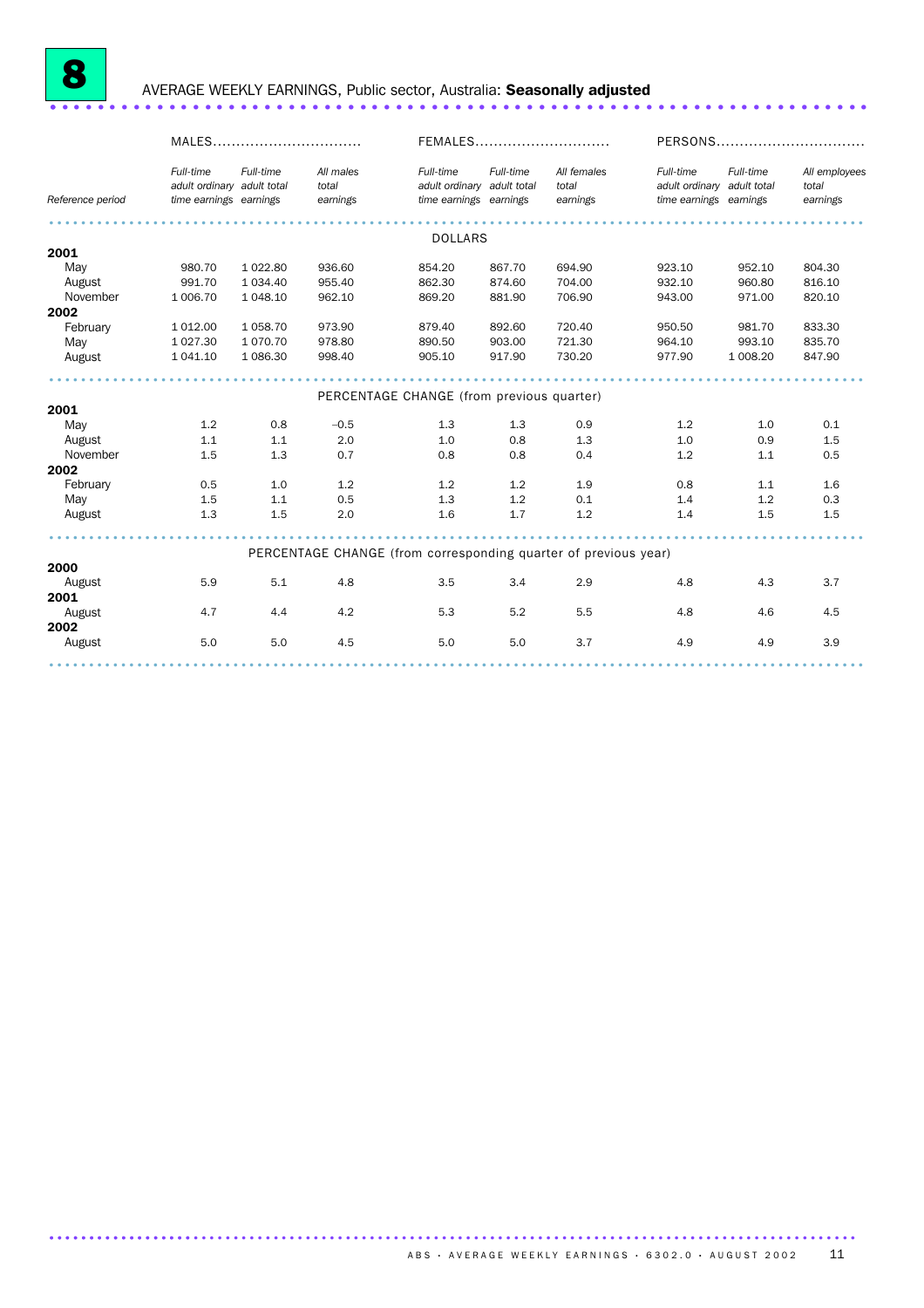

### <sup>9</sup> AVERAGE WEEKLY EARNINGS, Public sector, Australia: Original ..................................................................... .

|                  | MALES                                                             |               |                                                                 | FEMALES                                                           |           |                                  | PERSONS                                                           |           |                                    |
|------------------|-------------------------------------------------------------------|---------------|-----------------------------------------------------------------|-------------------------------------------------------------------|-----------|----------------------------------|-------------------------------------------------------------------|-----------|------------------------------------|
| Reference period | Full-time<br>adult ordinary adult total<br>time earnings earnings | Full-time     | All males<br>total<br>earnings                                  | Full-time<br>adult ordinary adult total<br>time earnings earnings | Full-time | All females<br>total<br>earnings | Full-time<br>adult ordinary adult total<br>time earnings earnings | Full-time | All employees<br>total<br>earnings |
|                  |                                                                   |               |                                                                 | <b>DOLLARS</b>                                                    |           |                                  |                                                                   |           |                                    |
| 2001             |                                                                   |               |                                                                 |                                                                   |           |                                  |                                                                   |           |                                    |
| May              | 978.90                                                            | 1 0 2 3 . 3 0 | 935.30                                                          | 853.80                                                            | 868.00    | 693.30                           | 921.90                                                            | 952.50    | 802.80                             |
| August           | 988.80                                                            | 1 0 29.80     | 949.90                                                          | 859.60                                                            | 872.00    | 698.60                           | 929.00                                                            | 956.70    | 809.90                             |
| November         | 1 007.60                                                          | 1 0 5 0.20    | 958.80                                                          | 868.70                                                            | 881.10    | 703.30                           | 943.40                                                            | 972.00    | 816.60                             |
| 2002             |                                                                   |               |                                                                 |                                                                   |           |                                  |                                                                   |           |                                    |
| February         | 1 0 1 6 1 0                                                       | 1 060.90      | 984.40                                                          | 883.20                                                            | 895.90    | 731.20                           | 954.60                                                            | 984.60    | 844.80                             |
| May              | 1 0 25.40                                                         | 1 0 7 1 .00   | 977.30                                                          | 890.10                                                            | 903.20    | 719.60                           | 962.80                                                            | 993.40    | 834.20                             |
| August           | 1 038.00                                                          | 1 081.50      | 992.50                                                          | 902.20                                                            | 915.20    | 724.80                           | 974.70                                                            | 1 003.90  | 841.50                             |
|                  |                                                                   |               |                                                                 |                                                                   |           |                                  |                                                                   |           |                                    |
| 2001             |                                                                   |               | PERCENTAGE CHANGE (from previous quarter)                       |                                                                   |           |                                  |                                                                   |           |                                    |
| May              | 0.6                                                               | 0.6           | $-1.7$                                                          | 0.8                                                               | 1.0       | $-0.8$                           | 0.6                                                               | 0.7       | $-1.5$                             |
| August           | 1.0                                                               | 0.6           | 1.6                                                             | 0.7                                                               | 0.5       | 0.8                              | 0.8                                                               | 0.4       | 0.9                                |
| November         | 1.9                                                               | 2.0           | 0.9                                                             | 1.1                                                               | 1.0       | 0.7                              | 1.5                                                               | 1.6       | 0.8                                |
| 2002             |                                                                   |               |                                                                 |                                                                   |           |                                  |                                                                   |           |                                    |
| February         | 0.8                                                               | 1.0           | 2.7                                                             | 1.7                                                               | 1.7       | 4.0                              | 1.2                                                               | 1.3       | 3.4                                |
| May              | 0.9                                                               | 0.9           | $-0.7$                                                          | 0.8                                                               | 0.8       | $-1.6$                           | 0.9                                                               | 0.9       | $-1.3$                             |
| August           | 1.2                                                               | 1.0           | 1.6                                                             | 1.4                                                               | 1.3       | 0.7                              | 1.2                                                               | 1.1       | 0.9                                |
|                  |                                                                   |               |                                                                 |                                                                   |           |                                  |                                                                   |           |                                    |
|                  |                                                                   |               | PERCENTAGE CHANGE (from corresponding quarter of previous year) |                                                                   |           |                                  |                                                                   |           |                                    |
| 2000             |                                                                   |               |                                                                 |                                                                   |           |                                  |                                                                   |           |                                    |
| August           | 5.9                                                               | 5.1           | 4.8                                                             | 3.5                                                               | 3.4       | 2.9                              | 4.8                                                               | 4.2       | 3.7                                |
| 2001             |                                                                   |               |                                                                 |                                                                   |           |                                  |                                                                   |           |                                    |
| August           | 4.7                                                               | 4.4           | 4.2                                                             | 5.3                                                               | 5.2       | 5.5                              | 4.8                                                               | 4.5       | 4.5                                |
| 2002             |                                                                   |               |                                                                 |                                                                   |           |                                  |                                                                   |           |                                    |
| August           | 5.0                                                               | 5.0           | 4.5                                                             | 5.0                                                               | 5.0       | 3.7                              | 4.9                                                               | 4.9       | 3.9                                |
|                  |                                                                   |               |                                                                 |                                                                   |           |                                  |                                                                   |           |                                    |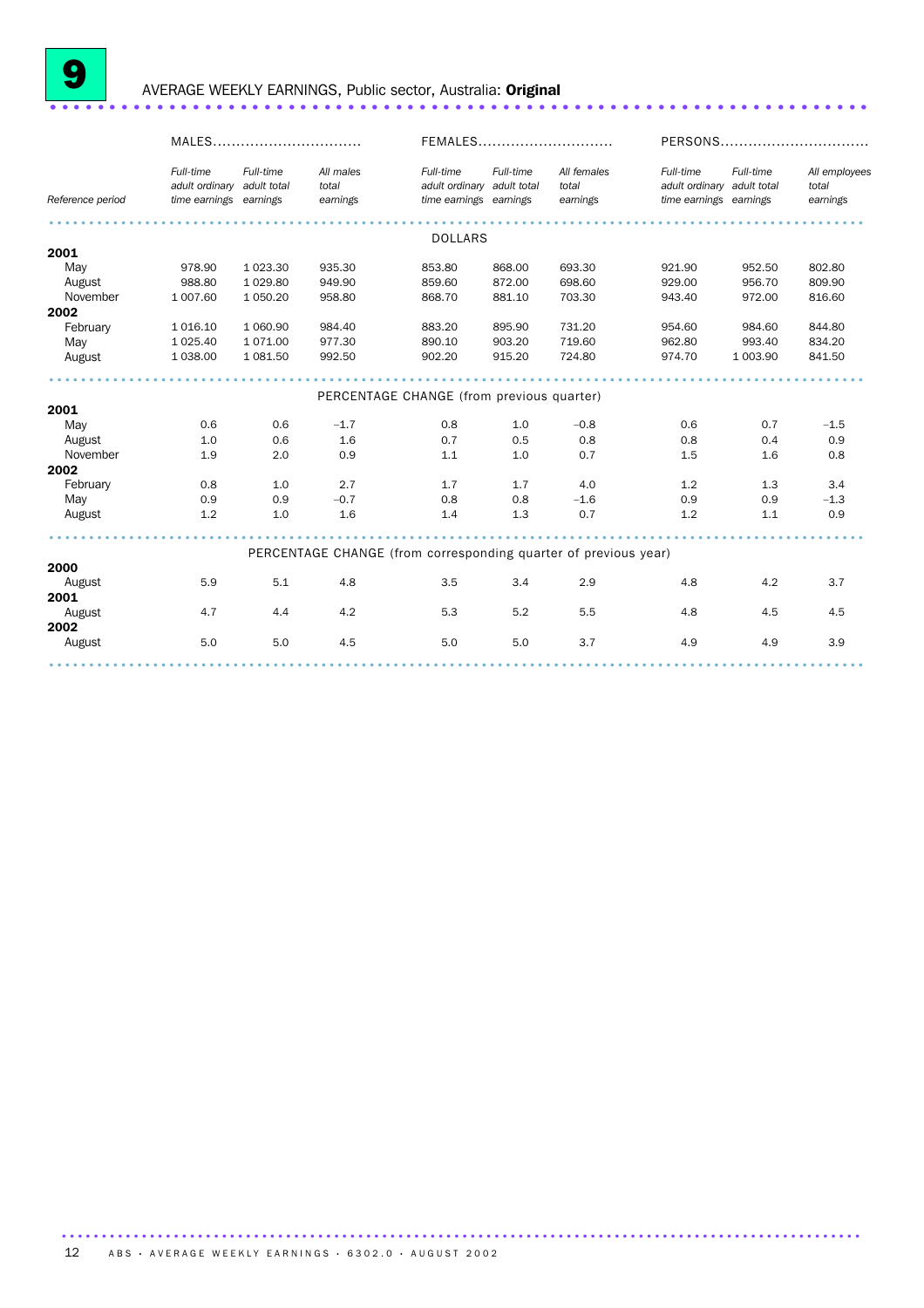

### <sup>10</sup> AVERAGE WEEKLY EARNINGS, Industry, Australia: Original ..................................................................... .

|                                                                                                                                                                                                                                                                                                                                                                                                          | MALES                                                                                                                                                                   |                                                                                                                                                                                 |                                                                                                                                                          |                                                                                                                                                       | FEMALES                                                                                                                                              | PERSONS                                                                                                                                            |                                                                                                                                                                  |                                                                                                                                                                    |                                                                                                                                                        |
|----------------------------------------------------------------------------------------------------------------------------------------------------------------------------------------------------------------------------------------------------------------------------------------------------------------------------------------------------------------------------------------------------------|-------------------------------------------------------------------------------------------------------------------------------------------------------------------------|---------------------------------------------------------------------------------------------------------------------------------------------------------------------------------|----------------------------------------------------------------------------------------------------------------------------------------------------------|-------------------------------------------------------------------------------------------------------------------------------------------------------|------------------------------------------------------------------------------------------------------------------------------------------------------|----------------------------------------------------------------------------------------------------------------------------------------------------|------------------------------------------------------------------------------------------------------------------------------------------------------------------|--------------------------------------------------------------------------------------------------------------------------------------------------------------------|--------------------------------------------------------------------------------------------------------------------------------------------------------|
| Industry                                                                                                                                                                                                                                                                                                                                                                                                 | Full-time<br>adult<br>ordinary time adult total<br>earnings                                                                                                             | Full-time<br>earnings                                                                                                                                                           | All males<br>total<br>earnings                                                                                                                           | Full-time<br>adult<br>ordinary time adult total<br>earnings                                                                                           | Full-time<br>earnings                                                                                                                                | All females<br>total<br>earnings                                                                                                                   | Full-time<br>adult<br>ordinary time adult total<br>earnings                                                                                                      | Full-time<br>earnings                                                                                                                                              | All employees<br>total<br>earnings                                                                                                                     |
|                                                                                                                                                                                                                                                                                                                                                                                                          |                                                                                                                                                                         |                                                                                                                                                                                 |                                                                                                                                                          | <b>DOLLARS</b>                                                                                                                                        |                                                                                                                                                      |                                                                                                                                                    |                                                                                                                                                                  |                                                                                                                                                                    |                                                                                                                                                        |
| Mining<br>Manufacturing<br>Electricity, gas and water supply<br>Construction<br>Wholesale trade<br>Retail trade<br>Accommodation, cafes and<br>restaurants<br>Transport and storage<br>Communication services<br>Finance and insurance<br>Property and business services<br>Government administration and<br>defence<br>Education<br>Health and community services<br>Cultural and recreational services | 1 421.70<br>871.10<br>1 1 2 9 . 4 0<br>821.70<br>855.20<br>688.70<br>710.90<br>856.90<br>1 030.30<br>1 275.80<br>1 105.40<br>977.60<br>1 069.30<br>1 0 2 2.50<br>936.30 | 1 552.60<br>948.40<br>1 2 2 8 .50<br>918.10<br>892.30<br>721.80<br>725.80<br>955.80<br>1 0 68.20<br>1 2 8 4 .50<br>1 130.50<br>1 003.30<br>1 0 7 5 .80<br>1 0 7 1 .40<br>954.20 | 1 526.40<br>893.70<br>1 202.40<br>847.60<br>843.80<br>518.40<br>451.40<br>895.40<br>969.30<br>1 205.40<br>908.70<br>937.60<br>877.80<br>865.10<br>625.00 | 1 0 20.60<br>712.80<br>933.50<br>666.60<br>710.70<br>617.70<br>610.70<br>740.20<br>910.90<br>842.00<br>814.70<br>866.10<br>942.90<br>801.80<br>806.00 | 1 047.30<br>747.20<br>951.20<br>675.00<br>718.80<br>625.90<br>621.80<br>762.30<br>924.00<br>854.60<br>819.10<br>876.00<br>944.80<br>821.30<br>815.00 | 994.00<br>612.30<br>849.80<br>523.80<br>592.30<br>346.60<br>337.20<br>648.10<br>734.50<br>683.20<br>618.50<br>718.50<br>665.70<br>574.40<br>378.40 | 1 381.20<br>837.50<br>1 0 9 7 .80<br>803.30<br>819.10<br>663.50<br>672.30<br>827.80<br>996.20<br>1 0 5 4 . 3 0<br>989.40<br>930.90<br>991.90<br>871.60<br>884.10 | 1 501.60<br>905.60<br>1 183.70<br>889.30<br>848.90<br>687.80<br>685.70<br>907.50<br>1 0 27.10<br>1 0 6 5 . 0 0<br>1 006.30<br>950.00<br>995.60<br>900.40<br>898.50 | 1 468.80<br>819.20<br>1 133.60<br>795.00<br>766.80<br>426.50<br>388.40<br>824.00<br>888.70<br>890.50<br>777.90<br>829.50<br>731.10<br>634.00<br>486.10 |
| Personal and other services<br>All industries                                                                                                                                                                                                                                                                                                                                                            | 894.00<br>929.10                                                                                                                                                        | 934.60<br>982.20                                                                                                                                                                | 800.50<br>834.40                                                                                                                                         | 749.70<br>789.40                                                                                                                                      | 765.70<br>802.00                                                                                                                                     | 478.90<br>549.50                                                                                                                                   | 845.20<br>879.40                                                                                                                                                 | 877.50<br>918.10                                                                                                                                                   | 642.50<br>697.10                                                                                                                                       |
|                                                                                                                                                                                                                                                                                                                                                                                                          |                                                                                                                                                                         |                                                                                                                                                                                 |                                                                                                                                                          | PERCENTAGE CHANGE (from corresponding quarter of previous year)                                                                                       |                                                                                                                                                      |                                                                                                                                                    |                                                                                                                                                                  |                                                                                                                                                                    |                                                                                                                                                        |
| Mining<br>Manufacturing<br>Electricity, gas and water supply<br>Construction<br>Wholesale trade<br>Retail trade<br>Accommodation, cafes and                                                                                                                                                                                                                                                              | 5.2<br>9.0<br>4.0<br>4.2<br>2.0<br>7.2                                                                                                                                  | 5.5<br>9.3<br>3.5<br>7.5<br>3.1<br>4.9                                                                                                                                          | 5.5<br>8.1<br>3.3<br>7.7<br>4.5<br>4.3                                                                                                                   | 3.7<br>11.8<br>3.7<br>4.5<br>$-3.2$<br>8.1                                                                                                            | 3.7<br>11.7<br>2.8<br>4.1<br>$-3.1$<br>7.2                                                                                                           | 5.4<br>4.9<br>2.4<br>15.6<br>$-3.9$<br>9.9                                                                                                         | 5.1<br>9.8<br>3.7<br>3.9<br>1.4<br>7.2                                                                                                                           | 5.4<br>10.0<br>3.0<br>6.8<br>2.4<br>5.3                                                                                                                            | 5.6<br>7.4<br>2.5<br>9.2<br>3.5<br>6.3                                                                                                                 |
| restaurants<br>Transport and storage<br>Communication services<br>Finance and insurance<br>Property and business services<br>Government administration and                                                                                                                                                                                                                                               | 5.3<br>$-3.0$<br>3.2<br>1.7<br>6.6                                                                                                                                      | 5.3<br>$-2.4$<br>3.4<br>1.1<br>6.8                                                                                                                                              | 1.3<br>$-0.9$<br>$-1.9$<br>0.5<br>$-0.5$                                                                                                                 | 1.2<br>5.8<br>3.3<br>3.3<br>7.6                                                                                                                       | 1.7<br>5.4<br>3.4<br>2.9<br>7.3                                                                                                                      | $-1.5$<br>7.4<br>$-1.0$<br>$-3.7$<br>3.9                                                                                                           | 3.6<br>$-1.6$<br>3.2<br>2.5<br>7.6                                                                                                                               | 3.7<br>$-1.4$<br>3.4<br>2.0<br>7.8                                                                                                                                 | $-1.3$<br>0.3<br>$-1.6$<br>$-2.7$<br>2.9                                                                                                               |
| defence<br>Education<br>Health and community services<br>Cultural and recreational services<br>Personal and other services                                                                                                                                                                                                                                                                               | 3.3<br>3.2<br>5.7<br>5.9<br>2.4                                                                                                                                         | 3.3<br>3.2<br>6.1<br>6.4<br>2.1                                                                                                                                                 | 1.9<br>3.3<br>1.0<br>5.7<br>2.5                                                                                                                          | 4.3<br>5.3<br>3.5<br>5.2<br>6.3                                                                                                                       | 4.3<br>5.2<br>3.8<br>5.4<br>6.1                                                                                                                      | 3.1<br>4.0<br>2.3<br>$-7.2$<br>4.4                                                                                                                 | 3.7<br>4.3<br>3.9<br>5.3<br>3.8                                                                                                                                  | 3.7<br>4.2<br>4.2<br>5.7<br>3.6                                                                                                                                    | 2.4<br>3.5<br>1.5<br>$-3.0$<br>4.5                                                                                                                     |
| <b>All industries</b>                                                                                                                                                                                                                                                                                                                                                                                    | 4.6                                                                                                                                                                     | 5.1                                                                                                                                                                             | 4.1                                                                                                                                                      | 5.1                                                                                                                                                   | 5.0                                                                                                                                                  | 2.8                                                                                                                                                | 4.9                                                                                                                                                              | 5.2                                                                                                                                                                | 3.7                                                                                                                                                    |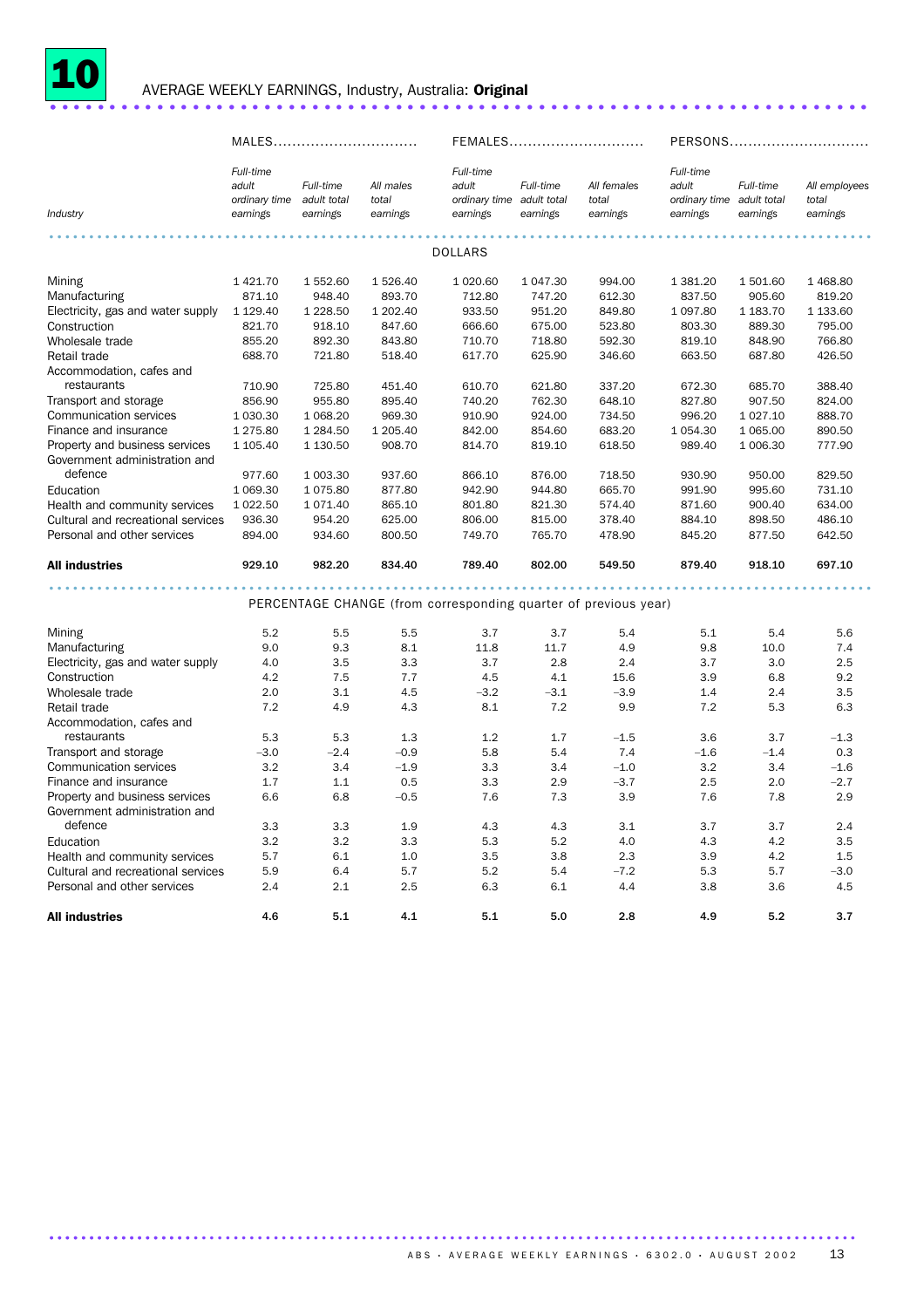

### <sup>11</sup> AVERAGE WEEKLY EARNINGS, States & territories: Trend ..................................................................... .

|                  |                                                                   | MALES      |                                |                                                                   |           | FEMALES                          |                                                                   | PERSONS   |                                    |  |
|------------------|-------------------------------------------------------------------|------------|--------------------------------|-------------------------------------------------------------------|-----------|----------------------------------|-------------------------------------------------------------------|-----------|------------------------------------|--|
| Reference period | Full-time<br>adult ordinary adult total<br>time earnings earnings | Full-time  | All males<br>total<br>earnings | Full-time<br>adult ordinary adult total<br>time earnings earnings | Full-time | All females<br>total<br>earnings | Full-time<br>adult ordinary adult total<br>time earnings earnings | Full-time | All employees<br>total<br>earnings |  |
|                  |                                                                   |            |                                |                                                                   |           |                                  |                                                                   |           |                                    |  |
|                  |                                                                   |            |                                | <b>NEW SOUTH WALES</b>                                            |           |                                  |                                                                   |           |                                    |  |
| 2001             |                                                                   |            |                                |                                                                   |           |                                  |                                                                   |           |                                    |  |
| May              | 931.50                                                            | 982.90     | 840.90                         | 765.10                                                            | 778.80    | 558.60                           | 869.90                                                            | 907.40    | 706.50                             |  |
| August           | 951.00                                                            | 1 001.30   | 856.20                         | 780.40                                                            | 793.20    | 564.60                           | 888.10                                                            | 924.60    | 717.40                             |  |
| November         | 962.70                                                            | 1 0 1 2.10 | 864.60                         | 792.00                                                            | 804.40    | 569.60                           | 899.60                                                            | 935.30    | 723.70                             |  |
| 2002             |                                                                   |            |                                |                                                                   |           |                                  |                                                                   |           |                                    |  |
| February         | 966.70                                                            | 1017.90    | 866.30                         | 798.70                                                            | 811.70    | 571.10                           | 904.40                                                            | 941.40    | 724.30                             |  |
| May              | 970.90                                                            | 1 0 25.30  | 867.60                         | 805.70                                                            | 819.10    | 570.30                           | 909.80                                                            | 948.90    | 723.20                             |  |
| August           | 975.60                                                            | 1 033.30   | 870.10                         | 813.20                                                            | 826.50    | 568.80                           | 915.40                                                            | 956.60    | 722.40                             |  |
|                  |                                                                   |            |                                |                                                                   |           |                                  |                                                                   |           |                                    |  |
|                  |                                                                   |            |                                | <b>VICTORIA</b>                                                   |           |                                  |                                                                   |           |                                    |  |
| 2001             |                                                                   |            |                                |                                                                   |           |                                  |                                                                   |           |                                    |  |
| May              | 836.10                                                            | 880.30     | 758.30                         | 738.20                                                            | 752.50    | 524.80                           | 801.00                                                            | 834.80    | 645.90                             |  |
| August           | 852.70                                                            | 898.40     | 773.50                         | 748.20                                                            | 762.50    | 525.70                           | 815.60                                                            | 850.50    | 654.80                             |  |
| November         | 871.80                                                            | 921.20     | 791.60                         | 761.70                                                            | 775.50    | 527.10                           | 834.00                                                            | 871.00    | 665.00                             |  |
| 2002             |                                                                   |            |                                |                                                                   |           |                                  |                                                                   |           |                                    |  |
| February         | 894.20                                                            | 946.70     | 814.20                         | 778.20                                                            | 791.40    | 533.70                           | 855.10                                                            | 893.80    | 679.50                             |  |
| May              | 917.50                                                            | 970.20     | 837.60                         | 792.00                                                            | 804.60    | 543.20                           | 874.40                                                            | 913.60    | 695.90                             |  |
| August           | 940.50                                                            | 991.60     | 860.10                         | 803.90                                                            | 816.00    | 554.90                           | 892.10                                                            | 930.70    | 712.60                             |  |
|                  |                                                                   |            |                                |                                                                   |           |                                  |                                                                   |           |                                    |  |
|                  |                                                                   |            |                                | QUEENSLAND                                                        |           |                                  |                                                                   |           |                                    |  |
| 2001             |                                                                   |            |                                |                                                                   |           |                                  |                                                                   |           |                                    |  |
| May              | 809.00                                                            | 858.20     | 741.90                         | 699.00                                                            | 711.10    | 509.30                           | 769.60                                                            | 806.10    | 632.90                             |  |
| August           | 821.30                                                            | 871.80     | 753.70                         | 709.20                                                            | 720.70    | 515.00                           | 781.10                                                            | 817.70    | 639.80                             |  |
| November         | 832.70                                                            | 881.80     | 764.40                         | 715.20                                                            | 726.40    | 520.00                           | 790.50                                                            | 825.30    | 646.10                             |  |
| 2002             |                                                                   |            |                                |                                                                   |           |                                  |                                                                   |           |                                    |  |
| February         | 842.40                                                            | 892.00     | 769.10                         | 721.70                                                            | 732.70    | 521.50                           | 798.30                                                            | 833.50    | 648.60                             |  |
| May              | 849.80                                                            | 901.60     | 768.10                         | 731.40                                                            | 742.30    | 518.50                           | 805.90                                                            | 843.30    | 646.10                             |  |
| August           | 856.30                                                            | 912.00     | 765.20                         | 742.10                                                            | 753.00    | 512.40                           | 813.80                                                            | 854.60    | 640.70                             |  |
|                  |                                                                   |            |                                |                                                                   |           |                                  |                                                                   |           |                                    |  |
|                  |                                                                   |            |                                | SOUTH AUSTRALIA                                                   |           |                                  |                                                                   |           |                                    |  |
| 2001             |                                                                   |            |                                |                                                                   |           |                                  |                                                                   |           |                                    |  |
| May              | 825.60                                                            | 875.30     | 763.70                         | 702.90                                                            | 717.70    | 502.10                           | 782.40                                                            | 819.70    | 634.70                             |  |
| August           | 828.70                                                            | 879.10     | 768.40                         | 716.90                                                            | 730.30    | 505.50                           | 790.10                                                            | 827.80    | 639.50                             |  |
| November         | 830.30                                                            | 887.10     | 772.30                         | 728.00                                                            | 740.90    | 502.60                           | 796.10                                                            | 838.30    | 640.50                             |  |
| 2002             |                                                                   |            |                                |                                                                   |           |                                  |                                                                   |           |                                    |  |
| February         | 830.00                                                            | 893.90     | 774.60                         | 736.60                                                            | 750.10    | 503.70                           | 799.50                                                            | 846.80    | 643.00                             |  |
| May              | 830.40                                                            | 895.10     | 776.30                         | 745.20                                                            | 758.90    | 513.40                           | 802.60                                                            | 850.50    | 650.30                             |  |
| August           | 830.70                                                            | 891.20     | 776.70                         | 754.70                                                            | 768.20    | 530.00                           | 805.50                                                            | 850.50    | 660.90                             |  |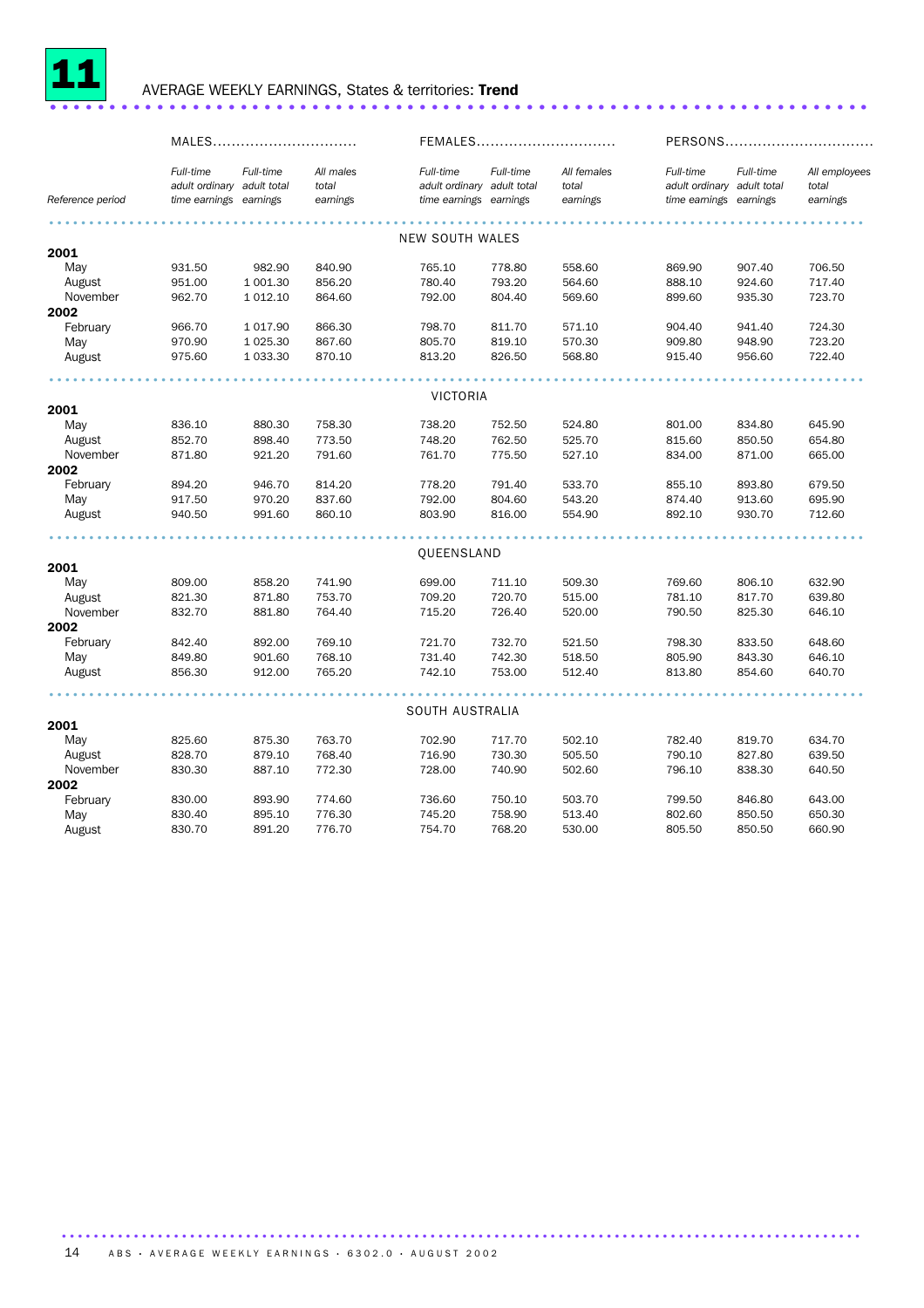

#### 11 AVERAGE WEEKLY EARNINGS, States & territories: Trend *continued* ..................................................................... .

|                  |                                              |                                      |                                |                                                                   |           | FEMALES                          |                                                                   | PERSONS   |                                    |  |
|------------------|----------------------------------------------|--------------------------------------|--------------------------------|-------------------------------------------------------------------|-----------|----------------------------------|-------------------------------------------------------------------|-----------|------------------------------------|--|
| Reference period | Full-time<br>adult ordinary<br>time earnings | Full-time<br>adult total<br>earnings | All males<br>total<br>earnings | Full-time<br>adult ordinary adult total<br>time earnings earnings | Full-time | All females<br>total<br>earnings | Full-time<br>adult ordinary adult total<br>time earnings earnings | Full-time | All employees<br>total<br>earnings |  |
|                  |                                              |                                      |                                |                                                                   |           |                                  |                                                                   |           |                                    |  |
|                  |                                              |                                      |                                | <b>WESTERN AUSTRALIA</b>                                          |           |                                  |                                                                   |           |                                    |  |
| 2001             |                                              |                                      |                                |                                                                   |           |                                  |                                                                   |           |                                    |  |
| May              | 902.20                                       | 951.40                               | 799.50                         | 712.80                                                            | 725.50    | 465.60                           | 834.70                                                            | 870.70    | 635.10                             |  |
| August           | 910.90                                       | 958.00                               | 806.30                         | 722.50                                                            | 734.70    | 477.00                           | 843.40                                                            | 878.20    | 644.70                             |  |
| November         | 919.60                                       | 968.70                               | 817.80                         | 729.90                                                            | 740.50    | 489.40                           | 851.60                                                            | 887.10    | 655.80                             |  |
| 2002             |                                              |                                      |                                |                                                                   |           |                                  |                                                                   |           |                                    |  |
| February         | 928.30                                       | 981.50                               | 827.80                         | 734.80                                                            | 744.50    | 497.90                           | 859.80                                                            | 897.40    | 666.40                             |  |
| May              | 937.00                                       | 993.20                               | 832.70                         | 740.10                                                            | 749.90    | 502.20                           | 869.00                                                            | 908.90    | 675.10                             |  |
| August           | 945.90                                       | 1 003.80                             | 832.80                         | 746.60                                                            | 757.10    | 504.00                           | 879.80                                                            | 921.80    | 681.60                             |  |
|                  |                                              |                                      |                                |                                                                   |           |                                  |                                                                   |           |                                    |  |
|                  |                                              |                                      |                                | TASMANIA                                                          |           |                                  |                                                                   |           |                                    |  |
| 2001             |                                              |                                      |                                |                                                                   |           |                                  |                                                                   |           |                                    |  |
| May              | 787.60                                       | 820.10                               | 684.90                         | 692.30                                                            | 707.20    | 466.20                           | 754.00                                                            | 780.20    | 575.90                             |  |
| August           | 796.90                                       | 830.70                               | 699.40                         | 704.70                                                            | 720.20    | 469.50                           | 764.70                                                            | 792.10    | 584.50                             |  |
| November         | 809.30                                       | 845.30                               | 707.00                         | 710.00                                                            | 726.30    | 462.10                           | 773.90                                                            | 803.00    | 582.10                             |  |
| 2002             |                                              |                                      |                                |                                                                   |           |                                  |                                                                   |           |                                    |  |
| February         | 822.40                                       | 859.90                               | 712.20                         | 716.80                                                            | 732.90    | 456.20                           | 784.60                                                            | 814.60    | 581.00                             |  |
| May              | 833.90                                       | 872.70                               | 722.60                         | 729.30                                                            | 745.30    | 458.30                           | 797.70                                                            | 828.60    | 588.80                             |  |
| August           | 844.10                                       | 885.00                               | 738.60                         | 745.40                                                            | 761.30    | 466.30                           | 812.10                                                            | 844.60    | 603.50                             |  |
|                  |                                              |                                      |                                |                                                                   |           |                                  |                                                                   |           |                                    |  |
|                  |                                              |                                      |                                | NORTHERN TERRITORY                                                |           |                                  |                                                                   |           |                                    |  |
| 2001             |                                              |                                      |                                |                                                                   |           |                                  |                                                                   |           |                                    |  |
| May              | 873.40                                       | 918.20                               | 776.60                         | 747.50                                                            | 763.30    | 580.70                           | 820.90                                                            | 853.30    | 681.40                             |  |
| August           | 881.60                                       | 923.50                               | 781.80                         | 744.20                                                            | 759.00    | 585.10                           | 823.20                                                            | 853.50    | 685.00                             |  |
| November         | 890.00                                       | 932.60                               | 781.20                         | 744.20                                                            | 758.20    | 583.10                           | 827.10                                                            | 857.70    | 682.80                             |  |
| 2002             |                                              |                                      |                                |                                                                   |           |                                  |                                                                   |           |                                    |  |
| February         | 897.90                                       | 944.50                               | 780.50                         | 754.40                                                            | 768.00    | 577.80                           | 835.40                                                            | 867.90    | 678.60                             |  |
| May              | 904.30                                       | 955.30                               | 784.70                         | 770.20                                                            | 784.10    | 575.60                           | 845.40                                                            | 879.80    | 678.20                             |  |
| August           | 908.50                                       | 963.60                               | 793.90                         | 786.80                                                            | 801.40    | 576.20                           | 854.40                                                            | 890.80    | 681.50                             |  |
|                  |                                              |                                      |                                |                                                                   |           |                                  |                                                                   |           |                                    |  |
|                  |                                              |                                      |                                | AUSTRALIAN CAPITAL TERRITORY                                      |           |                                  |                                                                   |           |                                    |  |
| 2001             |                                              |                                      |                                |                                                                   |           |                                  |                                                                   |           |                                    |  |
| May              | 1 0 1 5 . 7 0                                | 1 0 34.30                            | 912.20                         | 860.00                                                            | 866.30    | 655.90                           | 942.80                                                            | 956.10    | 771.40                             |  |
| August           | 1 0 1 1.40                                   | 1 033.20                             | 887.20                         | 863.00                                                            | 869.50    | 639.90                           | 945.70                                                            | 960.80    | 755.70                             |  |
| November         | 1 007.90                                     | 1 032.00                             | 856.70                         | 863.70                                                            | 871.10    | 629.70                           | 945.60                                                            | 962.10    | 738.70                             |  |
| 2002             |                                              |                                      |                                |                                                                   |           |                                  |                                                                   |           |                                    |  |
| February         | 1 011.80                                     | 1 0 38.40                            | 852.90                         | 870.40                                                            | 878.10    | 639.50                           | 949.70                                                            | 968.00    | 742.20                             |  |
| May              | 1 0 24.20                                    | 1 053.80                             | 875.20                         | 885.90                                                            | 893.60    | 661.80                           | 962.80                                                            | 983.00    | 764.70                             |  |
| August           | 1 042.40                                     | 1 0 7 6 . 3 0                        | 915.40                         | 907.30                                                            | 914.90    | 690.50                           | 983.00                                                            | 1 005.50  | 800.00                             |  |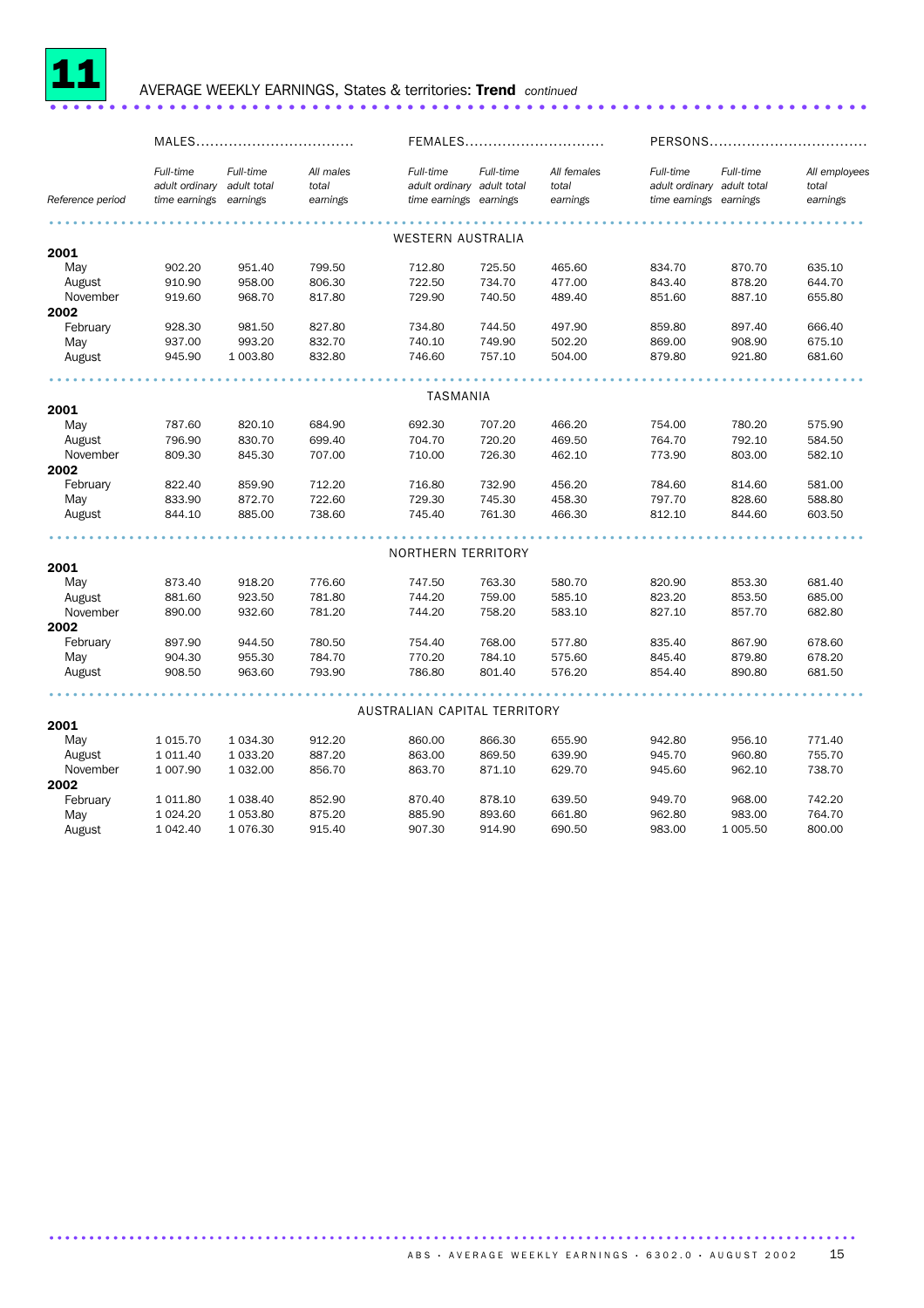

## <sup>12</sup> AVERAGE WEEKLY EARNINGS, States & territories: Seasonally adjusted ..................................................................... .

|                  | MALES                                                             |               | FEMALES                        |                                                                   |           | PERSONS                          |                                                                   |           |                                    |
|------------------|-------------------------------------------------------------------|---------------|--------------------------------|-------------------------------------------------------------------|-----------|----------------------------------|-------------------------------------------------------------------|-----------|------------------------------------|
| Reference period | Full-time<br>adult ordinary adult total<br>time earnings earnings | Full-time     | All males<br>total<br>earnings | Full-time<br>adult ordinary adult total<br>time earnings earnings | Full-time | All females<br>total<br>earnings | Full-time<br>adult ordinary adult total<br>time earnings earnings | Full-time | All employees<br>total<br>earnings |
|                  |                                                                   |               |                                |                                                                   |           |                                  |                                                                   |           |                                    |
| 2001             |                                                                   |               |                                | NEW SOUTH WALES                                                   |           |                                  |                                                                   |           |                                    |
| May              | 934.50                                                            | 988.80        | 839.30                         | 766.60                                                            | 781.40    | 556.10                           | 873.30                                                            | 913.60    | 704.70                             |
| August           | 955.20                                                            | 1 004.10      | 859.40                         | 782.90                                                            | 794.40    | 565.70                           | 891.10                                                            | 926.00    | 719.30                             |
| November         | 964.60                                                            | 1 0 1 1.70    | 868.00                         | 791.30                                                            | 803.30    | 569.20                           | 900.90                                                            | 935.50    | 725.60                             |
| 2002             |                                                                   |               |                                |                                                                   |           |                                  |                                                                   |           |                                    |
| February         | 961.10                                                            | 1 0 1 5 . 4 0 | 863.20                         | 799.90                                                            | 814.10    | 574.10                           | 900.80                                                            | 939.40    | 724.50                             |
| May              | 974.80                                                            | 1 0 26.50     | 866.20                         | 803.10                                                            | 816.00    | 568.30                           | 911.60                                                            | 949.40    | 720.90                             |
| August           | 974.50                                                            | 1 033.60      | 872.60                         | 814.90                                                            | 828.10    | 568.80                           | 915.30                                                            | 957.20    | 724.00                             |
|                  |                                                                   |               |                                |                                                                   |           |                                  |                                                                   |           |                                    |
|                  |                                                                   |               |                                | <b>VICTORIA</b>                                                   |           |                                  |                                                                   |           |                                    |
| 2001             |                                                                   |               |                                |                                                                   |           |                                  |                                                                   |           |                                    |
| May              | 837.90                                                            | 882.50        | 762.40                         | 734.90                                                            | 749.30    | 519.60                           | 800.20                                                            | 835.50    | 644.70                             |
| August           | 855.00                                                            | 901.10        | 775.70                         | 749.10                                                            | 763.70    | 526.10                           | 816.50                                                            | 851.90    | 655.70                             |
| November         | 865.50                                                            | 909.50        | 782.40                         | 758.60                                                            | 771.90    | 529.80                           | 829.10                                                            | 862.60    | 663.70                             |
| 2002             |                                                                   |               |                                |                                                                   |           |                                  |                                                                   |           |                                    |
| February         | 898.60                                                            | 959.10        | 821.30                         | 779.70                                                            | 793.40    | 530.30                           | 860.10                                                            | 902.30    | 679.80                             |
| May              | 917.10                                                            | 967.60        | 837.10                         | 796.50                                                            | 808.80    | 540.80                           | 875.00                                                            | 914.40    | 694.30                             |
| August           | 939.30                                                            | 988.00        | 857.70                         | 798.80                                                            | 811.00    | 560.20                           | 889.20                                                            | 925.50    | 715.40                             |
|                  |                                                                   |               |                                | <b>QUEENSLAND</b>                                                 |           |                                  |                                                                   |           |                                    |
| 2001             |                                                                   |               |                                |                                                                   |           |                                  |                                                                   |           |                                    |
| May              | 808.40                                                            | 857.20        | 739.00                         | 705.50                                                            | 716.90    | 509.60                           | 770.80                                                            | 808.30    | 632.70                             |
| August           | 818.00                                                            | 869.90        | 746.20                         | 710.40                                                            | 722.20    | 514.40                           | 778.60                                                            | 816.40    | 634.70                             |
| November         | 836.50                                                            | 884.10        | 772.90                         | 709.90                                                            | 720.30    | 517.90                           | 792.90                                                            | 825.60    | 648.90                             |
| 2002             |                                                                   |               |                                |                                                                   |           |                                  |                                                                   |           |                                    |
| February         | 843.40                                                            | 894.10        | 772.80                         | 726.80                                                            | 739.00    | 524.80                           | 800.40                                                            | 836.20    | 652.50                             |
| May              | 847.20                                                            | 895.80        | 760.70                         | 725.30                                                            | 735.20    | 521.80                           | 800.40                                                            | 836.60    | 644.10                             |
| August           | 858.00                                                            | 916.50        | 769.20                         | 746.30                                                            | 757.70    | 506.70                           | 817.90                                                            | 860.00    | 639.60                             |
|                  |                                                                   |               |                                |                                                                   |           |                                  |                                                                   |           |                                    |
|                  |                                                                   |               |                                | SOUTH AUSTRALIA                                                   |           |                                  |                                                                   |           |                                    |
| 2001             |                                                                   |               |                                |                                                                   |           |                                  |                                                                   |           |                                    |
| May              | 827.60                                                            | 877.50        | 762.70                         | 702.00                                                            | 717.30    | 497.00                           | 783.40                                                            | 820.70    | 631.40                             |
| August           | 831.40                                                            | 878.70        | 774.10                         | 716.70                                                            | 729.10    | 511.80                           | 791.30                                                            | 826.80    | 646.20                             |
| November         | 826.80                                                            | 879.40        | 768.60                         | 730.00                                                            | 742.20    | 506.20                           | 794.50                                                            | 833.70    | 640.40                             |
| 2002             |                                                                   |               |                                |                                                                   |           |                                  |                                                                   |           |                                    |
| February         | 830.50                                                            | 900.80        | 769.70                         | 738.20                                                            | 752.90    | 494.90                           | 800.90                                                            | 852.90    | 635.80                             |
| May              | 832.00                                                            | 901.90        | 787.30                         | 739.60                                                            | 753.30    | 508.10                           | 802.00                                                            | 853.40    | 652.60                             |
| August           | 828.90                                                            | 880.30        | 768.60                         | 759.30                                                            | 772.20    | 541.70                           | 805.20                                                            | 843.90    | 663.60                             |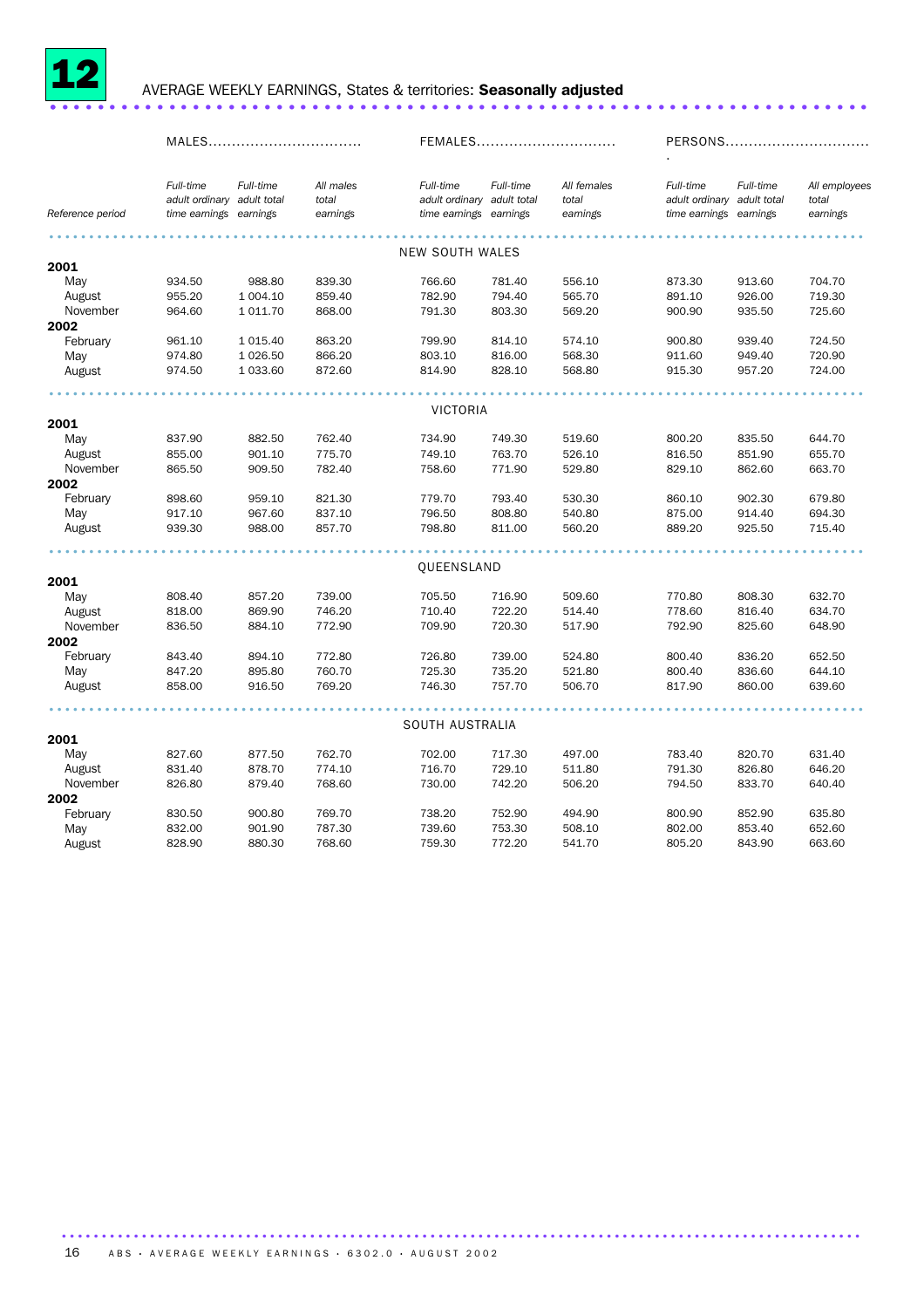

### 12 AVERAGE WEEKLY EARNINGS, States & territories: Seasonally adjusted *continued* .....................................................................

|                  | MALES                                                    |                       |                                | FEMALES                                                           |           |                                  | PERSONS                                                           |           |                                    |
|------------------|----------------------------------------------------------|-----------------------|--------------------------------|-------------------------------------------------------------------|-----------|----------------------------------|-------------------------------------------------------------------|-----------|------------------------------------|
| Reference period | Full-time<br>adult ordinary adult total<br>time earnings | Full-time<br>earnings | All males<br>total<br>earnings | Full-time<br>adult ordinary adult total<br>time earnings earnings | Full-time | All females<br>total<br>earnings | Full-time<br>adult ordinary adult total<br>time earnings earnings | Full-time | All employees<br>total<br>earnings |
|                  |                                                          |                       |                                |                                                                   |           |                                  |                                                                   |           |                                    |
|                  |                                                          |                       |                                | WESTERN AUSTRALIA                                                 |           |                                  |                                                                   |           |                                    |
| 2001             |                                                          |                       |                                |                                                                   |           |                                  |                                                                   |           |                                    |
| May              | 902.50                                                   | 951.00                | 803.40                         | 695.40                                                            | 705.00    | 465.40                           | 832.20                                                            | 866.90    | 637.90                             |
| August           | 908.50                                                   | 955.40                | 799.90                         | 723.90                                                            | 735.90    | 474.60                           | 843.30                                                            | 878.40    | 640.70                             |
| November         | 920.80                                                   | 968.20                | 816.90                         | 734.30                                                            | 746.00    | 489.20                           | 854.50                                                            | 890.10    | 654.20                             |
| 2002             |                                                          |                       |                                |                                                                   |           |                                  |                                                                   |           |                                    |
| February         | 931.40                                                   | 984.80                | 834.20                         | 730.20                                                            | 739.00    | 504.90                           | 858.90                                                            | 895.40    | 674.80                             |
| May              | 931.20                                                   | 991.40                | 833.60                         | 740.00                                                            | 748.60    | 497.10                           | 864.90                                                            | 906.40    | 667.40                             |
| August           | 949.90                                                   | 1 004.00              | 828.10                         | 749.00                                                            | 761.70    | 505.00                           | 884.60                                                            | 925.60    | 685.20                             |
|                  |                                                          |                       |                                |                                                                   |           |                                  |                                                                   |           |                                    |
|                  |                                                          |                       |                                | TASMANIA                                                          |           |                                  |                                                                   |           |                                    |
| 2001             |                                                          |                       |                                |                                                                   |           |                                  |                                                                   |           |                                    |
| May              | 789.80                                                   | 818.40                | 681.90                         | 693.90                                                            | 708.40    | 465.00                           | 757.70                                                            | 780.60    | 576.80                             |
| August           | 793.00                                                   | 830.50                | 701.50                         | 706.30                                                            | 724.40    | 475.80                           | 762.50                                                            | 793.20    | 587.90                             |
| November         | 809.20                                                   | 843.50                | 715.60                         | 711.40                                                            | 726.10    | 462.40                           | 774.80                                                            | 802.30    | 586.30                             |
| 2002             |                                                          |                       |                                |                                                                   |           |                                  |                                                                   |           |                                    |
| February         | 828.10                                                   | 866.80                | 707.40                         | 714.30                                                            | 730.30    | 450.10                           | 786.40                                                            | 817.60    | 574.90                             |
| May              | 829.10                                                   | 866.70                | 710.40                         | 722.60                                                            | 740.00    | 453.70                           | 791.80                                                            | 821.30    | 579.10                             |
| August           | 845.80                                                   | 887.30                | 754.00                         | 754.60                                                            | 769.40    | 475.50                           | 817.50                                                            | 850.60    | 617.70                             |
|                  |                                                          |                       |                                |                                                                   |           |                                  |                                                                   |           |                                    |
|                  |                                                          |                       |                                | NORTHERN TERRITORY                                                |           |                                  |                                                                   |           |                                    |
| 2001             |                                                          |                       |                                |                                                                   |           |                                  |                                                                   |           |                                    |
| May              | 877.80                                                   | 920.90                | 768.00                         | 753.30                                                            | 769.60    | 585.70                           | 825.90                                                            | 856.60    | 680.10                             |
| August           | 877.80                                                   | 918.30                | 790.00                         | 741.10                                                            | 755.70    | 585.20                           | 819.90                                                            | 849.10    | 689.20                             |
| November         | 891.20                                                   | 934.80                | 785.20                         | 740.80                                                            | 754.60    | 581.40                           | 825.90                                                            | 857.20    | 683.40                             |
| 2002             |                                                          |                       |                                |                                                                   |           |                                  |                                                                   |           |                                    |
| February         | 897.80                                                   | 943.50                | 770.50                         | 754.90                                                            | 768.90    | 583.40                           | 835.80                                                            | 868.50    | 676.80                             |
| May              | 906.50                                                   | 958.20                | 784.30                         | 768.70                                                            | 781.40    | 564.40                           | 846.10                                                            | 879.60    | 672.80                             |
| August           | 906.60                                                   | 961.90                | 800.90                         | 790.10                                                            | 805.80    | 584.10                           | 854.50                                                            | 891.80    | 688.10                             |
|                  |                                                          |                       |                                |                                                                   |           |                                  |                                                                   |           |                                    |
|                  |                                                          |                       |                                | AUSTRALIAN CAPITAL TERRITORY                                      |           |                                  |                                                                   |           |                                    |
| 2001             |                                                          |                       |                                |                                                                   |           |                                  |                                                                   |           |                                    |
| May              | 1 011.70                                                 | 1 0 3 0.10            | 907.60                         | 861.20                                                            | 866.60    | 649.00                           | 940.50                                                            | 953.50    | 765.40                             |
| August           | 1 017.40                                                 | 1 040.20              | 905.90                         | 869.90                                                            | 876.70    | 648.00                           | 953.60                                                            | 969.30    | 769.30                             |
| November         | 1 003.60                                                 | 1 0 27.80             | 840.10                         | 856.90                                                            | 864.10    | 622.20                           | 940.90                                                            | 956.40    | 728.70                             |
| 2002             |                                                          |                       |                                |                                                                   |           |                                  |                                                                   |           |                                    |
| February         | 1 013.20                                                 | 1 0 38.90             | 848.90                         | 872.20                                                            | 881.10    | 633.60                           | 951.50                                                            | 971.10    | 736.50                             |
| May              | 1 0 14.20                                                | 1 043.80              | 861.30                         | 877.70                                                            | 884.20    | 662.10                           | 950.80                                                            | 969.90    | 756.90                             |
| August           | 1 053.70                                                 | 1 087.60              | 935.90                         | 916.00                                                            | 924.00    | 697.40                           | 995.20                                                            | 1 0 18.20 | 814.40                             |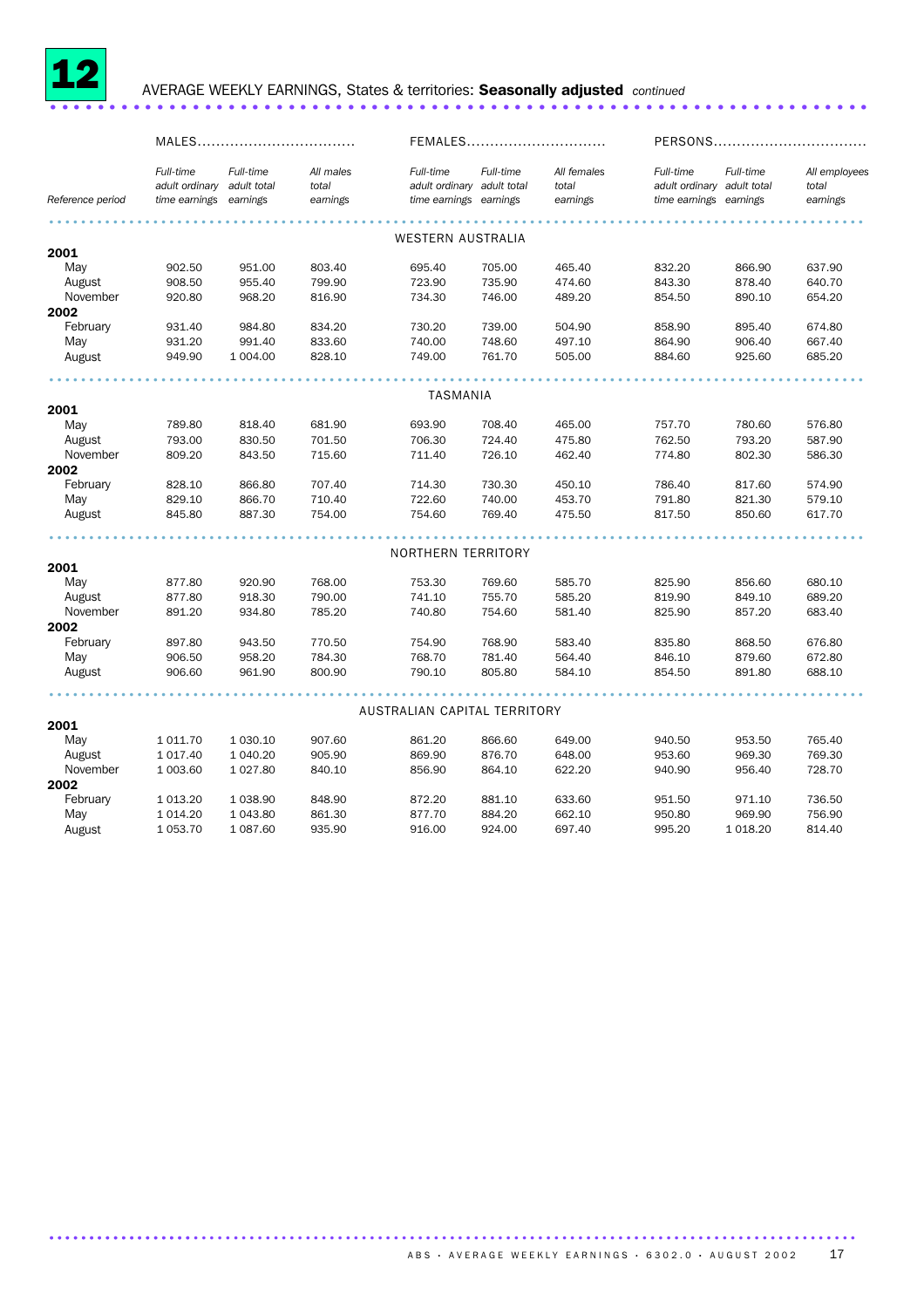

### <sup>13</sup> AVERAGE WEEKLY EARNINGS, States & territories: Original ..................................................................... ..

|                  |                                                          | MALES                 |                                |                                                                   |           | FEMALES                          |                                                                   | PERSONS   |                                    |  |
|------------------|----------------------------------------------------------|-----------------------|--------------------------------|-------------------------------------------------------------------|-----------|----------------------------------|-------------------------------------------------------------------|-----------|------------------------------------|--|
| Reference period | Full-time<br>adult ordinary adult total<br>time earnings | Full-time<br>earnings | All males<br>total<br>earnings | Full-time<br>adult ordinary adult total<br>time earnings earnings | Full-time | All females<br>total<br>earnings | Full-time<br>adult ordinary adult total<br>time earnings earnings | Full-time | All employees<br>total<br>earnings |  |
|                  |                                                          |                       |                                |                                                                   |           |                                  |                                                                   |           |                                    |  |
| 2001             |                                                          |                       |                                | <b>NEW SOUTH WALES</b>                                            |           |                                  |                                                                   |           |                                    |  |
| May              | 932.70                                                   | 988.40                | 836.50                         | 766.20                                                            | 780.90    | 555.40                           | 871.10                                                            | 911.60    | 703.50                             |  |
| August           | 957.30                                                   | 1 005.00              | 861.60                         | 781.30                                                            | 793.70    | 566.60                           | 892.00                                                            | 926.60    | 720.30                             |  |
| November         | 965.10                                                   | 1 0 1 5 . 20          | 868.10                         | 790.80                                                            | 803.70    | 564.80                           | 901.50                                                            | 938.10    | 723.10                             |  |
| 2002             |                                                          |                       |                                |                                                                   |           |                                  |                                                                   |           |                                    |  |
| February         | 960.10                                                   | 1 011.10              | 863.70                         | 802.50                                                            | 814.90    | 578.30                           | 901.60                                                            | 938.30    | 727.20                             |  |
| May              | 973.10                                                   | 1 0 26.20             | 863.20                         | 802.70                                                            | 815.60    | 567.40                           | 909.30                                                            | 947.40    | 719.60                             |  |
| August           | 976.70                                                   | 1 0 34.60             | 875.00                         | 813.20                                                            | 827.20    | 569.80                           | 916.10                                                            | 957.80    | 725.10                             |  |
|                  |                                                          |                       |                                |                                                                   |           |                                  |                                                                   |           |                                    |  |
|                  |                                                          |                       |                                | <b>VICTORIA</b>                                                   |           |                                  |                                                                   |           |                                    |  |
| 2001             |                                                          |                       |                                |                                                                   |           |                                  |                                                                   |           |                                    |  |
| May              | 836.50                                                   | 883.60                | 761.10                         | 733.40                                                            | 747.30    | 519.60                           | 799.60                                                            | 834.90    | 644.10                             |  |
| August           | 853.80                                                   | 899.10                | 770.50                         | 749.10                                                            | 763.60    | 527.40                           | 816.80                                                            | 851.30    | 653.60                             |  |
| November         | 864.00                                                   | 912.90                | 786.40                         | 762.00                                                            | 777.20    | 526.40                           | 829.30                                                            | 866.80    | 663.20                             |  |
| 2002             |                                                          |                       |                                |                                                                   |           |                                  |                                                                   |           |                                    |  |
| February         | 903.00                                                   | 956.20                | 823.50                         | 777.90                                                            | 790.30    | 532.20                           | 860.00                                                            | 899.20    | 682.50                             |  |
| May              | 915.40                                                   | 969.10                | 836.10                         | 794.60                                                            | 806.30    | 541.00                           | 874.40                                                            | 913.80    | 694.10                             |  |
| August           | 938.20                                                   | 985.70                | 851.90                         | 799.00                                                            | 811.10    | 561.50                           | 889.60                                                            | 924.80    | 713.10                             |  |
|                  |                                                          |                       |                                |                                                                   |           |                                  |                                                                   |           |                                    |  |
| 2001             |                                                          |                       |                                | QUEENSLAND                                                        |           |                                  |                                                                   |           |                                    |  |
| May              | 811.00                                                   | 859.90                | 745.70                         | 705.10                                                            | 716.90    | 511.40                           | 773.80                                                            | 809.80    | 636.20                             |  |
| August           | 812.40                                                   | 866.40                | 747.90                         | 711.60                                                            | 723.00    | 518.60                           | 775.80                                                            | 814.30    | 639.00                             |  |
| November         | 835.80                                                   | 886.20                | 763.50                         | 710.60                                                            | 722.40    | 510.00                           | 790.80                                                            | 827.30    | 640.80                             |  |
| 2002             |                                                          |                       |                                |                                                                   |           |                                  |                                                                   |           |                                    |  |
| February         | 847.20                                                   | 892.90                | 773.20                         | 725.30                                                            | 735.90    | 526.20                           | 802.20                                                            | 835.00    | 652.40                             |  |
| May              | 850.00                                                   | 898.70                | 767.70                         | 724.70                                                            | 735.20    | 523.70                           | 803.70                                                            | 838.20    | 647.80                             |  |
| August           | 851.80                                                   | 912.60                | 770.90                         | 747.90                                                            | 758.60    | 511.00                           | 814.90                                                            | 857.90    | 644.00                             |  |
|                  |                                                          |                       |                                |                                                                   |           |                                  |                                                                   |           |                                    |  |
|                  |                                                          |                       |                                | SOUTH AUSTRALIA                                                   |           |                                  |                                                                   |           |                                    |  |
| 2001             |                                                          |                       |                                |                                                                   |           |                                  |                                                                   |           |                                    |  |
| May              | 824.80                                                   | 875.00                | 759.10                         | 698.00                                                            | 714.20    | 493.00                           | 780.90                                                            | 819.30    | 628.90                             |  |
| August           | 832.60                                                   | 875.90                | 771.20                         | 714.50                                                            | 727.10    | 513.00                           | 791.70                                                            | 824.30    | 644.50                             |  |
| November         | 827.80                                                   | 884.90                | 772.10                         | 733.00                                                            | 745.80    | 506.00                           | 796.10                                                            | 838.40    | 641.40                             |  |
| 2002             |                                                          |                       |                                |                                                                   |           |                                  |                                                                   |           |                                    |  |
| February         | 831.00                                                   | 900.50                | 773.20                         | 741.80                                                            | 754.60    | 497.90                           | 801.50                                                            | 852.20    | 639.20                             |  |
| May              | 829.40                                                   | 899.40                | 783.50                         | 735.10                                                            | 749.80    | 503.80                           | 799.40                                                            | 851.80    | 649.90                             |  |
| August           | 829.90                                                   | 877.40                | 765.50                         | 757.20                                                            | 770.30    | 543.20                           | 805.50                                                            | 841.40    | 661.80                             |  |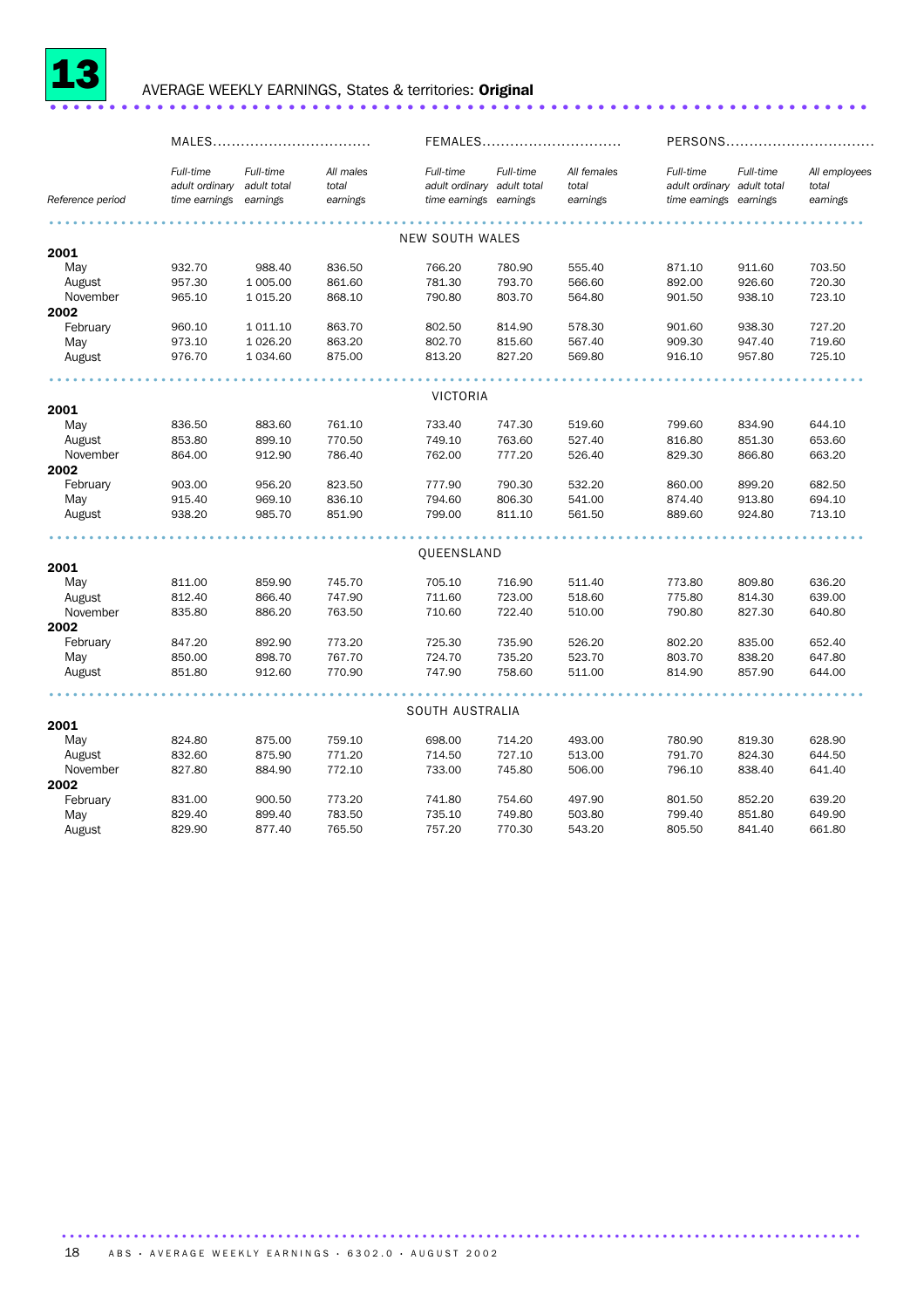

#### 13 AVERAGE WEEKLY EARNINGS, States & territories: Original *continued* ..................................................................... .

|                  | MALES                                                    |                       |                                |                                                                   | FEMALES   |                                  |                                              |                                      |                                    |
|------------------|----------------------------------------------------------|-----------------------|--------------------------------|-------------------------------------------------------------------|-----------|----------------------------------|----------------------------------------------|--------------------------------------|------------------------------------|
| Reference period | Full-time<br>adult ordinary adult total<br>time earnings | Full-time<br>earnings | All males<br>total<br>earnings | Full-time<br>adult ordinary adult total<br>time earnings earnings | Full-time | All females<br>total<br>earnings | Full-time<br>adult ordinary<br>time earnings | Full-time<br>adult total<br>earnings | All employees<br>total<br>earnings |
|                  |                                                          |                       |                                |                                                                   |           |                                  |                                              |                                      |                                    |
|                  |                                                          |                       |                                | <b>WESTERN AUSTRALIA</b>                                          |           |                                  |                                              |                                      |                                    |
| 2001             |                                                          |                       |                                |                                                                   |           |                                  |                                              |                                      |                                    |
| May              | 901.80                                                   | 952.00                | 803.30                         | 693.80                                                            | 704.70    | 462.70                           | 830.40                                       | 867.00                               | 638.90                             |
| August           | 911.60                                                   | 955.30                | 800.50                         | 722.00                                                            | 733.00    | 474.20                           | 844.80                                       | 876.90                               | 638.20                             |
| November         | 922.10                                                   | 972.50                | 816.90                         | 731.60                                                            | 742.80    | 485.80                           | 854.70                                       | 891.20                               | 652.30                             |
| 2002             |                                                          |                       |                                |                                                                   |           |                                  |                                              |                                      |                                    |
| February         | 927.30                                                   | 979.30                | 833.40                         | 736.70                                                            | 745.60    | 511.90                           | 859.20                                       | 895.80                               | 678.20                             |
| May              | 930.80                                                   | 992.60                | 833.60                         | 738.30                                                            | 748.20    | 494.20                           | 863.00                                       | 906.60                               | 668.60                             |
| August           | 953.00                                                   | 1 003.70              | 828.70                         | 746.90                                                            | 758.50    | 504.60                           | 886.00                                       | 924.00                               | 682.60                             |
|                  |                                                          |                       |                                |                                                                   |           |                                  |                                              |                                      |                                    |
|                  |                                                          |                       |                                | TASMANIA                                                          |           |                                  |                                              |                                      |                                    |
| 2001             |                                                          |                       |                                |                                                                   |           |                                  |                                              |                                      |                                    |
| May              | 788.70                                                   | 820.90                | 685.20                         | 691.30                                                            | 704.10    | 462.90                           | 755.90                                       | 781.50                               | 576.60                             |
| August           | 789.20                                                   | 821.90                | 688.50                         | 701.10                                                            | 717.70    | 474.10                           | 758.10                                       | 785.20                               | 581.90                             |
| November         | 812.00                                                   | 848.80                | 720.60                         | 717.40                                                            | 735.80    | 457.30                           | 778.70                                       | 809.00                               | 584.20                             |
| 2002             |                                                          |                       |                                |                                                                   |           |                                  |                                              |                                      |                                    |
| February         | 830.50                                                   | 867.80                | 711.90                         | 716.10                                                            | 731.60    | 458.60                           | 788.80                                       | 818.20                               | 582.80                             |
| May              | 828.00                                                   | 869.40                | 713.90                         | 720.10                                                            | 735.70    | 451.80                           | 790.00                                       | 822.40                               | 579.10                             |
| August           | 841.60                                                   | 877.90                | 740.20                         | 748.90                                                            | 762.20    | 473.80                           | 812.80                                       | 841.80                               | 611.50                             |
|                  |                                                          |                       |                                |                                                                   |           |                                  |                                              |                                      |                                    |
|                  |                                                          |                       |                                | NORTHERN TERRITORY                                                |           |                                  |                                              |                                      |                                    |
| 2001             |                                                          |                       |                                |                                                                   |           |                                  |                                              |                                      |                                    |
| May              | 879.00                                                   | 925.70                | 767.10                         | 751.40                                                            | 769.00    | 584.70                           | 825.50                                       | 860.00                               | 679.00                             |
| August           | 874.90                                                   | 917.50                | 789.00                         | 740.00                                                            | 754.70    | 587.70                           | 817.60                                       | 848.40                               | 688.90                             |
| November         | 893.90                                                   | 938.80                | 786.80                         | 741.40                                                            | 754.60    | 579.90                           | 827.80                                       | 859.00                               | 683.40                             |
| 2002             |                                                          |                       |                                |                                                                   |           |                                  |                                              |                                      |                                    |
| February         | 896.90                                                   | 935.40                | 770.80                         | 757.40                                                            | 770.70    | 583.30                           | 836.60                                       | 864.10                               | 678.20                             |
| May              | 908.00                                                   | 963.20                | 783.20                         | 766.80                                                            | 780.90    | 563.60                           | 846.00                                       | 883.10                               | 671.80                             |
| August           | 903.30                                                   | 961.00                | 800.10                         | 788.70                                                            | 804.50    | 586.40                           | 852.00                                       | 890.90                               | 687.70                             |
|                  |                                                          |                       |                                |                                                                   |           |                                  |                                              |                                      |                                    |
|                  |                                                          |                       |                                | AUSTRALIAN CAPITAL TERRITORY                                      |           |                                  |                                              |                                      |                                    |
| 2001             |                                                          |                       |                                |                                                                   |           |                                  |                                              |                                      |                                    |
| May              | 1 007.00                                                 | 1 0 25.20             | 903.40                         | 857.60                                                            | 864.60    | 638.50                           | 938.80                                       | 952.30                               | 758.00                             |
| August           | 1 0 2 1.80                                               | 1 041.90              | 900.90                         | 866.80                                                            | 873.80    | 645.50                           | 954.70                                       | 969.10                               | 766.10                             |
| November         | 1 002.40                                                 | 1 030.00              | 840.50                         | 861.90                                                            | 869.50    | 625.50                           | 941.20                                       | 960.10                               | 729.60                             |
| 2002             |                                                          |                       |                                |                                                                   |           |                                  |                                              |                                      |                                    |
| February         | 1 0 1 4 .90                                              | 1 040.20              | 857.30                         | 874.00                                                            | 880.60    | 642.90                           | 951.90                                       | 968.90                               | 745.70                             |
| May              | 1 009.30                                                 | 1 0 38.70             | 857.60                         | 874.00                                                            | 882.20    | 651.30                           | 949.00                                       | 968.90                               | 749.80                             |
| August           | 1 0 58.30                                                | 1 089.40              | 930.30                         | 912.70                                                            | 920.80    | 694.80                           | 996.40                                       | 1017.70                              | 810.80                             |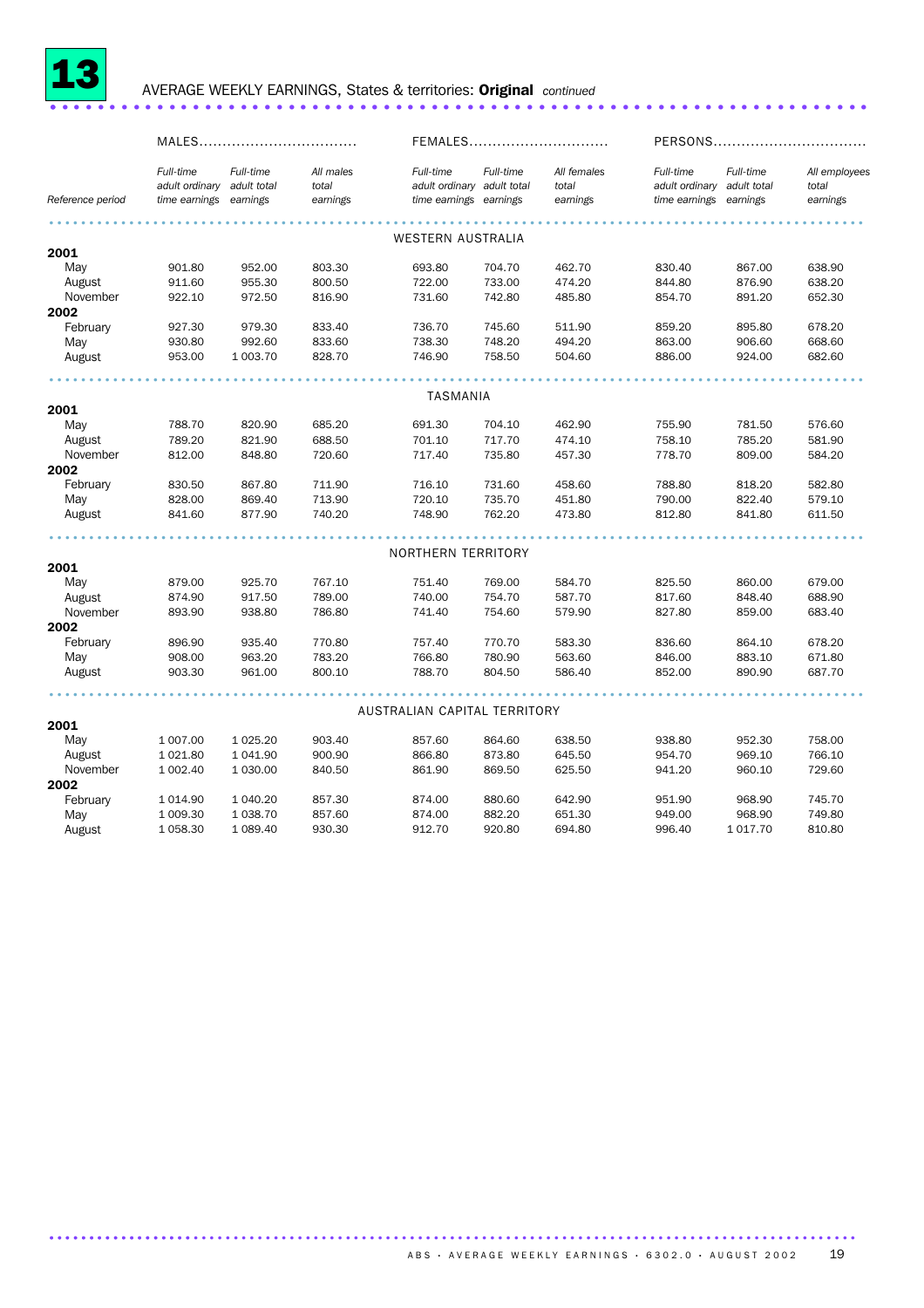

## <sup>14</sup> AVERAGE WEEKLY EARNINGS, Quarterly percentage change, States & territories: Trend ..................................................................... .

|                  | MALES                                                             |           |                                |                                                                   | FEMALES   | PERSONS                          |                                                                   |           |                                    |
|------------------|-------------------------------------------------------------------|-----------|--------------------------------|-------------------------------------------------------------------|-----------|----------------------------------|-------------------------------------------------------------------|-----------|------------------------------------|
| Reference period | Full-time<br>adult ordinary adult total<br>time earnings earnings | Full-time | All males<br>total<br>earnings | Full-time<br>adult ordinary adult total<br>time earnings earnings | Full-time | All females<br>total<br>earnings | Full-time<br>adult ordinary adult total<br>time earnings earnings | Full-time | All employees<br>total<br>earnings |
|                  |                                                                   |           |                                |                                                                   |           |                                  |                                                                   |           |                                    |
|                  |                                                                   |           |                                | NEW SOUTH WALES                                                   |           |                                  |                                                                   |           |                                    |
| 2002<br>February | 0.4                                                               | 0.6       | 0.2                            | 0.9                                                               | 0.9       | 0.3                              | 0.5                                                               | 0.7       | 0.1                                |
| May              | 0.4                                                               | 0.7       | 0.2                            | 0.9                                                               | 0.9       | $-0.2$                           | 0.6                                                               | 0.8       | $-0.1$                             |
| August           | 0.5                                                               | 0.8       | 0.3                            | 0.9                                                               | 0.9       | $-0.3$                           | 0.6                                                               | 0.8       | $-0.1$                             |
|                  |                                                                   |           |                                | VICTORIA                                                          |           |                                  |                                                                   |           |                                    |
| 2002             |                                                                   |           |                                |                                                                   |           |                                  |                                                                   |           |                                    |
| February         | 2.6                                                               | 2.8       | 2.9                            | 2.2                                                               | 2.1       | 1.3                              | 2.5                                                               | 2.6       | 2.2                                |
| May              | 2.6                                                               | 2.5       | 2.9                            | 1.8                                                               | 1.7       | 1.8                              | 2.3                                                               | 2.2       | 2.4                                |
| August           | 2.5                                                               | 2.2       | 2.7                            | 1.5                                                               | 1.4       | 2.2                              | 2.0                                                               | 1.9       | 2.4                                |
|                  |                                                                   |           |                                | QUEENSLAND                                                        |           |                                  |                                                                   |           |                                    |
| 2002             |                                                                   |           |                                |                                                                   |           |                                  |                                                                   |           |                                    |
| February         | 1.2                                                               | 1.1       | 0.6                            | 0.9                                                               | 0.9       | 0.3                              | 1.0                                                               | 1.0       | 0.4                                |
| May              | 0.9                                                               | 1.1       | $-0.1$                         | 1.3                                                               | 1.3       | $-0.6$                           | 1.0                                                               | 1.2       | $-0.4$                             |
| August           | 0.8                                                               | 1.1       | $-0.4$                         | 1.5                                                               | 1.4       | $-1.2$                           | 1.0                                                               | 1.3       | $-0.8$                             |
|                  |                                                                   |           |                                | SOUTH AUSTRALIA                                                   |           |                                  |                                                                   |           |                                    |
| 2002             |                                                                   |           |                                |                                                                   |           |                                  |                                                                   |           |                                    |
| February         | 0.0                                                               | 0.8       | 0.3                            | 1.2                                                               | 1.2       | 0.2                              | 0.4                                                               | 1.0       | 0.4                                |
| May              | 0.0                                                               | 0.1       | 0.2                            | 1.2                                                               | 1.2       | 1.9                              | 0.4                                                               | 0.4       | 1.1                                |
| August           | 0.0                                                               | $-0.4$    | 0.1                            | 1.3                                                               | 1.2       | 3.2                              | 0.4                                                               | 0.0       | 1.6                                |
|                  |                                                                   |           |                                | WESTERN AUSTRALIA                                                 |           |                                  |                                                                   |           |                                    |
| 2002             |                                                                   |           |                                |                                                                   |           |                                  |                                                                   |           |                                    |
| February         | 0.9                                                               | 1.3       | 1.2                            | 0.7                                                               | 0.5       | 1.7                              | 1.0                                                               | 1.2       | 1.6                                |
| May              | 0.9                                                               | 1.2       | 0.6                            | 0.7                                                               | 0.7       | 0.9                              | 1.1                                                               | 1.3       | 1.3                                |
| August           | 1.0                                                               | 1.1       | 0.0                            | 0.9                                                               | 1.0       | 0.4                              | 1.2                                                               | 1.4       | 1.0                                |
|                  |                                                                   |           |                                | TASMANIA                                                          |           |                                  |                                                                   |           |                                    |
| 2002             |                                                                   |           |                                |                                                                   |           |                                  |                                                                   |           |                                    |
| February         | $1.6\,$                                                           | 1.7       | 0.7                            | 1.0                                                               | 0.9       | $-1.3$                           | 1.4                                                               | 1.4       | $-0.2$                             |
| May              | 1.4                                                               | 1.5       | 1.5                            | 1.7                                                               | 1.7       | 0.5                              | 1.7                                                               | 1.7       | 1.4                                |
| August           | 1.2                                                               | 1.4       | 2.2                            | $2.2^{\circ}$                                                     | 2.2       | 1.7                              | 1.8                                                               | 1.9       | 2.5                                |
|                  |                                                                   |           |                                | NORTHERN TERRITORY                                                |           |                                  |                                                                   |           |                                    |
| 2002             |                                                                   |           |                                |                                                                   |           |                                  |                                                                   |           |                                    |
| February         | 0.9                                                               | 1.3       | $-0.1$                         | 1.4                                                               | 1.3       | $-0.9$                           | $1.0\,$                                                           | 1.2       | $-0.6$                             |
| May              | 0.7                                                               | 1.1       | 0.5                            | 2.1                                                               | 2.1       | $-0.4$                           | 1.2                                                               | 1.4       | $-0.1$                             |
| August           | 0.5                                                               | 0.9       | 1.2                            | 2.2                                                               | 2.2       | 0.1                              | 1.1                                                               | 1.3       | 0.5                                |
|                  |                                                                   |           |                                | AUSTRALIAN CAPITAL TERRITORY                                      |           |                                  |                                                                   |           |                                    |
| 2002             |                                                                   |           |                                |                                                                   |           |                                  |                                                                   |           |                                    |
| February         | 0.4                                                               | 0.6       | $-0.5$                         | 0.8                                                               | 0.8       | 1.6                              | 0.4                                                               | 0.6       | 0.5                                |
| May              | 1.2                                                               | 1.5       | 2.6                            | 1.8                                                               | 1.8       | 3.5                              | 1.4                                                               | 1.6       | 3.0                                |
| August           | 1.8                                                               | 2.1       | 4.6                            | 2.4                                                               | 2.4       | 4.3                              | 2.1                                                               | 2.3       | 4.6                                |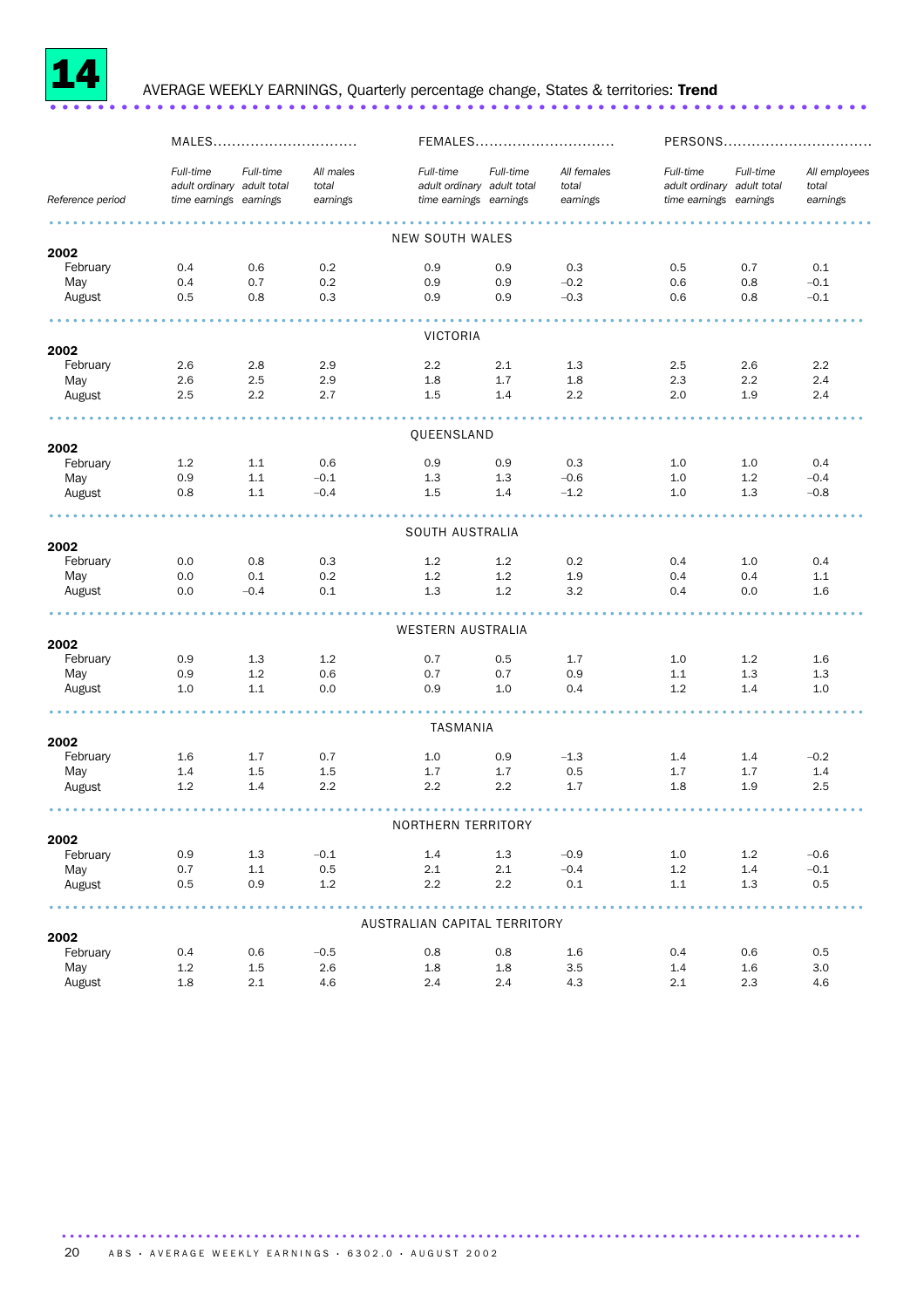

## <sup>15</sup> AVERAGE WEEKLY EARNINGS, Quarterly percentage change, States & territories: Seasonally adjusted ..................................................................... .

|                  | MALES                                                             |           |                                | FEMALES                                                           |           |                                  | PERSONS                                                           |           |                                    |
|------------------|-------------------------------------------------------------------|-----------|--------------------------------|-------------------------------------------------------------------|-----------|----------------------------------|-------------------------------------------------------------------|-----------|------------------------------------|
| Reference period | Full-time<br>adult ordinary adult total<br>time earnings earnings | Full-time | All males<br>total<br>earnings | Full-time<br>adult ordinary adult total<br>time earnings earnings | Full-time | All females<br>total<br>earnings | Full-time<br>adult ordinary adult total<br>time earnings earnings | Full-time | All employees<br>total<br>earnings |
|                  |                                                                   |           |                                |                                                                   |           |                                  |                                                                   |           |                                    |
| 2002             |                                                                   |           |                                | <b>NEW SOUTH WALES</b>                                            |           |                                  |                                                                   |           |                                    |
| February         | $-0.4$                                                            | 0.4       | $-0.5$                         | 1.1                                                               | 1.3       | 0.9                              | 0.0                                                               | 0.4       | $-0.1$                             |
| May              | 1.4                                                               | 1.1       | 0.3                            | 0.4                                                               | 0.2       | $-1.0$                           | 1.2                                                               | 1.1       | $-0.5$                             |
| August           | 0.0                                                               | 0.7       | 0.7                            | 1.5                                                               | 1.5       | 0.1                              | 0.4                                                               | 0.8       | 0.4                                |
|                  |                                                                   |           |                                | VICTORIA                                                          |           |                                  |                                                                   |           |                                    |
| 2002             |                                                                   |           |                                |                                                                   |           |                                  |                                                                   |           |                                    |
| February         | 3.8                                                               | 5.5       | 5.0                            | 2.8                                                               | 2.8       | 0.1                              | 3.7                                                               | 4.6       | 2.4                                |
| May              | 2.1                                                               | 0.9       | 1.9                            | $2.2\phantom{0}$                                                  | 1.9       | 2.0                              | 1.7                                                               | 1.3       | 2.1                                |
| August           | 2.4                                                               | 2.1       | 2.5                            | 0.3                                                               | 0.3       | 3.6                              | 1.6                                                               | 1.2       | 3.0                                |
|                  |                                                                   |           |                                |                                                                   |           |                                  |                                                                   |           |                                    |
| 2002             |                                                                   |           |                                | QUEENSLAND                                                        |           |                                  |                                                                   |           |                                    |
| February         | 0.8                                                               | 1.1       | 0.0                            | 2.4                                                               | 2.6       | 1.3                              | 1.0                                                               | 1.3       | 0.5                                |
| May              | 0.5                                                               | 0.2       | $-1.6$                         | $-0.2$                                                            | $-0.5$    | $-0.6$                           | 0.0                                                               | 0.0       | $-1.3$                             |
| August           | 1.3                                                               | 2.3       | 1.1                            | 2.9                                                               | 3.1       | $-2.9$                           | 2.2                                                               | 2.8       | $-0.7$                             |
|                  |                                                                   |           |                                | SOUTH AUSTRALIA                                                   |           |                                  |                                                                   |           |                                    |
| 2002             |                                                                   |           |                                |                                                                   |           |                                  |                                                                   |           |                                    |
| February         | 0.4                                                               | 2.4       | 0.1                            | 1.1                                                               | 1.4       | $-2.2$                           | 0.8                                                               | 2.3       | $-0.7$                             |
| May              | 0.2                                                               | 0.1       | 2.3                            | 0.2                                                               | 0.1       | 2.7                              | 0.1                                                               | 0.1       | 2.7                                |
| August           | $-0.4$                                                            | $-2.4$    | $-2.4$                         | 2.7                                                               | 2.5       | 6.6                              | 0.4                                                               | $-1.1$    | 1.7                                |
|                  |                                                                   |           |                                |                                                                   |           |                                  |                                                                   |           |                                    |
| 2002             |                                                                   |           |                                | WESTERN AUSTRALIA                                                 |           |                                  |                                                                   |           |                                    |
| February         | 1.2                                                               | 1.7       | 2.1                            | $-0.6$                                                            | $-0.9$    | 3.2                              | 0.5                                                               | 0.6       | 3.2                                |
| May              | 0.0                                                               | 0.7       | $-0.1$                         | 1.3                                                               | 1.3       | $-1.5$                           | 0.7                                                               | 1.2       | $-1.1$                             |
| August           | 2.0                                                               | 1.3       | $-0.7$                         | 1.2                                                               | 1.8       | 1.6                              | 2.3                                                               | 2.1       | 2.7                                |
|                  |                                                                   |           |                                |                                                                   |           |                                  |                                                                   |           |                                    |
| 2002             |                                                                   |           |                                | TASMANIA                                                          |           |                                  |                                                                   |           |                                    |
| February         | 2.3                                                               | 2.8       | $-1.1$                         | 0.4                                                               | 0.6       | $-2.6$                           | 1.5                                                               | 1.9       | $-2.0$                             |
| May              | 0.1                                                               | 0.0       | 0.4                            | 1.2                                                               | 1.3       | 0.8                              | 0.7                                                               | 0.5       | 0.7                                |
| August           | 2.0                                                               | 2.4       | 6.1                            | 4.4                                                               | 4.0       | 4.8                              | 3.2                                                               | 3.6       | 6.7                                |
|                  |                                                                   |           |                                |                                                                   |           |                                  |                                                                   |           |                                    |
| 2002             |                                                                   |           |                                | NORTHERN TERRITORY                                                |           |                                  |                                                                   |           |                                    |
| February         | 0.7                                                               | 0.9       | $-1.9$                         | 1.9                                                               | 1.9       | 0.3                              | 1.2                                                               | 1.3       | $-1.0$                             |
| May              | 1.0                                                               | 1.6       | 1.8                            | 1.8                                                               | 1.6       | $-3.3$                           | 1.2                                                               | 1.3       | $-0.6$                             |
| August           | 0.0                                                               | 0.4       | 2.1                            | 2.8                                                               | 3.1       | 3.5                              | $1.0$                                                             | 1.4       | 2.3                                |
|                  |                                                                   |           |                                |                                                                   |           |                                  |                                                                   |           |                                    |
| 2002             |                                                                   |           |                                | AUSTRALIAN CAPITAL TERRITORY                                      |           |                                  |                                                                   |           |                                    |
| February         | 1.0                                                               | 1.1       | 1.0                            | 1.8                                                               | 2.0       | 1.8                              | 1.1                                                               | 1.5       | 1.1                                |
| May              | 0.1                                                               | 0.5       | 1.5                            | 0.6                                                               | 0.3       | 4.5                              | $-0.1$                                                            | $-0.1$    | 2.8                                |
| August           | 3.9                                                               | 4.2       | 8.7                            | 4.4                                                               | 4.5       | 5.3                              | 4.7                                                               | 5.0       | 7.6                                |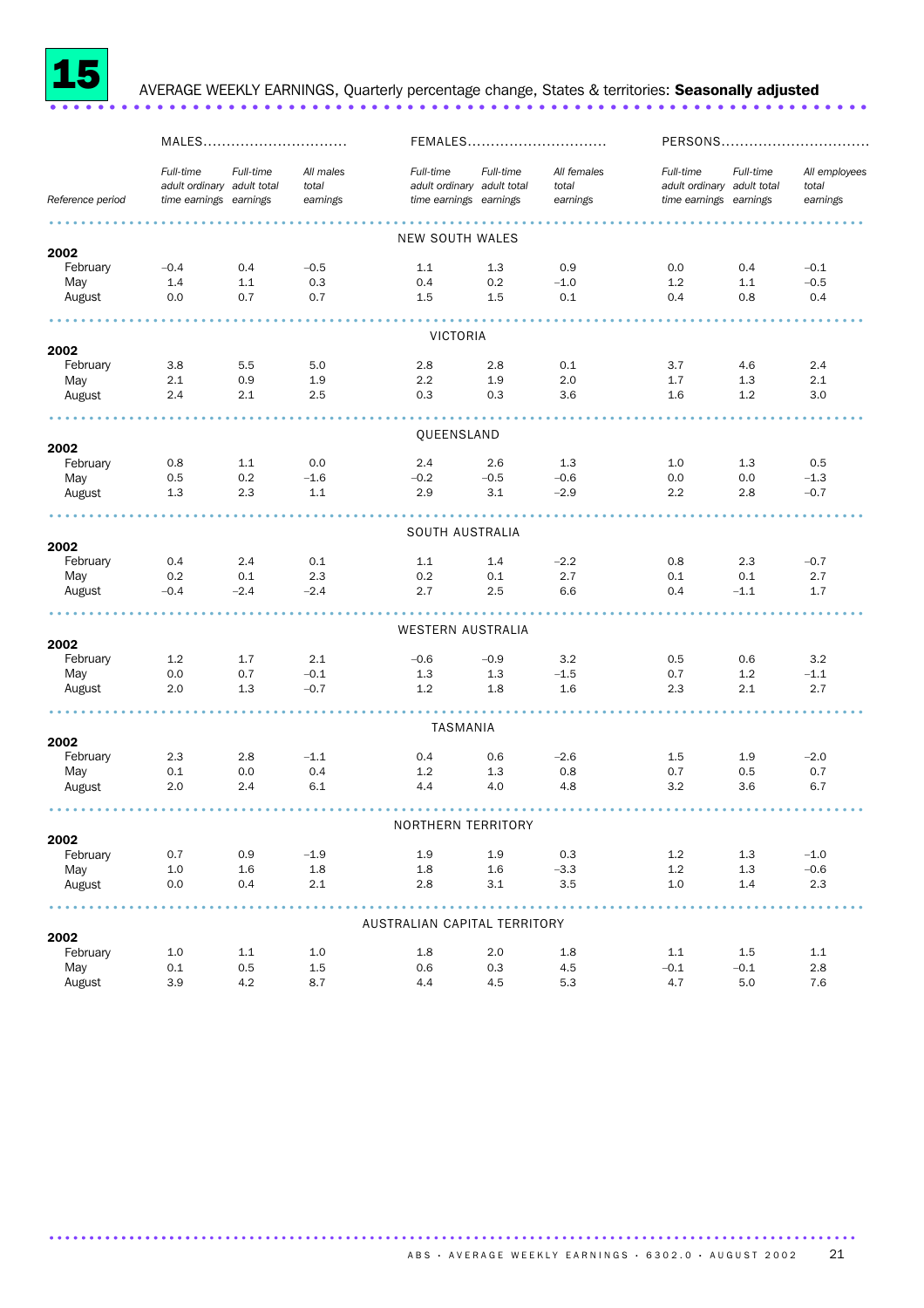

## AVERAGE WEEKLY EARNINGS, Quarterly percentage change, States & territories: Original .........................

|                  | MALES                                                             |           |                                |                                                                   | FEMALES   | PERSONS                          |                                                                   |           |                                    |
|------------------|-------------------------------------------------------------------|-----------|--------------------------------|-------------------------------------------------------------------|-----------|----------------------------------|-------------------------------------------------------------------|-----------|------------------------------------|
| Reference period | Full-time<br>adult ordinary adult total<br>time earnings earnings | Full-time | All males<br>total<br>earnings | Full-time<br>adult ordinary adult total<br>time earnings earnings | Full-time | All females<br>total<br>earnings | Full-time<br>adult ordinary adult total<br>time earnings earnings | Full-time | All employees<br>total<br>earnings |
|                  |                                                                   |           |                                |                                                                   |           |                                  |                                                                   |           |                                    |
| 2002             |                                                                   |           |                                | NEW SOUTH WALES                                                   |           |                                  |                                                                   |           |                                    |
| February         | $-0.5$                                                            | $-0.4$    | $-0.5$                         | 1.5                                                               | 1.4       | 2.4                              | 0.0                                                               | 0.0       | 0.6                                |
| May              | 1.4                                                               | 1.5       | $-0.1$                         | 0.0                                                               | 0.1       | $-1.9$                           | 0.9                                                               | 1.0       | $-1.1$                             |
| August           | 0.4                                                               | 0.8       | 1.4                            | 1.3                                                               | 1.4       | 0.4                              | 0.8                                                               | 1.1       | 0.8                                |
|                  |                                                                   |           |                                | VICTORIA                                                          |           |                                  |                                                                   |           |                                    |
| 2002             |                                                                   |           |                                |                                                                   |           |                                  |                                                                   |           |                                    |
| February         | 4.5                                                               | 4.7       | 4.7                            | 2.1                                                               | 1.7       | 1.1                              | 3.7                                                               | 3.7       | 2.9                                |
| May              | 1.4                                                               | 1.3       | 1.5                            | 2.2                                                               | 2.0       | 1.7                              | 1.7                                                               | 1.6       | 1.7                                |
| August           | 2.5                                                               | 1.7       | 1.9                            | 0.5                                                               | 0.6       | 3.8                              | 1.7                                                               | 1.2       | 2.7                                |
|                  |                                                                   |           |                                | QUEENSLAND                                                        |           |                                  |                                                                   |           |                                    |
| 2002             |                                                                   |           |                                |                                                                   |           |                                  |                                                                   |           |                                    |
| February         | 1.4                                                               | 0.8       | 1.3                            | 2.1                                                               | 1.9       | 3.2                              | 1.4                                                               | 0.9       | 1.8                                |
| May              | 0.3                                                               | 0.7       | $-0.7$                         | $-0.1$                                                            | $-0.1$    | $-0.5$                           | 0.2                                                               | 0.4       | $-0.7$                             |
| August           | 0.2                                                               | 1.5       | 0.4                            | 3.2                                                               | 3.2       | $-2.4$                           | 1.4                                                               | 2.3       | $-0.6$                             |
|                  |                                                                   |           |                                | SOUTH AUSTRALIA                                                   |           |                                  |                                                                   |           |                                    |
| 2002             |                                                                   |           |                                |                                                                   |           |                                  |                                                                   |           |                                    |
| February         | 0.4                                                               | 1.8       | 0.1                            | 1.2                                                               | 1.2       | $-1.6$                           | 0.7                                                               | 1.6       | $-0.3$                             |
| May              | $-0.2$                                                            | $-0.1$    | 1.3                            | $-0.9$                                                            | $-0.6$    | 1.2                              | $-0.3$                                                            | 0.0       | 1.7                                |
| August           | 0.1                                                               | $-2.5$    | $-2.3$                         | 3.0                                                               | 2.7       | 7.8                              | 0.8                                                               | $-1.2$    | 1.8                                |
|                  |                                                                   |           |                                | WESTERN AUSTRALIA                                                 |           |                                  |                                                                   |           |                                    |
| 2002             |                                                                   |           |                                |                                                                   |           |                                  |                                                                   |           |                                    |
| February         | 0.6                                                               | 0.7       | 2.0                            | 0.7                                                               | 0.4       | 5.4                              | 0.5                                                               | 0.5       | 4.0                                |
| May              | 0.4                                                               | 1.4       | 0.0                            | 0.2                                                               | 0.4       | $-3.5$                           | 0.4                                                               | 1.2       | $-1.4$                             |
| August           | 2.4                                                               | 1.1       | $-0.6$                         | 1.2                                                               | 1.4       | 2.1                              | 2.7                                                               | 1.9       | 2.1                                |
|                  |                                                                   |           |                                | TASMANIA                                                          |           |                                  |                                                                   |           |                                    |
| 2002             |                                                                   |           |                                |                                                                   |           |                                  |                                                                   |           |                                    |
| February         | 2.3                                                               | 2.2       | $-1.2$                         | $-0.2$                                                            | $-0.6$    | 0.3                              | 1.3                                                               | 1.1       | $-0.2$                             |
| May              | $-0.3$                                                            | 0.2       | 0.3                            | 0.6                                                               | 0.5       | $-1.5$                           | 0.2                                                               | 0.5       | $-0.6$                             |
| August           | 1.6                                                               | 1.0       | 3.7                            | 4.0                                                               | 3.6       | 4.9                              | 2.9                                                               | 2.4       | 5.6                                |
|                  |                                                                   |           |                                |                                                                   |           |                                  |                                                                   |           |                                    |
| 2002             |                                                                   |           |                                | NORTHERN TERRITORY                                                |           |                                  |                                                                   |           |                                    |
| February         | 0.3                                                               | $-0.4$    | $-2.0$                         | $2.2^{\circ}$                                                     | 2.1       | 0.6                              | 1.1                                                               | 0.6       | $-0.8$                             |
| May              | 1.2                                                               | 3.0       | 1.6                            | 1.2                                                               | 1.3       | $-3.4$                           | 1.1                                                               | 2.2       | $-0.9$                             |
| August           | $-0.5$                                                            | $-0.2$    | $2.1\,$                        | 2.9                                                               | 3.0       | 4.0                              | 0.7                                                               | 0.9       | 2.4                                |
|                  |                                                                   |           |                                |                                                                   |           |                                  |                                                                   |           |                                    |
| 2002             |                                                                   |           |                                | AUSTRALIAN CAPITAL TERRITORY                                      |           |                                  |                                                                   |           |                                    |
| February         | 1.3                                                               | 1.0       | 2.0                            | 1.4                                                               | 1.3       | 2.8                              | 1.1                                                               | 0.9       | 2.2                                |
| May              | $-0.6$                                                            | $-0.1$    | 0.0                            | 0.0                                                               | 0.2       | 1.3                              | $-0.3$                                                            | 0.0       | 0.6                                |
| August           | 4.9                                                               | 4.9       | 8.5                            | 4.4                                                               | 4.4       | 6.7                              | 5.0                                                               | 5.0       | 8.1                                |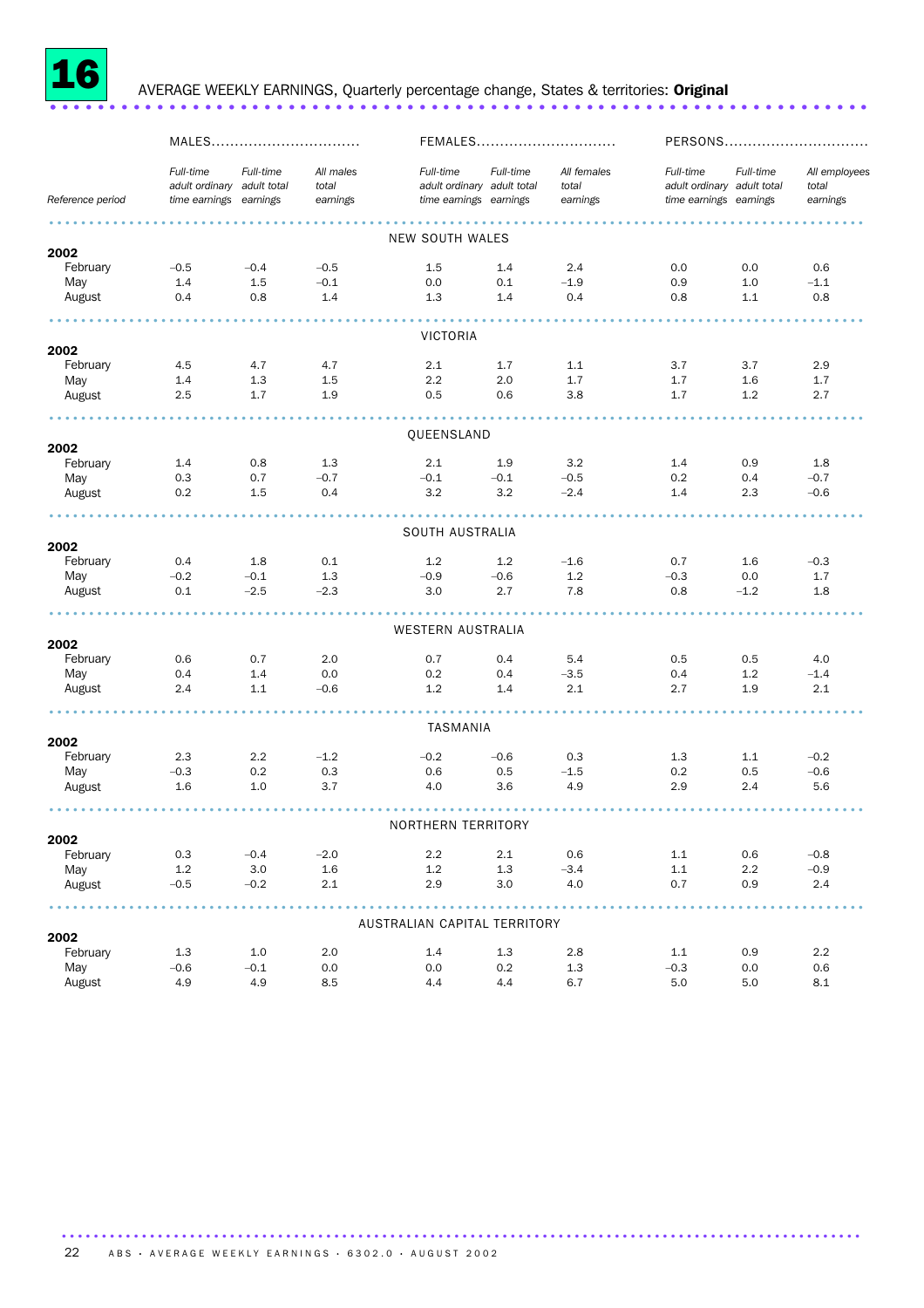

### <sup>17</sup> AVERAGE WEEKLY EARNINGS, Annual percentage change, States & territories: Trend ..................................................................... .

|                       | MALES                                                             |           |                                | FEMALES                                                           |           |                                  |                                                                   |            | PERSONS                            |
|-----------------------|-------------------------------------------------------------------|-----------|--------------------------------|-------------------------------------------------------------------|-----------|----------------------------------|-------------------------------------------------------------------|------------|------------------------------------|
| Reference period      | Full-time<br>adult ordinary adult total<br>time earnings earnings | Full-time | All males<br>total<br>earnings | Full-time<br>adult ordinary adult total<br>time earnings earnings | Full-time | All females<br>total<br>earnings | Full-time<br>adult ordinary adult total<br>time earnings earnings | Full-time  | All employees<br>total<br>earnings |
|                       |                                                                   |           |                                |                                                                   |           |                                  |                                                                   |            |                                    |
|                       |                                                                   |           |                                | <b>NEW SOUTH WALES</b>                                            |           |                                  |                                                                   |            |                                    |
| <b>August</b>         |                                                                   |           |                                |                                                                   |           |                                  |                                                                   |            |                                    |
| 2000                  | 5.9                                                               | 4.8       | 4.9                            | 3.2                                                               | 3.7       | 7.6                              | 4.9                                                               | 4.4        | 5.8                                |
| 2001                  | 6.1                                                               | 5.5       | 5.3                            | 6.8                                                               | 5.9       | 3.6                              | 6.6                                                               | 5.8        | 4.8                                |
| 2002                  | 2.6                                                               | 3.2       | 1.6                            | 4.2                                                               | 4.2       | 0.7                              | 3.1                                                               | 3.5        | 0.7                                |
|                       |                                                                   |           |                                |                                                                   |           |                                  |                                                                   |            |                                    |
| <b>August</b>         |                                                                   |           |                                | <b>VICTORIA</b>                                                   |           |                                  |                                                                   |            |                                    |
| 2000                  | 4.0                                                               | 3.3       | 3.5                            | 5.1                                                               | 5.1       | 4.8                              | 4.4                                                               | 4.0        | 3.9                                |
| 2001                  | 5.4                                                               | 4.9       | 4.4                            | 4.4                                                               | 4.1       | 2.8                              | 5.1                                                               | 4.7        | 3.9                                |
| 2002                  | 10.3                                                              | 10.4      | 11.2                           | 7.4                                                               | 7.0       | 5.6                              | 9.4                                                               | 9.4        | 8.8                                |
|                       |                                                                   |           |                                |                                                                   |           |                                  |                                                                   |            |                                    |
| August                |                                                                   |           |                                | QUEENSLAND                                                        |           |                                  |                                                                   |            |                                    |
| 2000                  | 5.0                                                               | 4.8       | 3.1                            | 5.8                                                               | 6.1       | 5.9                              | 5.5                                                               | 5.6        | 4.9                                |
| 2001                  | 4.3                                                               | 4.4       | 4.7                            | 6.6                                                               | 6.3       | 5.1                              | 5.0                                                               | 4.9        | 4.4                                |
| 2002                  | 4.3                                                               | 4.6       | 1.5                            | 4.6                                                               | 4.5       | $-0.5$                           | 4.2                                                               | 4.5        | 0.1                                |
|                       |                                                                   |           |                                |                                                                   |           |                                  |                                                                   |            |                                    |
|                       |                                                                   |           |                                | SOUTH AUSTRALIA                                                   |           |                                  |                                                                   |            |                                    |
| <b>August</b>         |                                                                   |           |                                |                                                                   |           |                                  |                                                                   |            |                                    |
| 2000                  | 6.7                                                               | 6.6       | 6.4                            | 5.7                                                               | 5.3       | 5.8                              | 6.3                                                               | 6.1        | 6.2                                |
| 2001                  | 4.5                                                               | 3.6       | 5.7                            | 7.4                                                               | 5.9       | 5.3                              | 5.8                                                               | 4.8        | 5.9                                |
| 2002                  | 0.2                                                               | 1.4       | 1.1                            | 5.3                                                               | 5.2       | 4.9                              | 1.9                                                               | 2.7        | 3.3                                |
|                       |                                                                   |           |                                |                                                                   |           |                                  |                                                                   |            |                                    |
|                       |                                                                   |           |                                | WESTERN AUSTRALIA                                                 |           |                                  |                                                                   |            |                                    |
| <b>August</b>         |                                                                   |           |                                |                                                                   |           |                                  |                                                                   |            |                                    |
| 2000                  | 6.0                                                               | 5.0       | 5.8                            | 6.8                                                               | 6.5       | 7.0                              | 6.5                                                               | 5.6        | 6.7                                |
| 2001                  | 3.7                                                               | 3.3       | 3.7                            | 4.9                                                               | 5.0       | 5.6                              | 3.8                                                               | 3.6        | 4.8                                |
| 2002                  | 3.8                                                               | 4.8       | 3.3                            | 3.3                                                               | 3.0       | 5.7                              | 4.3                                                               | 5.0        | 5.7                                |
|                       |                                                                   |           |                                | TASMANIA                                                          |           |                                  |                                                                   |            |                                    |
| <b>August</b>         |                                                                   |           |                                |                                                                   |           |                                  |                                                                   |            |                                    |
| 2000                  | 5.2                                                               | 5.2       | 2.0                            | 4.1                                                               | 4.7       | 0.2                              | 4.8                                                               | 5.0        | 1.2                                |
| 2001                  | 1.3                                                               | 0.7       | 1.8                            | 8.4                                                               | 7.9       | 9.6                              | 3.5                                                               | 2.9        | 5.6                                |
| 2002                  | 5.9                                                               | 6.5       | 5.6                            | 5.8                                                               | 5.7       | $-0.7$                           | 6.2                                                               | 6.6        | 3.3                                |
|                       |                                                                   |           |                                |                                                                   |           |                                  |                                                                   |            |                                    |
|                       |                                                                   |           |                                | NORTHERN TERRITORY                                                |           |                                  |                                                                   |            |                                    |
| <b>August</b><br>2000 | 5.3                                                               | 4.3       | 10.3                           | 3.2                                                               | 3.5       | 8.3                              | 4.7                                                               | 4.3        | 9.4                                |
|                       |                                                                   | 2.3       | 3.5                            |                                                                   | 1.3       | 3.5                              | 2.5                                                               |            |                                    |
| 2001                  | 2.9<br>3.1                                                        | 4.3       | 1.6                            | 2.0<br>5.7                                                        | 5.6       | $-1.5$                           | 3.8                                                               | 1.9<br>4.4 | 3.0<br>$-0.5$                      |
| 2002                  |                                                                   |           |                                |                                                                   |           |                                  |                                                                   |            |                                    |
|                       |                                                                   |           |                                | AUSTRALIAN CAPITAL TERRITORY                                      |           |                                  |                                                                   |            |                                    |
| <b>August</b>         |                                                                   |           |                                |                                                                   |           |                                  |                                                                   |            |                                    |
| 2000                  | 9.6                                                               | 8.2       | 11.3                           | 5.3                                                               | 5.0       | 11.9                             | 7.0                                                               | 6.0        | 10.4                               |
| 2001                  | 1.5                                                               | 1.6       | $-1.2$                         | 3.2                                                               | 2.9       | $-0.1$                           | 2.6                                                               | 2.7        | 0.0                                |
| 2002                  | 3.1                                                               | 4.2       | 3.2                            | 5.1                                                               | 5.2       | 7.9                              | 3.9                                                               | 4.7        | 5.9                                |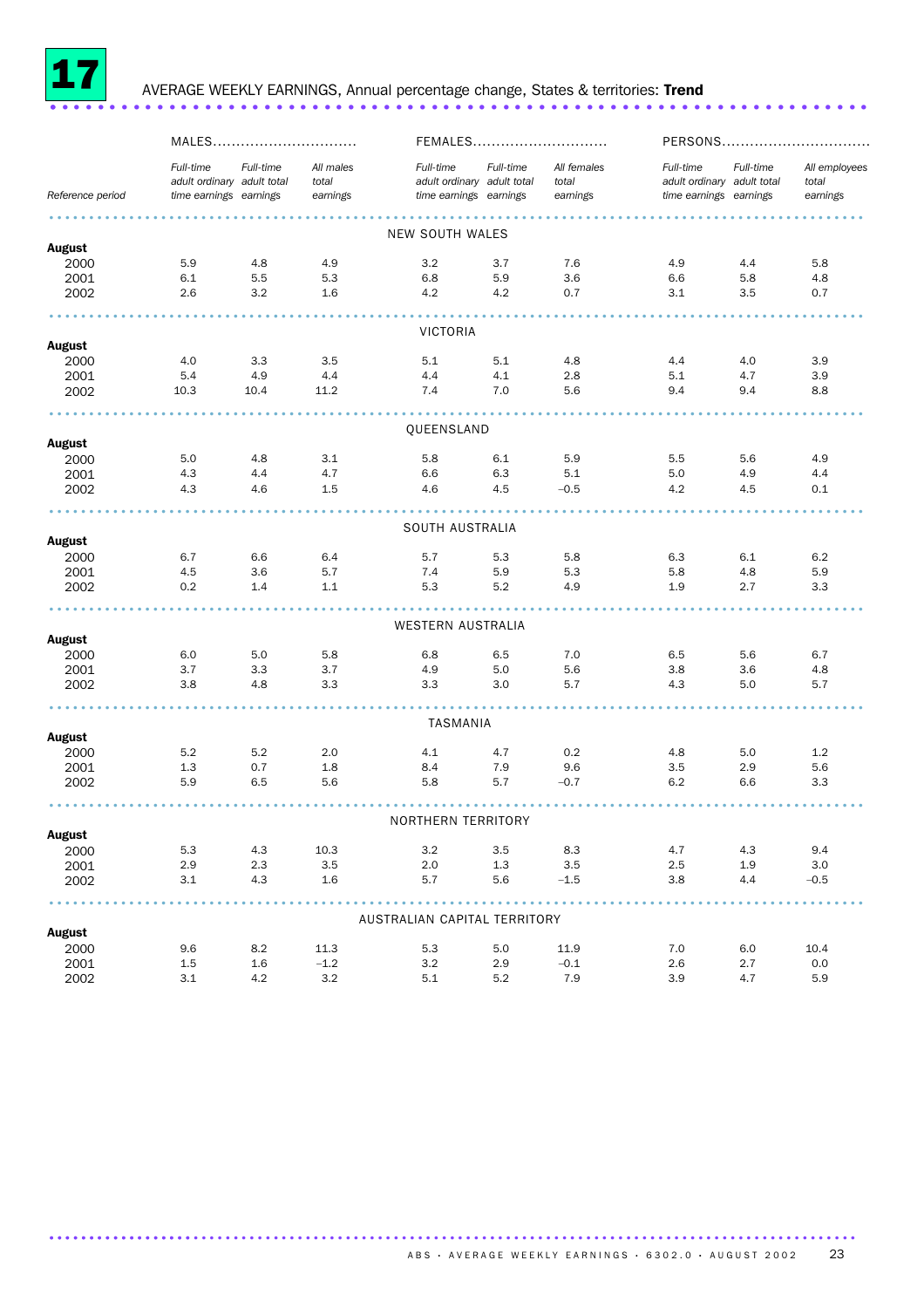#### E X P L A N A T O R Y N O T E S .............................................................. ..

INTRODUCTION 1 This publication contains estimates of average weekly earnings for August 2002 based on information obtained from a sample survey of employers.

SCOPE AND COVERAGE 2 All wage and salary earners who received pay for the reference period are represented in the Survey of Average Weekly Earnings (AWE), except:

- members of the Australian permanent defence forces;
- employees of enterprises primarily engaged in agriculture, forestry and fishing;
- employees in private households employing staff;
- employees of overseas embassies, consulates, etc;
- employees based outside Australia; and
- employees on workers' compensation who are not paid through the payroll.

3 Also excluded are the following persons who are not regarded as employees for the purposes of this survey:

- casual employees who did not receive pay during the reference period;
- employees on leave without pay who did not receive pay during the reference period;
- employees on strike, or stood down, who did not receive pay during the reference period;
- directors who are not paid a salary;
- **•** proprietors/partners of unincorporated businesses;
- self-employed persons such as subcontractors, owner/drivers, consultants; and
- $\blacksquare$ persons paid solely by commission without a retainer.

4 The sample for the AWE survey, like most ABS business surveys, is selected from the ABS Business Register which is primarily based on registrations to the Australian Taxation Office's (ATO) Pay As You Go Withholding (PAYGW) scheme (and prior to 1 June 2000 the Group Employer (GE) scheme). The population is updated quarterly to take account of:

- new businesses:
- **businesses which have ceased employing;**
- changes in employment levels;
- changes in industry; and
- other general business changes.

The estimates include an allowance for the time it takes newly registered businesses to get on to the survey population.

5 Businesses which have ceased employing are identified when the ATO cancels their PAYGW registration (or previously their GE registration). In addition, from May 1999, businesses which did not remit under the GE scheme for the previous five quarters were removed from the frame. A similar process will be adopted to remove businesses which do not remit under the PAYGW scheme.

CHANGES TO ABS BUSINESS REGISTER 6 The introduction of The New Tax System has a number of significant implications for ABS business statistics. These are discussed in the information paper *ABS Statistics and The New Tax System* (cat. no. 1358.0). The replacement of the GE registration process by PAYGW registration resulted in a number of changes to the populations for most business surveys. These changes caused a greater than normal rotation of the businesses included in the AWE survey sample between February and May 2001.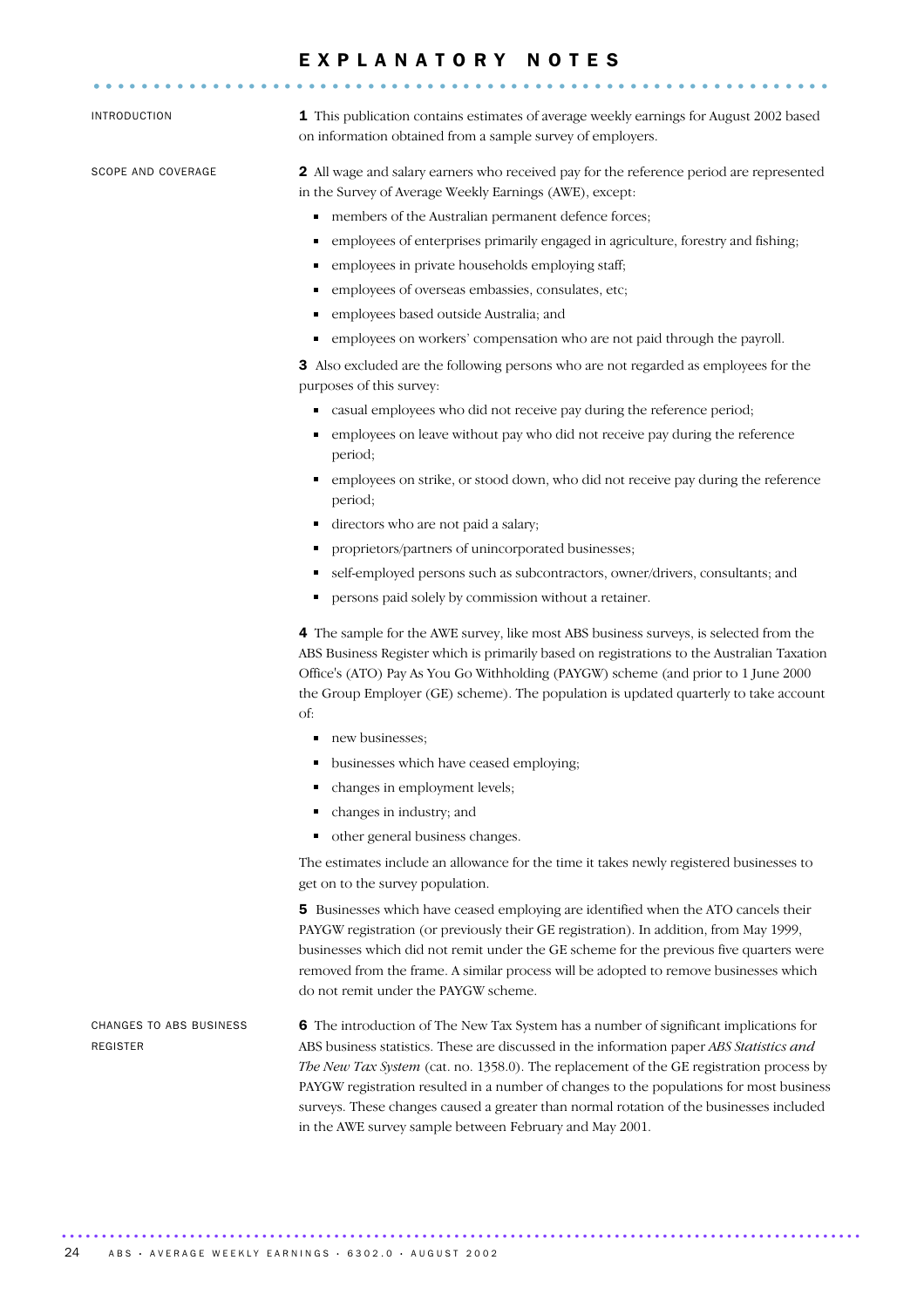|                                  | EXPLANATORY NOTES                                                                                                                                                                                                                                                                                                                                                                                                                                                                                                                                                                                           |
|----------------------------------|-------------------------------------------------------------------------------------------------------------------------------------------------------------------------------------------------------------------------------------------------------------------------------------------------------------------------------------------------------------------------------------------------------------------------------------------------------------------------------------------------------------------------------------------------------------------------------------------------------------|
| <b>SURVEY DESIGN</b>             | <b>7</b> A sample of approximately 4,700 employer units is selected from the ABS Business<br>Register to ensure adequate state and industry representation. The sample is updated<br>each quarter to reflect changes in the ABS Business Register. These changes arise from<br>the emergence of new businesses, takeovers and mergers, changes to industry<br>classification, changes in the number of employees, and businesses which have ceased<br>operations. Such updating of the register can contribute to changes in the estimates of<br>average weekly earnings.                                   |
|                                  | 8 The statistical unit for the survey comprises all the activities of an employer in a<br>particular state or territory based on the Australian Business Number unit or Type of<br>Activity Unit (see paragraphs 11 and 15 of the Explanatory Notes). Each statistical unit is<br>classified to an industry which reflects the predominant activity of the business. The<br>statistical units are stratified by state, sector, industry and employment size and an equal<br>probability sample is selected from each stratum.                                                                               |
| ABS BUSINESS REGISTER            | STATISTICAL UNITS DEFINED ON THE 9 The ABS uses an economic statistics units model on the ABS Business Register to<br>describe the characteristics of businesses, and the structural relationships between<br>related businesses. The units model is also used to break groups of related businesses<br>into relatively homogeneous components that can provide data to the ABS.                                                                                                                                                                                                                            |
|                                  | 10 In mid 2002, to better use the information available as a result of The New Tax<br>System, the ABS changed its economic statistics units model. The new units model<br>allocates businesses to one of two sub-populations. The vast majority of businesses are in<br>what is called the ATO Maintained Population, while the remaining businesses are in the<br>ABS Maintained Population. Together, these two sub-populations make up the ABS<br>Business Register population.                                                                                                                          |
| ATO Maintained Population        | <b>11</b> Most businesses and organisations in Australia need to obtain an Australian Business<br>Number (ABN), and are then included on the ATO Australian Business Register. Most of<br>these businesses have simple structures; therefore the unit registered for an ABN will<br>satisfy ABS statistical requirements. For these businesses, the ABS has aligned its statistical<br>units structure with the ABN unit. The businesses with simple structures constitute the<br>ATO Maintained Population, and the ABN unit will be used as the economic statistics unit<br>for all economic collections. |
| <b>ABS Maintained Population</b> | <b>12</b> For the population of businesses where the ABN unit is not suitable for ABS statistical<br>requirements, the ABS will maintain its own units structure through direct contact with<br>the business. These businesses constitute the ABS Maintained Population. This<br>population consists typically of large, complex and diverse businesses. The new statistical<br>units model described below has been introduced to cover such businesses.                                                                                                                                                   |
|                                  | 13 Enterprise Group: This is a unit covering all the operations in Australia of one or<br>more legal entities under common ownership and/or control. It covers all the operations<br>in Australia of legal entities which are related in terms of the current Corporations Law (as<br>amended by the Corporations Legislation Amendment Act 1991), including legal entities<br>such as companies, trusts, and partnerships. Majority ownership is not required for<br>control to be exercised.                                                                                                              |
|                                  | <b>14</b> Enterprise: The enterprise is an institutional unit comprising (i) a single legal entity or<br>business entity, or (ii) more than one legal entity or business entity within the same<br>Enterprise Group and in the same institutional sub-sector (ie they are all classified to a<br>single Standard Institutional Sector Classification of Australia sub-sector).                                                                                                                                                                                                                              |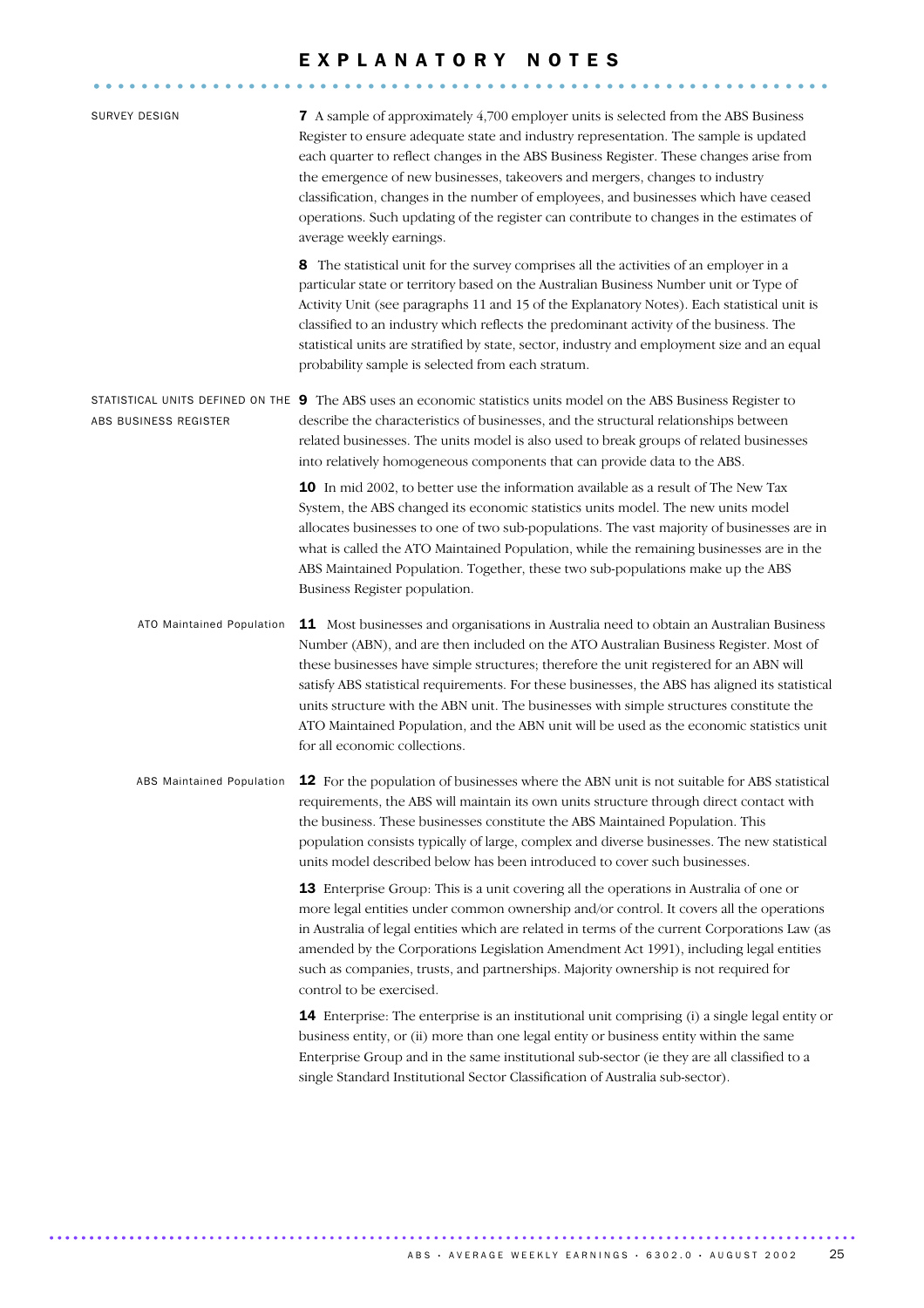#### EXPLANATORY NOTES .............................................................. ..

| <b>ABS Maintained Population</b><br>continued | 15 Type of Activity Unit (TAU): The TAU is comprised of one or more business entities,<br>sub-entities or branches of a business entity within an Enterprise Group that can report<br>production and employment data for similar economic activities. When a minimum set of<br>data items are available, a TAU will be created which covers all the operations within an<br>industry sub-division (and the TAU will be classified to the relevant sub-division of the<br>Australian and New Zealand Standard Industrial Classification). Where a business cannot<br>supply adequate data for each industry, a TAU will be formed which contains activity in<br>more than one industry sub-division. |
|-----------------------------------------------|-----------------------------------------------------------------------------------------------------------------------------------------------------------------------------------------------------------------------------------------------------------------------------------------------------------------------------------------------------------------------------------------------------------------------------------------------------------------------------------------------------------------------------------------------------------------------------------------------------------------------------------------------------------------------------------------------------|
|                                               | 16 For more information on the impacts of the introduction of the new economic<br>statistics units model, refer to Information Paper: Improvements in ABS Economic<br>Statistics [Arising from the New Tax System] (cat. no. 1372.0).                                                                                                                                                                                                                                                                                                                                                                                                                                                               |
| NOTES ON ESTIMATES                            | 17 Average weekly earnings statistics represent average gross (before tax) earnings of<br>employees and do not relate to average award rates nor to the earnings of the 'average<br>person'. Estimates of average weekly earnings are derived by dividing estimates of weekly<br>total earnings by estimates of number of employees. Changes in the averages may be<br>affected not only by changes in the level of earnings of employees but also by changes in<br>the overall composition of the wage and salary earner segment of the labour force.                                                                                                                                              |
|                                               | 18 There are several aspects which can contribute to compositional changes, including<br>variations over time in the proportions of full-time, part-time, casual and junior<br>employees; variations in the occupational distribution within and across industries;<br>variations in the distribution of employment between industries; and variations in the<br>proportion of male and female employees. Such effects may apply differently within<br>different states and territories, and over time.                                                                                                                                                                                             |
| ROUNDING                                      | 19 Estimates of average weekly earnings are rounded to the nearest 10 cents.                                                                                                                                                                                                                                                                                                                                                                                                                                                                                                                                                                                                                        |
|                                               | 20 Percentage changes are calculated on the actual values and may differ from<br>calculations based on rounded estimates.                                                                                                                                                                                                                                                                                                                                                                                                                                                                                                                                                                           |
| HISTORICAL SERIES                             | 21 The AWE series was introduced in August 1981 when it replaced the average weekly<br>earnings series based principally on information from payroll tax returns. Revised<br>estimates of average weekly earnings for the period August 1981 to November 1983 were<br>included in Average Weekly Earnings, States and Australia, March Quarter 1984<br>(cat. no. 6302.0) published on 12 July 1984. Users who need a measure of the movement<br>in earnings for a period which spans both the payroll tax based and employer survey<br>series should refer to Table 3 in that publication which presents both series linked to a<br>common index base (August $1981 = 100.0$ ).                     |
| SEASONAL ADJUSTMENT                           | 22 Seasonal adjustment is a means of removing the estimated effects of normal seasonal<br>variation from the series so that the effects of other influences can be more clearly<br>recognised. Seasonal adjustment does not aim to remove the irregular or non-seasonal<br>influences which may be present in any particular series. Influences that are volatile or<br>unsystematic can still make it difficult to interpret the movement of the series even after<br>adjustment for seasonal variation. This means that quarter-to-quarter movements of<br>seasonally adjusted estimates may not be reliable indicators of trend behaviour.                                                       |
|                                               | 23 The series have been seasonally adjusted from September 1983 and the historical<br>series can be made available on request. The seasonal factors are reviewed annually to<br>take account of each additional year's original data. The most recent review, using original<br>estimates to November 2001, took place in time for inclusion in the February 2002<br>estimates.                                                                                                                                                                                                                                                                                                                     |
|                                               | 24 Details about the method of seasonal adjustment of these series are available on<br>request.                                                                                                                                                                                                                                                                                                                                                                                                                                                                                                                                                                                                     |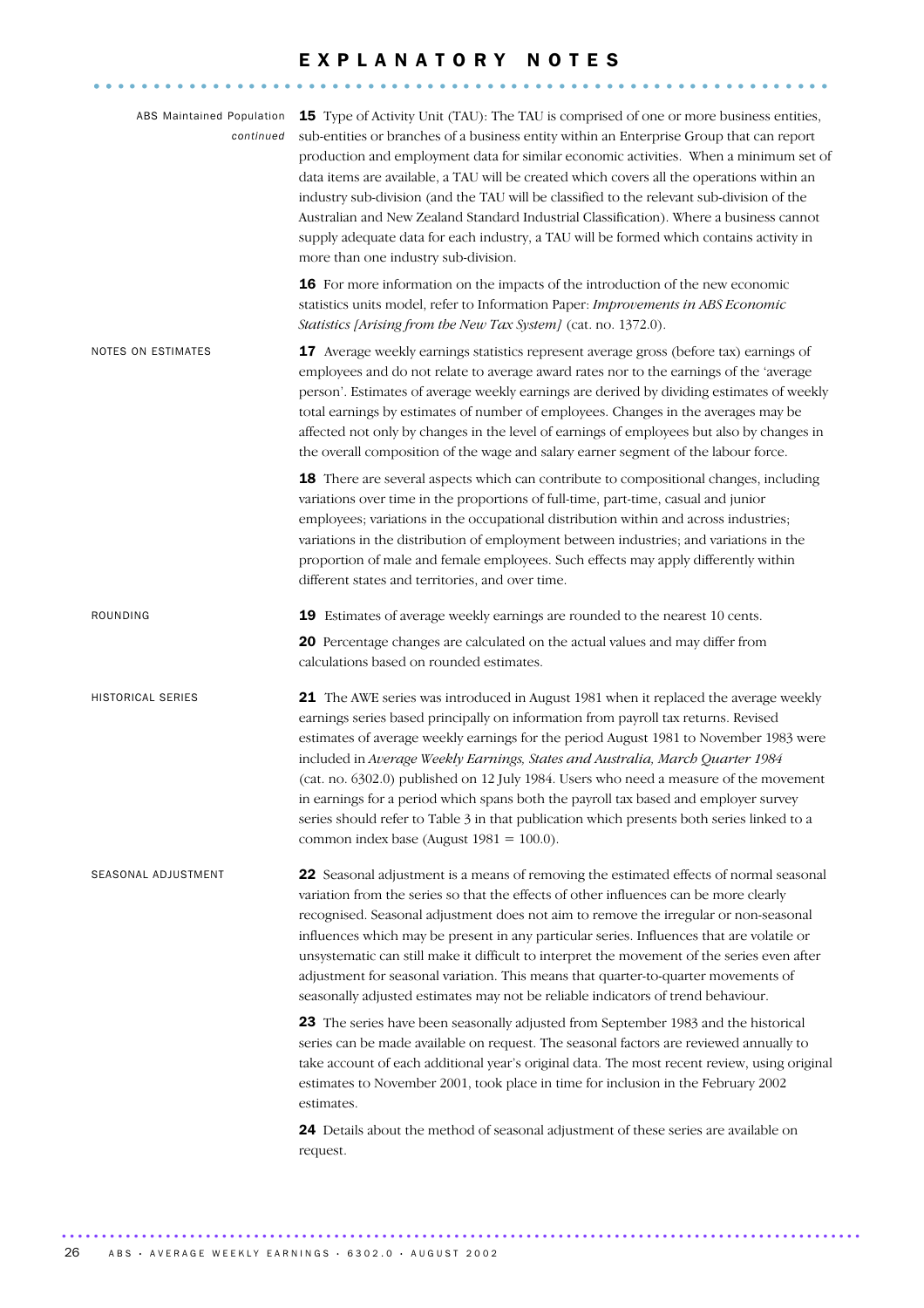|                      | EXPLANATORY NOTES                                                                                                                                                                                                                                                                                                                                                                                                                                                                                                                                                                                                                                                            |
|----------------------|------------------------------------------------------------------------------------------------------------------------------------------------------------------------------------------------------------------------------------------------------------------------------------------------------------------------------------------------------------------------------------------------------------------------------------------------------------------------------------------------------------------------------------------------------------------------------------------------------------------------------------------------------------------------------|
| TREND ESTIMATES      | <b>25</b> The ABS considers that trend estimates provide a more reliable guide to the<br>underlying direction of the data, and are more suitable than either the seasonally adjusted<br>or original estimates for most business decisions and policy advice.                                                                                                                                                                                                                                                                                                                                                                                                                 |
|                      | <b>26</b> The trend estimates in this publication, obtained by dampening out the irregular<br>component from the seasonally adjusted series, are calculated using a centred 7-term<br>Henderson moving average of the seasonally adjusted series. Estimates for the three most<br>recent quarters cannot be calculated using this centred average method; instead an<br>asymmetric average is used. This can lead to revisions in the trend estimates for the last<br>three quarters when data become available for later quarters. Revisions of trend estimates<br>will also occur with revisions to the original data and re-estimation of seasonal adjustment<br>factors. |
|                      | 27 If a series is highly volatile then the trend estimates will be subject to greater revision<br>for the latest few quarters as new data become available. However, it is important to note<br>that this does not make the trend series inferior to the seasonally adjusted or original<br>series.                                                                                                                                                                                                                                                                                                                                                                          |
|                      | 28 For more information, see A Guide to Interpreting Time Series - Monitoring<br>'Trends': an Overview (cat. no. 1348.0) or contact the Assistant Director, Time Series<br>Analysis on Canberra 02 6252 6345 or at <timeseries@abs.gov.au>.</timeseries@abs.gov.au>                                                                                                                                                                                                                                                                                                                                                                                                          |
|                      | <b>29</b> Three feature articles which have appeared in the ABS monthly publication<br>Australian Economic Indicators (cat. no. 1350.0) may also be of interest:                                                                                                                                                                                                                                                                                                                                                                                                                                                                                                             |
|                      | Picking Turning Points in the Economy (April 1991);<br>٠                                                                                                                                                                                                                                                                                                                                                                                                                                                                                                                                                                                                                     |
|                      | Smarter Data Use (March 1992); and<br>٠                                                                                                                                                                                                                                                                                                                                                                                                                                                                                                                                                                                                                                      |
|                      | Direct Movement Estimator for the Survey of Average Weekly Earnings<br>٠<br>(August 1998).                                                                                                                                                                                                                                                                                                                                                                                                                                                                                                                                                                                   |
| FURTHER INFORMATION  | <b>30</b> Background information about the average weekly earnings series is provided in<br>Information Paper: New Statistical Series - Employment, Average Weekly Earnings, Job<br>Vacancies and Overtime, Australia (cat. no. 6256.0) published 21 June 1984. Copies are<br>available on request.                                                                                                                                                                                                                                                                                                                                                                          |
| RELATED PUBLICATIONS | 31 The following publications contain related information and are available from ABS<br>Bookshops:                                                                                                                                                                                                                                                                                                                                                                                                                                                                                                                                                                           |
|                      | Average Weekly Earnings, Australia 1941-1990 cat. no. 6350.0<br>٠                                                                                                                                                                                                                                                                                                                                                                                                                                                                                                                                                                                                            |
|                      | <i>Employee Earnings and Hours, Australia</i> cat. no. 6306.0—issued biennially<br>п                                                                                                                                                                                                                                                                                                                                                                                                                                                                                                                                                                                         |
|                      | Wage Cost Index, Australia cat. no. 6345.0-issued quarterly                                                                                                                                                                                                                                                                                                                                                                                                                                                                                                                                                                                                                  |
|                      | Information Paper: New Statistical Series - Employment, Average Weekly<br>٠<br>Earnings, Job Vacancies and Overtime, Australia cat. no. 6256.0                                                                                                                                                                                                                                                                                                                                                                                                                                                                                                                               |
|                      | Occasional Paper No 1986/1: Statistics on Wages, Earnings, Income and<br>٠<br>Labour Costs - A Guide to Their Concepts, Measurement and Usage                                                                                                                                                                                                                                                                                                                                                                                                                                                                                                                                |
|                      | Labour Statistics: Concepts, Sources and Methods 2001 cat. no. 6102.0<br>٠                                                                                                                                                                                                                                                                                                                                                                                                                                                                                                                                                                                                   |
|                      | Wage and Salary Earners, Public Sector, Australia cat. no. 6248.0—issued<br>ш<br>quarterly                                                                                                                                                                                                                                                                                                                                                                                                                                                                                                                                                                                   |
|                      | Labour Force, Australia cat. no. 6203.0—issued monthly<br>п                                                                                                                                                                                                                                                                                                                                                                                                                                                                                                                                                                                                                  |
|                      | Labour Force Projections, Australia 1999–2016 cat. no. 6260.0<br>٠                                                                                                                                                                                                                                                                                                                                                                                                                                                                                                                                                                                                           |

*Employee Earnings, Benefits and Trade Union Membership, Australia* cat. no. 6310.0—issued annually.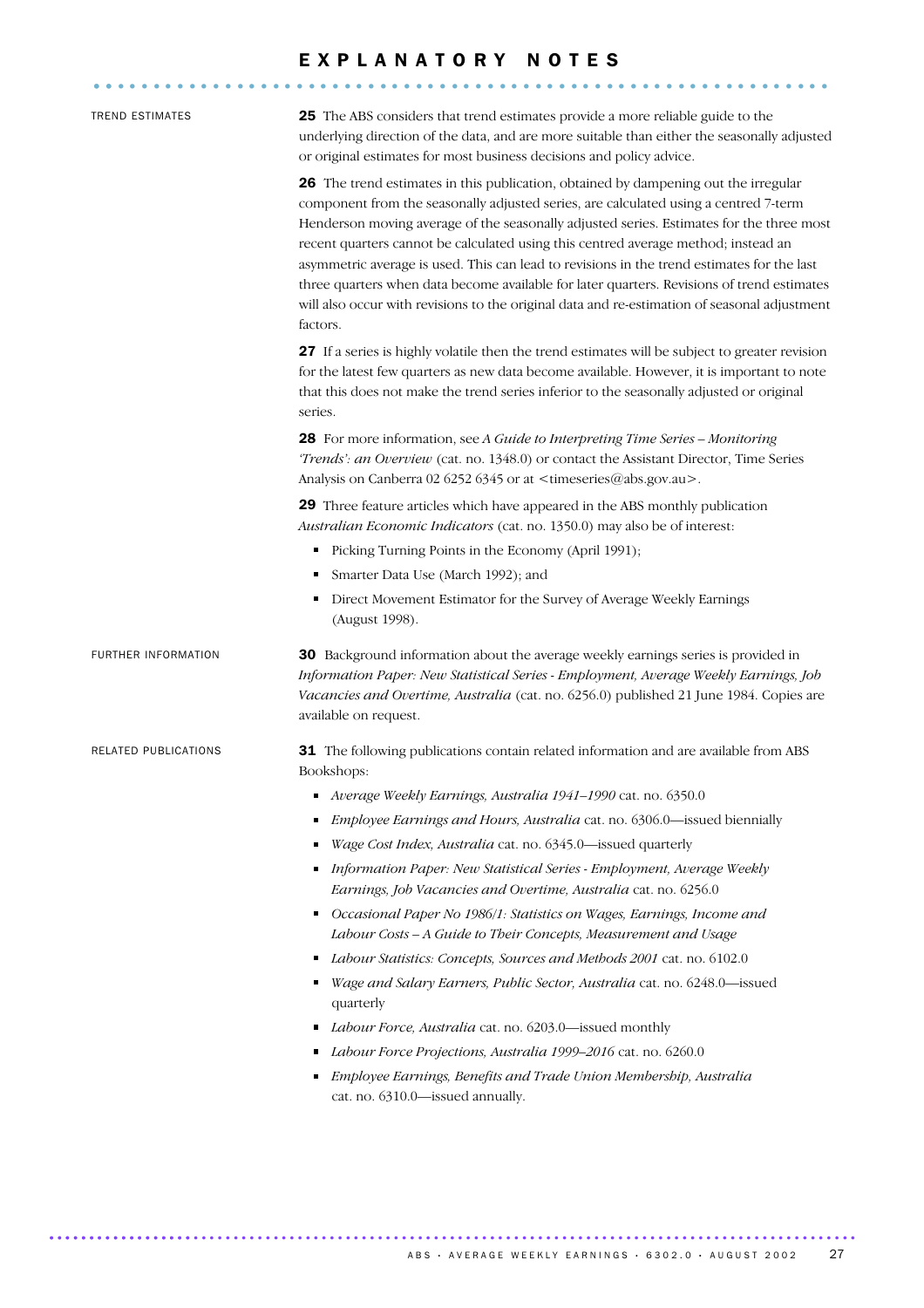#### EXPLANATORY NOTES .............................................................. ..

| RELATED PUBLICATIONS continued | ahead.                                               | <b>31</b> Current publications and other products released by the ABS are listed in the<br><i>Catalogue of Publications and Products</i> (cat. no. 1101.0). The Catalogue is available<br>from any ABS office or the ABS web site <http: www.abs.gov.au="">. The ABS also issues a<br/>daily Release Advice on the web site which details products to be released in the week</http:> |
|--------------------------------|------------------------------------------------------|---------------------------------------------------------------------------------------------------------------------------------------------------------------------------------------------------------------------------------------------------------------------------------------------------------------------------------------------------------------------------------------|
| ABS DATA AVAILABLE ON REQUEST  | Special Data Service on page 33 of this publication. | <b>32</b> As well as the statistics included in this and related publications, the ABS may have<br>other relevant data available on request. Details of additional data available are shown in                                                                                                                                                                                        |
| SYMBOLS AND OTHER USAGES       | <b>ABS</b>                                           | Australian Bureau of Statistics                                                                                                                                                                                                                                                                                                                                                       |
|                                | ANZSIC                                               | Australian and New Zealand Standard Industrial Classification                                                                                                                                                                                                                                                                                                                         |
|                                | ATO                                                  | Australian Taxation Office                                                                                                                                                                                                                                                                                                                                                            |
|                                | AWE                                                  | Average Weekly Earnings                                                                                                                                                                                                                                                                                                                                                               |
|                                | GE                                                   | Group Employer                                                                                                                                                                                                                                                                                                                                                                        |
|                                | <b>PAYGW</b>                                         | Pay As You Go Withholding                                                                                                                                                                                                                                                                                                                                                             |
|                                | TAU                                                  | Type of Activity Unit                                                                                                                                                                                                                                                                                                                                                                 |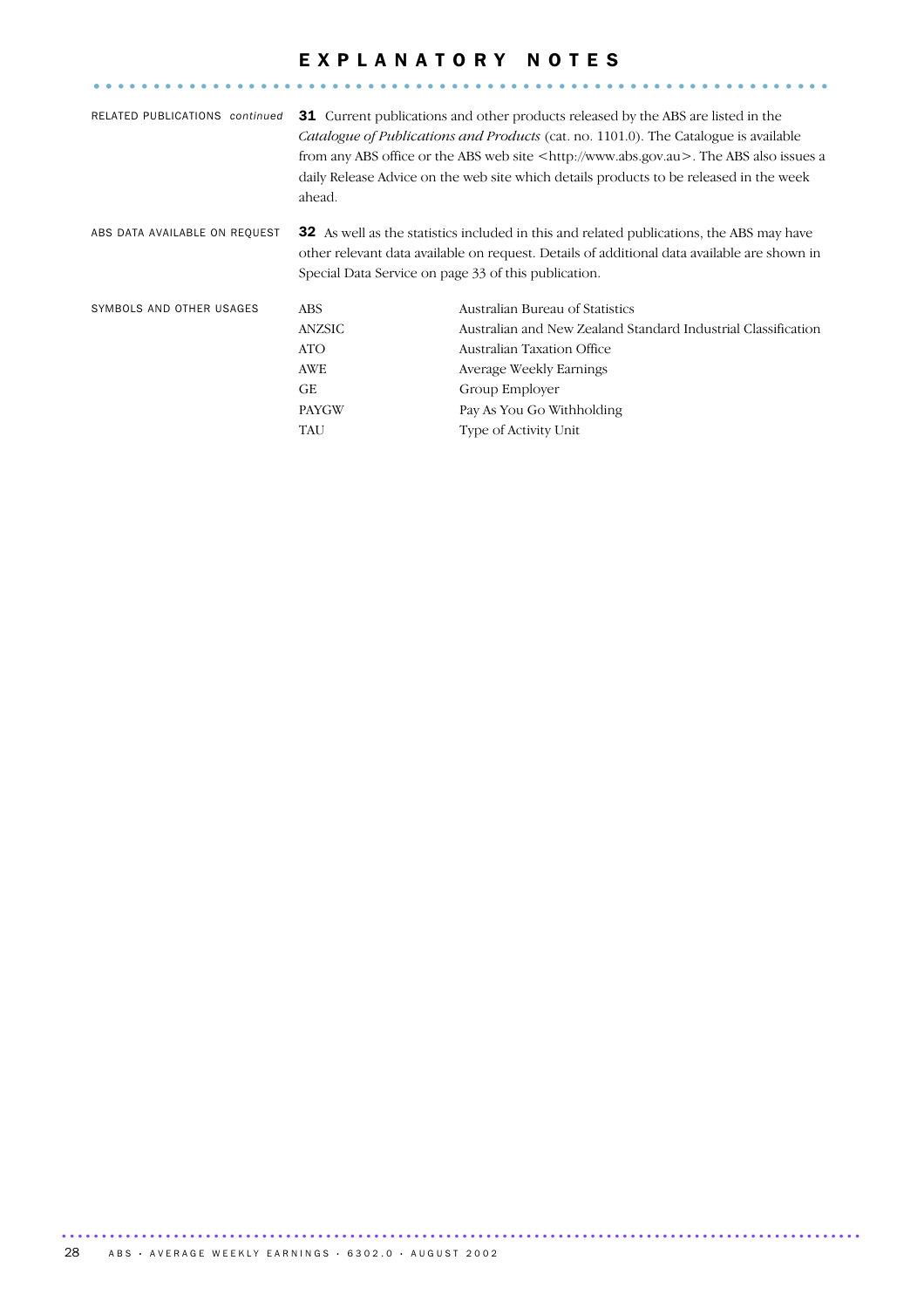#### T E C H N I C A L N O T E S ............................................................ ....

RELIABILITY OF ESTIMATES **1** As the estimates in this publication are based on information relating to a sample of employers, they are subject to sampling variability. That is, they may differ from the estimates that would have been produced if the information had been obtained from all employers. This difference, called *sampling error*, should not be confused with inaccuracy that may occur because of imperfections in reporting by respondents or in processing by the ABS. Such inaccuracy is referred to as *non-sampling error* and may occur in any enumeration whether it be a full count or a sample. Efforts have been made to reduce non-sampling error by careful design of questionnaires, detailed checking of returns and quality control of processing.

> 2 The sampling error associated with any estimate can be estimated from the sample results. One measure of sampling error is given by the *standard error* which indicates the degree to which an estimate may vary from the value which would have been obtained from a full enumeration (the 'true value'). There are about two chances in three that a sample estimate differs from the true value by less than one standard error, and about nineteen chances in twenty that the difference will be less than two standard errors.

3 An example of the use of a standard error is as follows. If the estimated average earnings was \$500.00 with a standard error of \$4.00, then there would be about two chances in three that a full enumeration would have given an estimate in the range \$496.00 to \$504.00 and about nineteen chances in twenty that it would be in the range \$492.00 to \$508.00.

4 An example of the use of a standard error for a quarterly change estimate is as follows. If the estimate of quarterly change between two quarters was \$1.50 and the standard error on this estimate was \$1.00, then there would be about two chances in three that a full enumeration would have given a quarterly change estimate in the range  $\pm$  \$0.50 to  $\pm$  \$2.50 and about nineteen chances in twenty that it would be in the range  $-10.50$  to  $+13.50$ .

5 Quarterly movements in estimates of average weekly earnings are considered to be statistically significant where they exceed two standard errors.

6 Another measure of the sampling error is the *relative standard error*, which is obtained by expressing the standard error as a percentage of the estimate.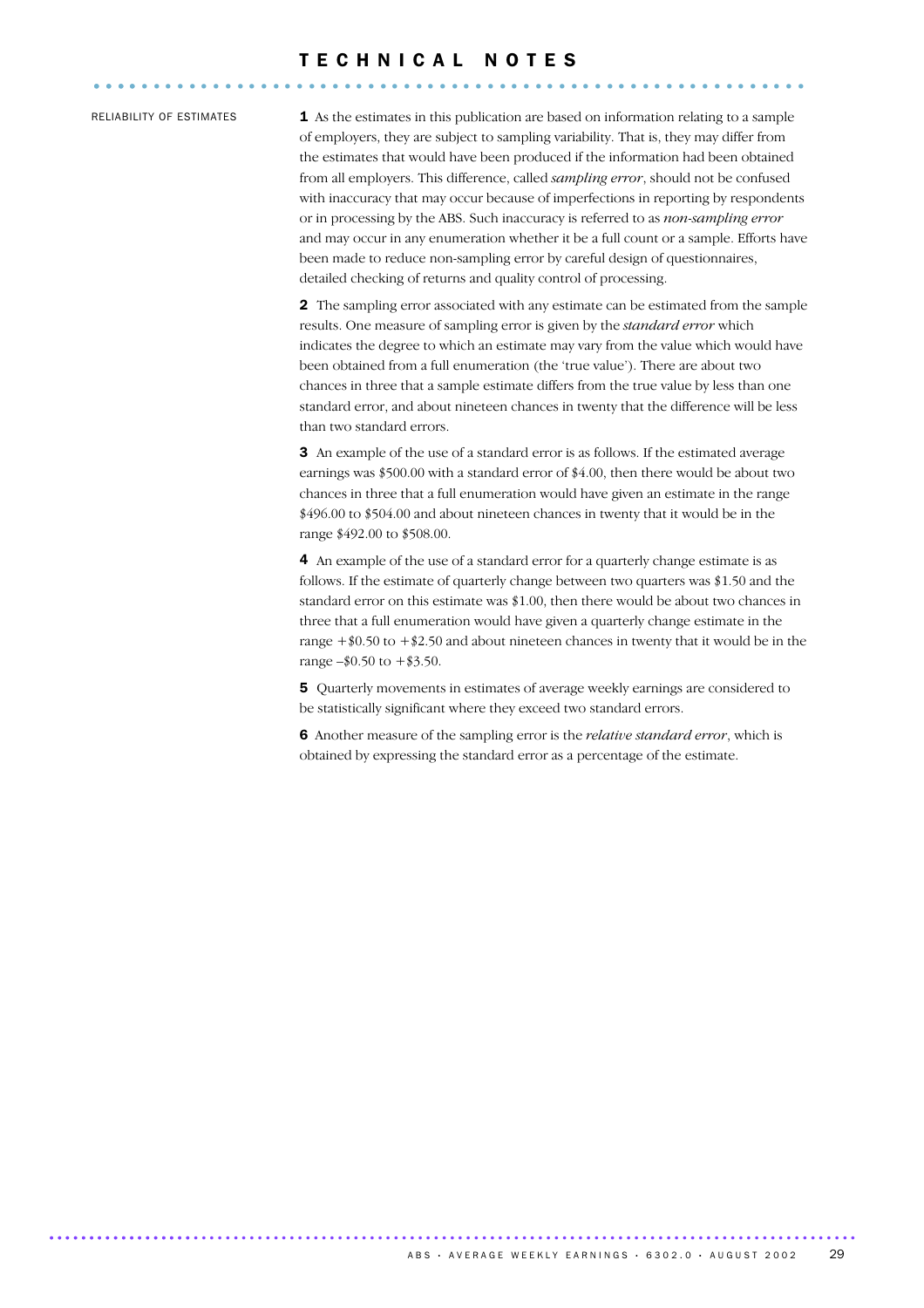

### <sup>A</sup> AVERAGE WEEKLY EARNINGS, Standard errors, States & territories ..................................................................... .

|                              | MALES                                                             |           |                                | FEMALES                                                           |           |                                  | PERSONS                                                           |           |                                    |
|------------------------------|-------------------------------------------------------------------|-----------|--------------------------------|-------------------------------------------------------------------|-----------|----------------------------------|-------------------------------------------------------------------|-----------|------------------------------------|
| States and territories       | Full-time<br>adult ordinary adult total<br>time earnings earnings | Full-time | All males<br>total<br>earnings | Full-time<br>adult ordinary adult total<br>time earnings earnings | Full-time | All females<br>total<br>earnings | Full-time<br>adult ordinary adult total<br>time earnings earnings | Full-time | All employees<br>total<br>earnings |
|                              |                                                                   |           |                                |                                                                   |           |                                  |                                                                   |           |                                    |
|                              |                                                                   |           |                                | LEVEL (\$)                                                        |           |                                  |                                                                   |           |                                    |
| New South Wales              | 16.10                                                             | 16.70     | 16.80                          | 9.20                                                              | 9.50      | 9.90                             | 12.00                                                             | 12.60     | 12.40                              |
| Victoria                     | 16.60                                                             | 16.40     | 16.80                          | 11.80                                                             | 11.70     | 13.70                            | 12.70                                                             | 12.80     | 14.50                              |
| Queensland                   | 13.10                                                             | 12.60     | 16.40                          | 11.90                                                             | 12.30     | 11.50                            | 9.70                                                              | 9.70      | 11.20                              |
| South Australia              | 17.80                                                             | 17.20     | 17.40                          | 10.10                                                             | 10.50     | 13.40                            | 12.60                                                             | 12.30     | 13.80                              |
| Western Australia            | 25.00                                                             | 23.20     | 31.10                          | 13.90                                                             | 13.80     | 15.10                            | 19.90                                                             | 19.20     | 23.90                              |
| Tasmania                     | 16.80                                                             | 17.10     | 29.60                          | 12.30                                                             | 13.60     | 16.90                            | 12.60                                                             | 13.00     | 22.40                              |
| Northern Territory           | 17.80                                                             | 18.90     | 19.10                          | 15.70                                                             | 16.10     | 15.40                            | 13.50                                                             | 14.10     | 13.50                              |
| Australian Capital Territory | 29.30                                                             | 34.30     | 46.80                          | 19.20                                                             | 19.20     | 25.40                            | 22.40                                                             | 25.40     | 34.60                              |
| <b>Australia</b>             | 8.00                                                              | 8.00      | 8.60                           | 5.20                                                              | 5.20      | 5.60                             | 6.00                                                              | 6.10      | 6.50                               |
|                              |                                                                   |           |                                |                                                                   |           |                                  |                                                                   |           |                                    |
|                              |                                                                   |           |                                | QUARTERLY MOVEMENT (\$)                                           |           |                                  |                                                                   |           |                                    |
| New South Wales              | 18.50                                                             | 19.20     | 21.50                          | 10.30                                                             | 10.30     | 12.80                            | 13.70                                                             | 14.10     | 15.80                              |
| Victoria                     | 18.40                                                             | 18.10     | 18.10                          | 12.60                                                             | 12.70     | 16.20                            | 13.80                                                             | 13.60     | 15.90                              |
| Queensland                   | 18.20                                                             | 18.40     | 19.60                          | 13.60                                                             | 14.20     | 12.60                            | 13.30                                                             | 13.90     | 13.40                              |
| South Australia              | 20.20                                                             | 27.30     | 31.50                          | 9.20                                                              | 9.50      | 16.80                            | 14.40                                                             | 21.20     | 24.60                              |
| Western Australia            | 19.30                                                             | 21.40     | 34.00                          | 18.10                                                             | 18.00     | 19.20                            | 13.10                                                             | 14.40     | 26.00                              |
| Tasmania                     | 21.30                                                             | 21.40     | 31.20                          | 13.30                                                             | 13.60     | 22.40                            | 15.80                                                             | 16.10     | 26.40                              |
| Northern Territory           | 23.20                                                             | 25.30     | 28.70                          | 17.80                                                             | 18.40     | 27.60                            | 17.00                                                             | 18.50     | 24.20                              |
| Australian Capital Territory | 40.30                                                             | 40.20     | 61.20                          | 17.80                                                             | 17.10     | 27.80                            | 26.60                                                             | 26.80     | 39.40                              |
| <b>Australia</b>             | 9.00                                                              | 9.10      | 10.10                          | 5.80                                                              | 5.90      | 6.80                             | 6.60                                                              | 6.80      | 7.70                               |
|                              |                                                                   |           |                                |                                                                   |           |                                  |                                                                   |           |                                    |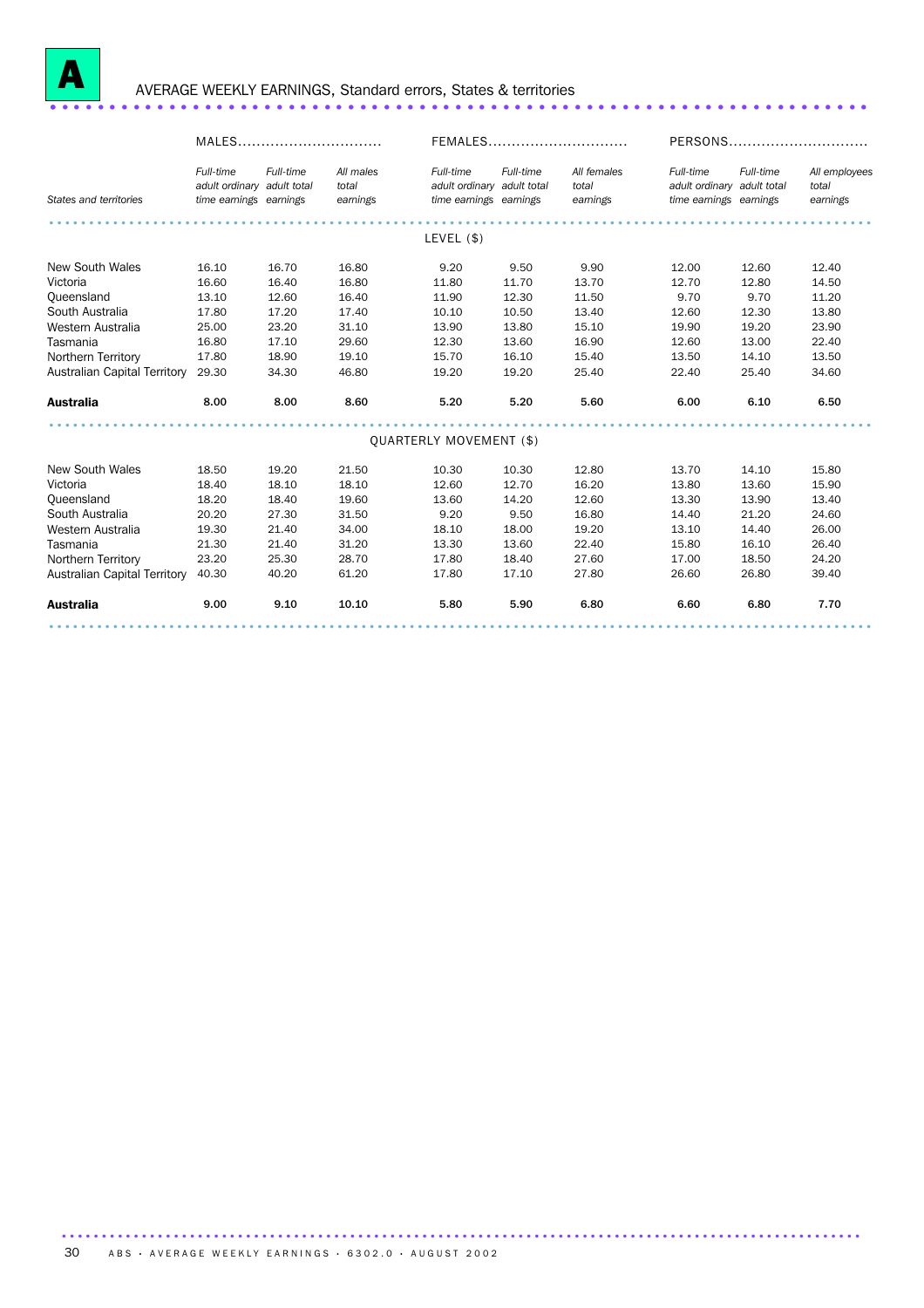

# <sup>B</sup> AVERAGE WEEKLY EARNINGS, Standard errors, Sector ..................................................................... ..

|                    | MALES                                                 |                          |                                | FEMALES                                                           |           |                                  | PERSONS                                               |                          |                                    |
|--------------------|-------------------------------------------------------|--------------------------|--------------------------------|-------------------------------------------------------------------|-----------|----------------------------------|-------------------------------------------------------|--------------------------|------------------------------------|
| Sector             | Full-time<br>adult ordinary<br>time earnings earnings | Full-time<br>adult total | All males<br>total<br>earnings | Full-time<br>adult ordinary adult total<br>time earnings earnings | Full-time | All females<br>total<br>earnings | Full-time<br>adult ordinary<br>time earnings earnings | Full-time<br>adult total | All employees<br>total<br>earnings |
|                    |                                                       |                          |                                | LEVEL (\$)                                                        |           |                                  |                                                       |                          |                                    |
|                    |                                                       |                          |                                |                                                                   |           |                                  |                                                       |                          |                                    |
| Private sector     | 9.50                                                  | 9.50                     | 10.00                          | 6.60                                                              | 6.70      | 6.50                             | 7.50                                                  | 7.60                     | 7.80                               |
| Public sector      | 4.90                                                  | 4.70                     | 6.00                           | 3.10                                                              | 2.90      | 4.20                             | 3.60                                                  | 3.50                     | 4.60                               |
| <b>All sectors</b> | 8.00                                                  | 8.00                     | 8.60                           | 5.20                                                              | 5.20      | 5.60                             | 6.00                                                  | 6.10                     | 6.50                               |
|                    |                                                       |                          |                                | <b>QUARTERLY MOVEMENT (\$)</b>                                    |           |                                  |                                                       |                          |                                    |
| Private sector     | 10.70                                                 | 11.00                    | 11.90                          | 7.60                                                              | 7.60      | 7.90                             | 8.30                                                  | 8.50                     | 9.30                               |
| Public sector      | 3.80                                                  | 3.60                     | 6.00                           | 3.10                                                              | 3.00      | 4.50                             | 3.20                                                  | 3.00                     | 5.00                               |
| <b>All sectors</b> | 9.00                                                  | 9.10                     | 10.10                          | 5.80                                                              | 5.90      | 6.80                             | 6.60                                                  | 6.80                     | 7.70                               |
|                    |                                                       |                          |                                |                                                                   |           |                                  |                                                       |                          |                                    |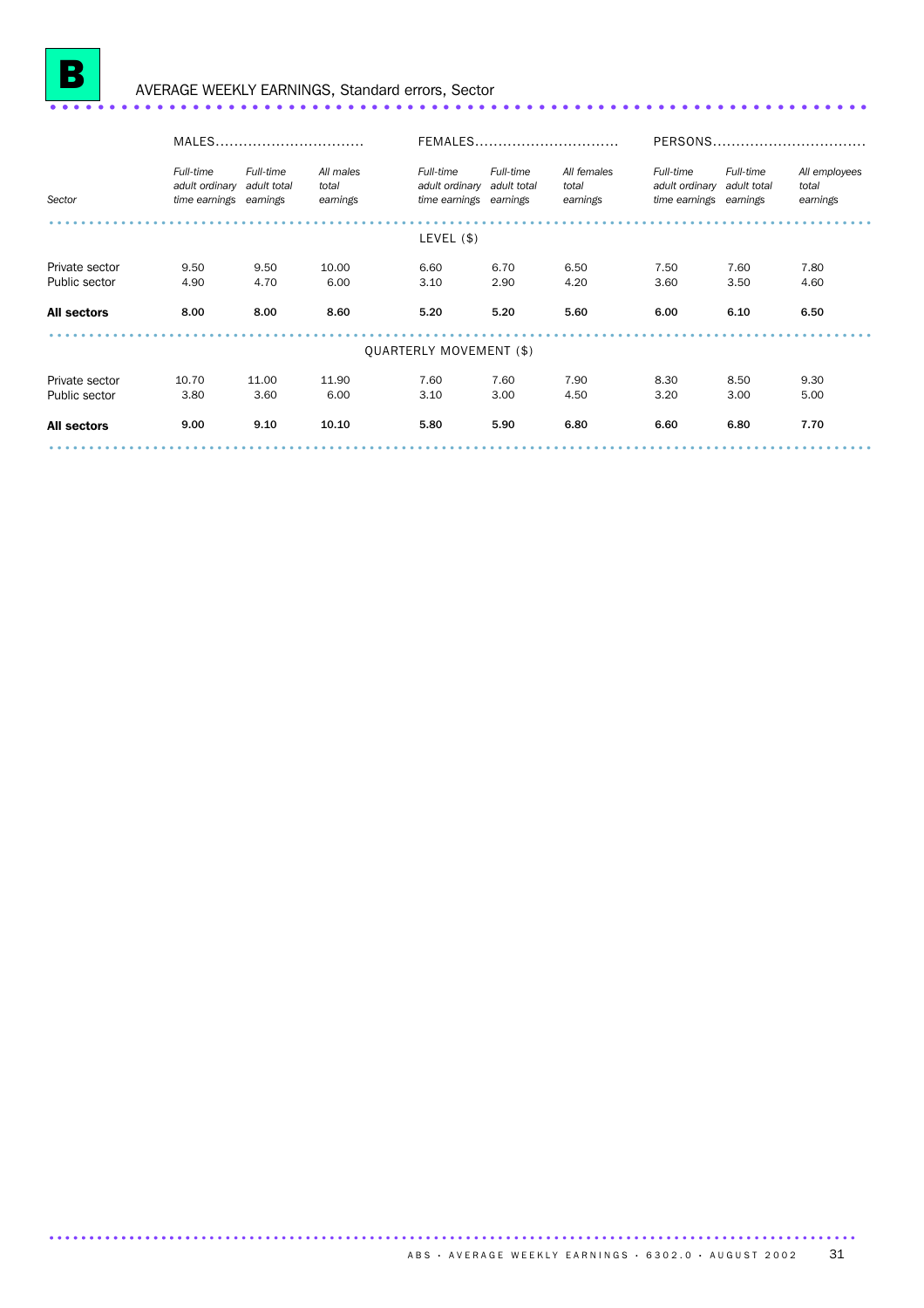

# <sup>C</sup> AVERAGE WEEKLY EARNINGS, Standard errors, Industry ..................................................................... .

MALES............................... FEMALES............................. PERSONS............................... *Industry Full-time adult ordinary time adult total earnings Full-time earnings All males total earnings Full-time adult ordinary time adult total earnings Full-time earnings All females total earnings Full-time adult ordinary time adult total earnings Full-time earnings All employees total earnings* ...................................................................................................... . LEVEL (\$) Mining 68.80 64.90 61.50 43.70 41.30 55.80 62.80 61.10 56.50 Manufacturing 14.40 14.80 16.30 14.30 14.50 17.40 12.90 13.40 15.40 Electricity, gas and water supply 15.80 15.40 19.00 17.20 17.50 21.90 14.80 14.70 19.30 Construction 23.00 26.30 26.20 30.40 31.10 26.70 21.20 24.30 24.40 Wholesale trade 27.80 27.60 24.10 21.20 21.80 20.90 24.40 24.60 22.30 Retail trade 15.60 16.40 15.90 12.80 12.90 10.30 12.80 13.60 12.60 Accommodation, cafes and<br>restaurants restaurants 17.40 19.10 28.50 13.00 13.50 19.20 14.10 15.10 21.40 Transport and storage 20.10 21.80 22.00 24.80 26.70 23.90 15.20 18.80 20.90<br>
Communication services 13.60 14.40 23.60 6.40 6.70 20.40 9.40 9.90 15.70 Communication services Finance and insurance 33.20 33.00 35.20 15.00 14.60 21.20 24.50 24.20 28.70 Property and business services 37.80 36.90 43.10 21.80 21.90 22.30 27.90 27.60 30.10 Government administration and defence 11.90 11.20 15.30 8.70 8.10 11.80 9.40 8.70 12.80 Education 6.40 6.50 10.00 6.50 6.50 10.20 5.60 5.60 8.40 Health and community services 34.70 35.60 28.20 10.50 11.00 10.90 15.70 16.20 12.70<br>Cultural and recreational services 33.60 34.70 35.80 31.70 31.50 38.20 27.30 27.90 35.30 Cultural and recreational services 33.60 Personal and other services 24.60 27.30 27.10 18.30 19.60 22.50 17.10 19.00 23.00 All industries 8.00 8.00 8.60 5.20 5.20 5.60 6.00 6.10 6.50 ...................................................................................................... . QUARTERLY MOVEMENT (\$) Mining 56.40 62.10 59.50 45.60 44.20 44.00 54.80 61.20 55.80 Manufacturing 14.00 14.40 15.90 12.40 13.10 19.20 12.90 13.20 16.10 Electricity, gas and water supply 11.50 11.70 18.00 16.80 17.10 21.30 11.30 11.70 17.90 Construction 26.10 33.50 35.40 33.50 34.10 28.50 24.20 32.20 34.20 Wholesale trade 28.90 28.40 26.20 26.20 26.60 29.90 24.70 24.70 24.40 Retail trade 15.50 16.80 17.30 11.70 11.60 10.90 11.70 12.70 12.40 Accommodation, cafes and<br>restaurants restaurants 30.00 31.10 33.00 16.30 16.00 24.10 21.80 22.50 24.30 Transport and storage 26.50 24.40 25.60 21.90 22.10 35.20 20.30 20.20 27.70 Communication services 13.60 14.20 27.00 6.00 6.00 26.90 9.50 9.90 20.10 Finance and insurance 37.80 37.80 39.40 14.10 13.70 22.30 24.20 24.00 29.60 Property and business services 50.70 50.10 47.10 26.40 26.60 26.20 33.20 33.10 33.00 Government administration and defence 7.10 6.70 7.20 6.90 6.60 5.70 5.90 5.30 5.80 Education 8.80 9.00 18.20 7.10 7.10 14.00 7.00 7.10 13.30 Health and community services 38.50 38.90 32.70 11.30 11.80 15.10 17.10 17.40 16.60 Cultural and recreational services 41.80 42.30 47.10 32.30 32.00 42.10 31.10 31.30 40.70 Personal and other services 29.10 32.10 37.00 23.70 24.80 20.00 21.20 23.00 25.80 All industries 9.00 10.10 5.80 6.80 6.80 7.70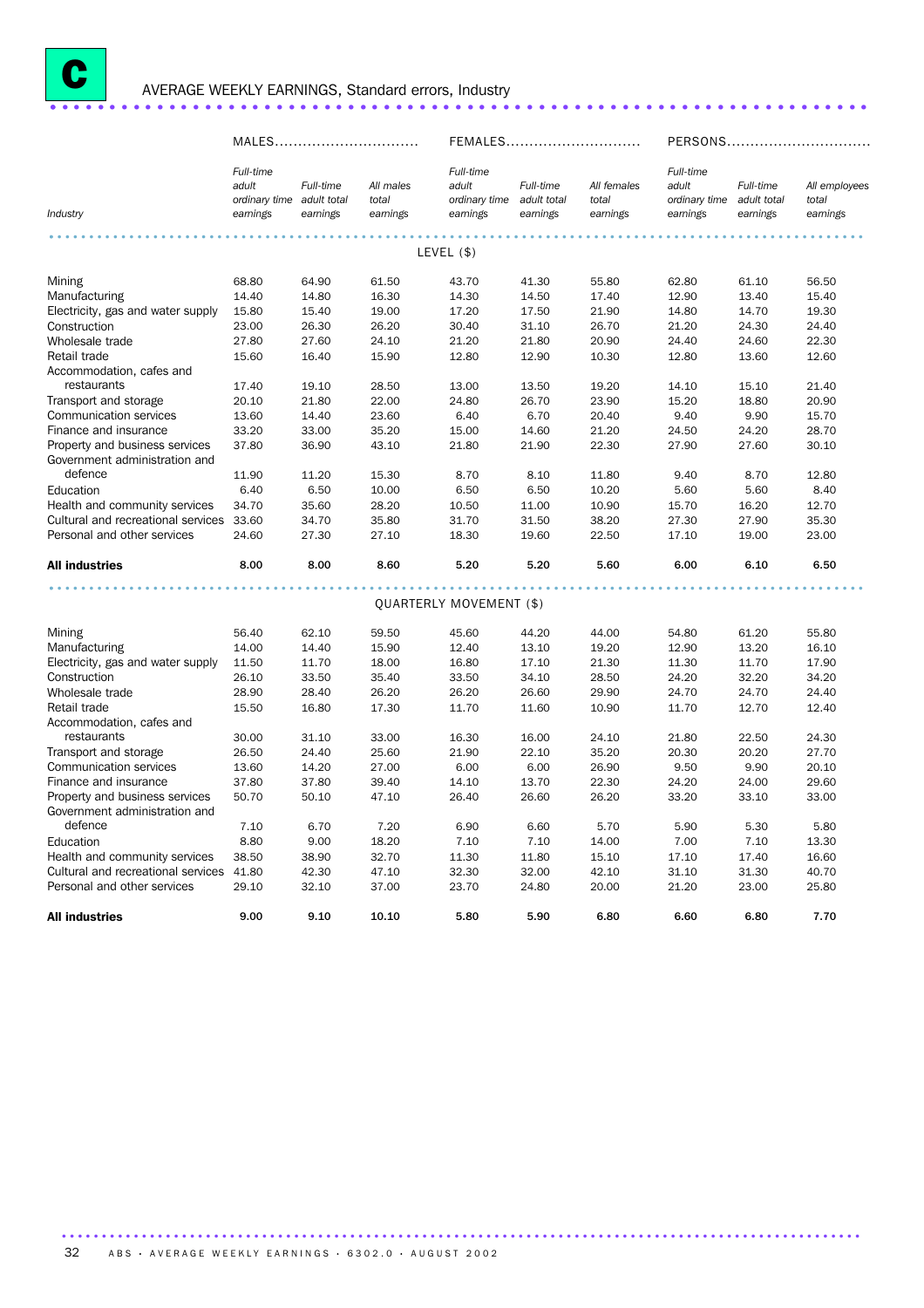#### SPECIAL DATA SERVICE

.............................................................. ...

| <b>INTRODUCTION</b>    | as customised reports. The variables are listed below.                                                                                                                                                     | As well as the statistics included in this publication, other data are available from the<br>Survey of Average Weekly Earnings on request. These data can be produced for clients |  |  |  |  |
|------------------------|------------------------------------------------------------------------------------------------------------------------------------------------------------------------------------------------------------|-----------------------------------------------------------------------------------------------------------------------------------------------------------------------------------|--|--|--|--|
| HOW TO PLACE AN ORDER  | Firstly, determine the variables (see following) that you require estimates for. A covering<br>letter indicating these requirements and the intended uses of the data requested should<br>be addressed to: |                                                                                                                                                                                   |  |  |  |  |
|                        |                                                                                                                                                                                                            | Labour Employer Surveys Section                                                                                                                                                   |  |  |  |  |
|                        |                                                                                                                                                                                                            | Australian Bureau of Statistics                                                                                                                                                   |  |  |  |  |
|                        | GPO Box K881                                                                                                                                                                                               |                                                                                                                                                                                   |  |  |  |  |
|                        |                                                                                                                                                                                                            | PERTH WA 6842                                                                                                                                                                     |  |  |  |  |
| <b>CONTACT OFFICER</b> | If you wish to discuss individual requests, especially in regard to reliability of                                                                                                                         |                                                                                                                                                                                   |  |  |  |  |
|                        | estimates for particular cross-classifications and the charges involved, please                                                                                                                            |                                                                                                                                                                                   |  |  |  |  |
|                        | telephone Colin Fallows on Perth 08 9360 5304.                                                                                                                                                             |                                                                                                                                                                                   |  |  |  |  |
| VARIABLES              | The following variables are available from this survey.                                                                                                                                                    |                                                                                                                                                                                   |  |  |  |  |
|                        | associated with the data will be invoked and some data suppressed.                                                                                                                                         | Note: The more variables included in any one tabulation the more likely it is that confidentiality provisions                                                                     |  |  |  |  |
|                        | Type of estimate                                                                                                                                                                                           | Original                                                                                                                                                                          |  |  |  |  |
|                        |                                                                                                                                                                                                            | Seasonally adjusted                                                                                                                                                               |  |  |  |  |
|                        |                                                                                                                                                                                                            | Trend                                                                                                                                                                             |  |  |  |  |
|                        | Composition of earnings                                                                                                                                                                                    | Full-time adult ordinary time earnings                                                                                                                                            |  |  |  |  |
|                        |                                                                                                                                                                                                            | Full-time adult total earnings                                                                                                                                                    |  |  |  |  |
|                        |                                                                                                                                                                                                            | All employees total earnings                                                                                                                                                      |  |  |  |  |
|                        |                                                                                                                                                                                                            | New South Wales                                                                                                                                                                   |  |  |  |  |
|                        | States and territories                                                                                                                                                                                     | Victoria                                                                                                                                                                          |  |  |  |  |
|                        |                                                                                                                                                                                                            | Queensland                                                                                                                                                                        |  |  |  |  |
|                        |                                                                                                                                                                                                            | South Australia                                                                                                                                                                   |  |  |  |  |
|                        |                                                                                                                                                                                                            | Western Australia                                                                                                                                                                 |  |  |  |  |
|                        |                                                                                                                                                                                                            | Tasmania                                                                                                                                                                          |  |  |  |  |
|                        |                                                                                                                                                                                                            | Northern Territory                                                                                                                                                                |  |  |  |  |
|                        |                                                                                                                                                                                                            | Australian Capital Territory                                                                                                                                                      |  |  |  |  |
|                        |                                                                                                                                                                                                            |                                                                                                                                                                                   |  |  |  |  |
|                        | Sector                                                                                                                                                                                                     | Private sector<br>Public sector                                                                                                                                                   |  |  |  |  |
|                        |                                                                                                                                                                                                            |                                                                                                                                                                                   |  |  |  |  |
|                        | Sex                                                                                                                                                                                                        | Males                                                                                                                                                                             |  |  |  |  |
|                        |                                                                                                                                                                                                            | Females                                                                                                                                                                           |  |  |  |  |
|                        |                                                                                                                                                                                                            | Persons                                                                                                                                                                           |  |  |  |  |
|                        | Industry (ANZSIC classification)                                                                                                                                                                           | ANZSIC Division (1-digit code)                                                                                                                                                    |  |  |  |  |
|                        |                                                                                                                                                                                                            | -as shown in table 10                                                                                                                                                             |  |  |  |  |
|                        |                                                                                                                                                                                                            | ANZSIC Sub-division (2-digit code)                                                                                                                                                |  |  |  |  |
|                        |                                                                                                                                                                                                            | ANZSIC Group (3-digit code)                                                                                                                                                       |  |  |  |  |
|                        |                                                                                                                                                                                                            | ANZSIC Class (4-digit code)                                                                                                                                                       |  |  |  |  |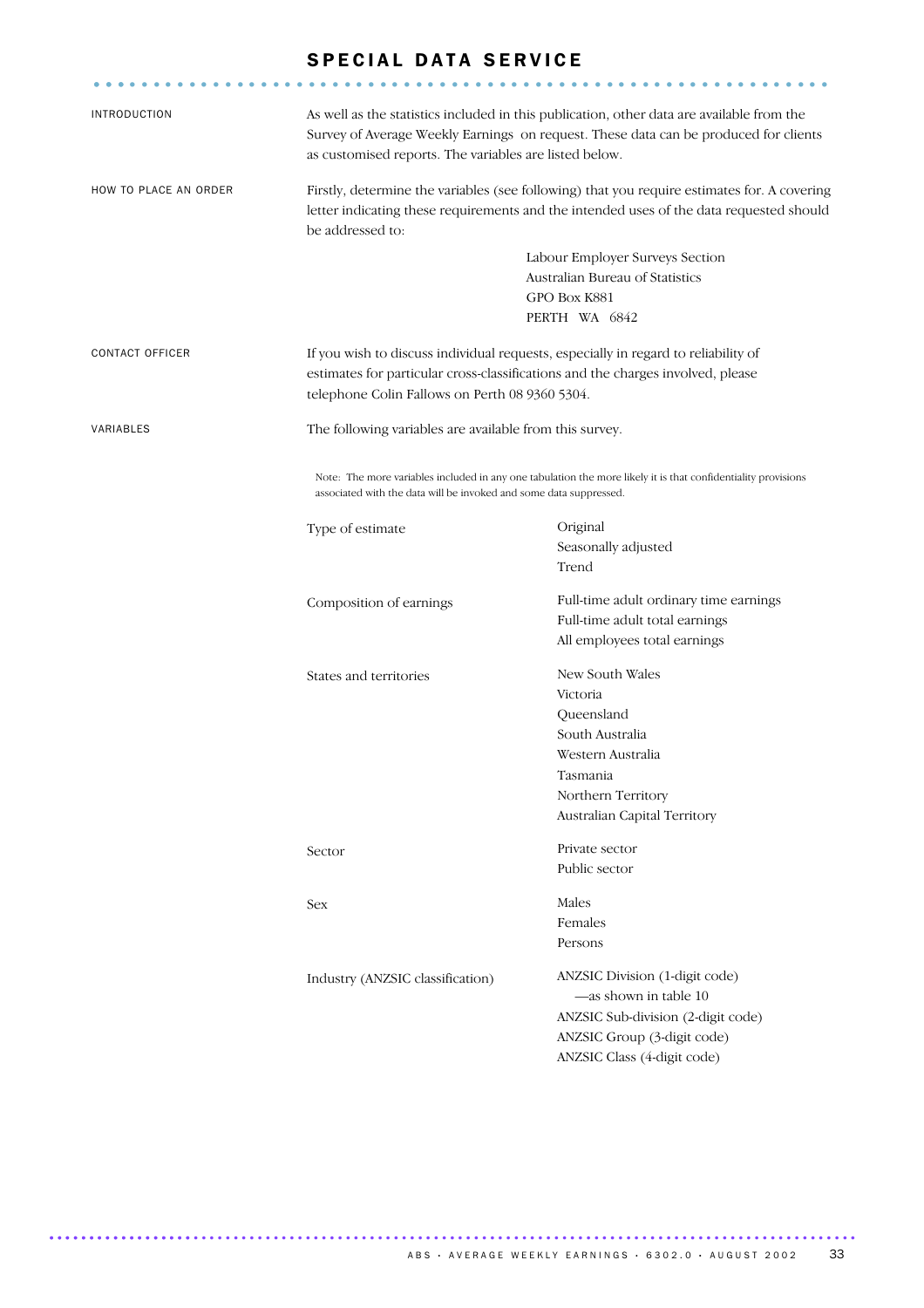#### G L O S S A R Y

........................................................... ......

| Adult employees               | Adult employees are those employees 21 years of age or over and those<br>employees who, although under 21 years of age, are paid at the full adult rate for<br>their occupation.                                                                                                                                                                                                                                                                                                                                                                                                                                                                                                                                                                                                                                                                                                                                                                                                                                                                                                                |
|-------------------------------|-------------------------------------------------------------------------------------------------------------------------------------------------------------------------------------------------------------------------------------------------------------------------------------------------------------------------------------------------------------------------------------------------------------------------------------------------------------------------------------------------------------------------------------------------------------------------------------------------------------------------------------------------------------------------------------------------------------------------------------------------------------------------------------------------------------------------------------------------------------------------------------------------------------------------------------------------------------------------------------------------------------------------------------------------------------------------------------------------|
| Average Weekly Earnings       | Average Weekly Earnings statistics represent average gross (before tax) earnings of<br>employees and do not relate to average award rates nor to the earnings of the<br>'average person'. Estimates of average weekly earnings are derived by dividing<br>estimates of weekly total earnings by estimates of number of employees.                                                                                                                                                                                                                                                                                                                                                                                                                                                                                                                                                                                                                                                                                                                                                               |
| Employees                     | Employees refer to all wage and salary earners (as defined in paragraphs 2 and 3 of<br>the Explanatory Notes) who received pay for any part of the reference period.                                                                                                                                                                                                                                                                                                                                                                                                                                                                                                                                                                                                                                                                                                                                                                                                                                                                                                                            |
| Full-time employees           | Full-time employees are permanent, temporary and casual employees who<br>normally work the agreed or award hours for a full-time employee in their<br>occupation and received pay for any part of the reference period. If agreed or<br>award hours do not apply, employees are regarded as full-time if they ordinarily<br>work 35 hours or more per week.                                                                                                                                                                                                                                                                                                                                                                                                                                                                                                                                                                                                                                                                                                                                     |
| Reference period              | Reference period for the survey refers to the last pay period ending on or before<br>the third Friday of the middle month of the quarter. Where a pay period is<br>fortnightly or monthly, etc., the employer is requested to report only one week's<br>proportion. The reference date for the current survey is 16 August 2002.                                                                                                                                                                                                                                                                                                                                                                                                                                                                                                                                                                                                                                                                                                                                                                |
| Sector                        | Public sector includes all local government authorities and government<br>departments, agencies and authorities created by, or reporting to the<br>Commonwealth and state parliaments. All remaining employees are classified as<br>private sector.                                                                                                                                                                                                                                                                                                                                                                                                                                                                                                                                                                                                                                                                                                                                                                                                                                             |
|                               |                                                                                                                                                                                                                                                                                                                                                                                                                                                                                                                                                                                                                                                                                                                                                                                                                                                                                                                                                                                                                                                                                                 |
| Weekly ordinary time earnings | Weekly ordinary time earnings refers to one week's earnings of employees for the<br>reference period attributable to award, standard or agreed hours of work. It is<br>calculated before taxation and any other deductions (e.g. superannuation, board<br>and lodging) have been made. Included in ordinary time earnings are award,<br>workplace and enterprise bargaining payments, and other agreed base rates of<br>pay, over award and overagreed payments, penalty payments, shift and other<br>allowances; commissions and retainers; bonuses and similar payments related to<br>the reference period; payments under incentive or piecework; payments under<br>profit sharing schemes normally paid each pay period; payment for leave taken<br>during the reference period; all workers' compensation payments made through<br>the payroll; and salary payments made to directors. Excluded are overtime<br>payments, retrospective pay, pay in advance, leave loadings, severance,<br>termination and redundancy payments, and other payments not related to the<br>reference period. |